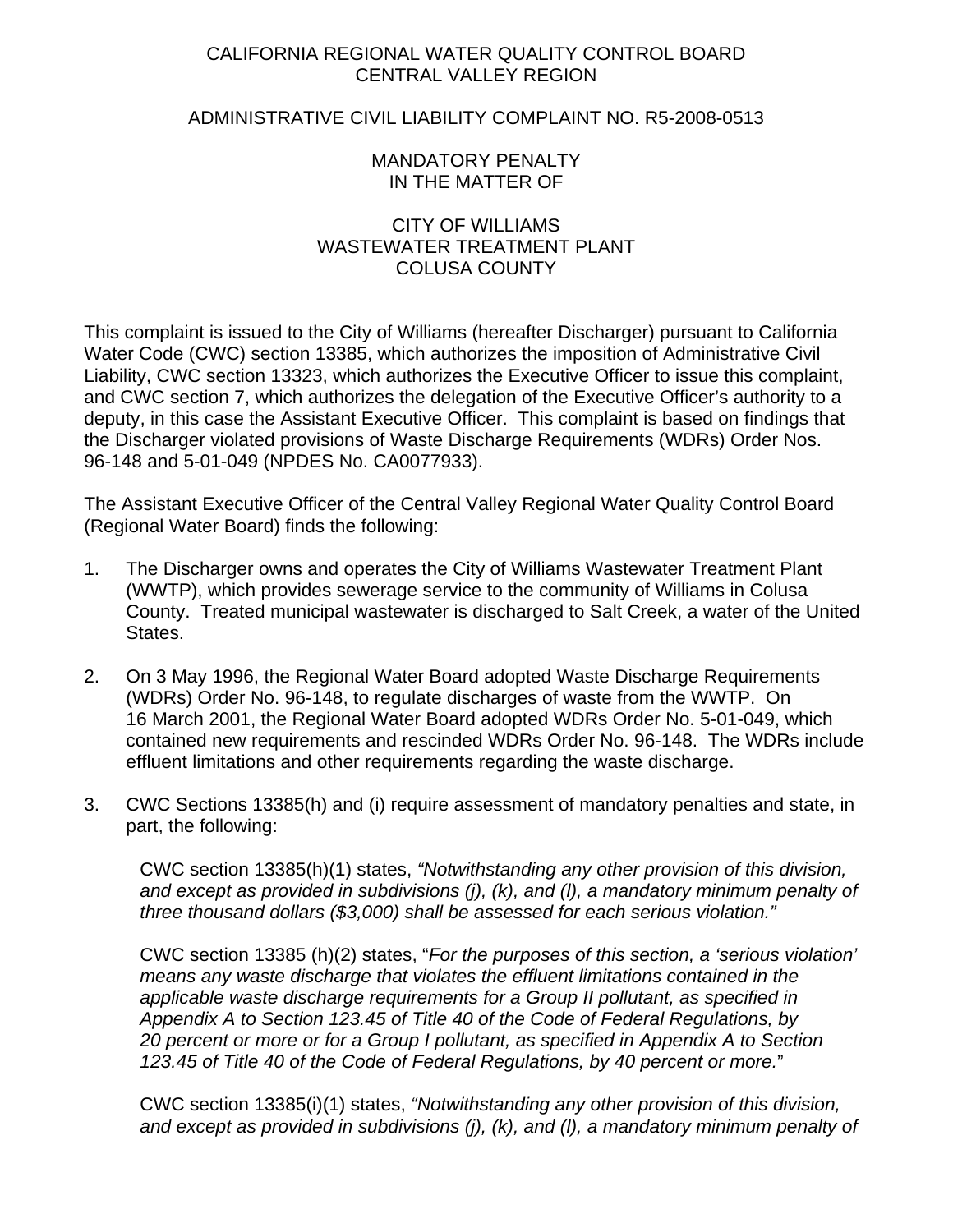*three thousand dollars (\$3,000) shall be assessed for each violation whenever the person does any of the following four or more times in any period of six consecutive months, except that the requirement to assess the mandatory minimum penalty shall not be applicable to the first three violations:* 

- *A) Violates a waste discharge requirement effluent limitation.*
- *B) Fails to file a report pursuant to Section 13260.*
- *C) Files an incomplete report pursuant to Section 13260.*
- D) *Violates a toxicity effluent limitation contained in the applicable waste discharge requirements where the waste discharge requirements do not contain pollutantspecific effluent limitations for toxic pollutants."*
- 4. CWC Section 13323 states, in part:

*"Any executive officer of a regional board may issue a complaint to any person on whom administrative civil liability may be imposed pursuant to this article. The complaint shall*  allege *the act or failure to act that constitutes a violation of law, the provision authorizing civil liability to be imposed pursuant to this article, and the proposed civil liability."*

- 5. WDR Order No. 96-148 Effluent Limitations No. B.2. states: "*The discharge shall not have a pH less than 6.5 nor greater than 9.0.*"
- 6. WDR Order No. 5-01-049 Effluent Limitations No. B.1A. include, in part, the following effluent limitations, which were in effect until 30 December 2005:

| Constituent                   | Unit                 | Monthly<br>Average | Weekly<br>Average | Monthly<br>Median | Daily<br>Maximum |
|-------------------------------|----------------------|--------------------|-------------------|-------------------|------------------|
| BOD <sup>1</sup>              | mg/L                 | $60^2$             | $90^2$            |                   | $120^2$          |
|                               | lbs/day <sup>3</sup> | 250                | 376               |                   | 500              |
| <b>Total Suspended Solids</b> | mg/L                 | $110^{2}$          | $165^2$           |                   | $220^2$          |
|                               | lbs/day <sup>3</sup> | 460                | 690               |                   | 920              |
| <b>Total Coliform</b>         | MPN/100mL            |                    |                   | 23                | 500              |
| Ammonia                       | mg/L                 |                    | Attach B          |                   | Attach C         |
|                               |                      |                    |                   |                   |                  |

- 1 5-day, 20°C biochemical oxygen demand (BOD)
- $2^2$  To be ascertained by a 24-hour composite
- $3$  Based upon a design treatment capacity of 0.5 mgd
- 7. WDR Order No. 5-01-049 Effluent Limitations No. B.1B. include, in part, the following effluent limitation, which became effective after 30 December 2005: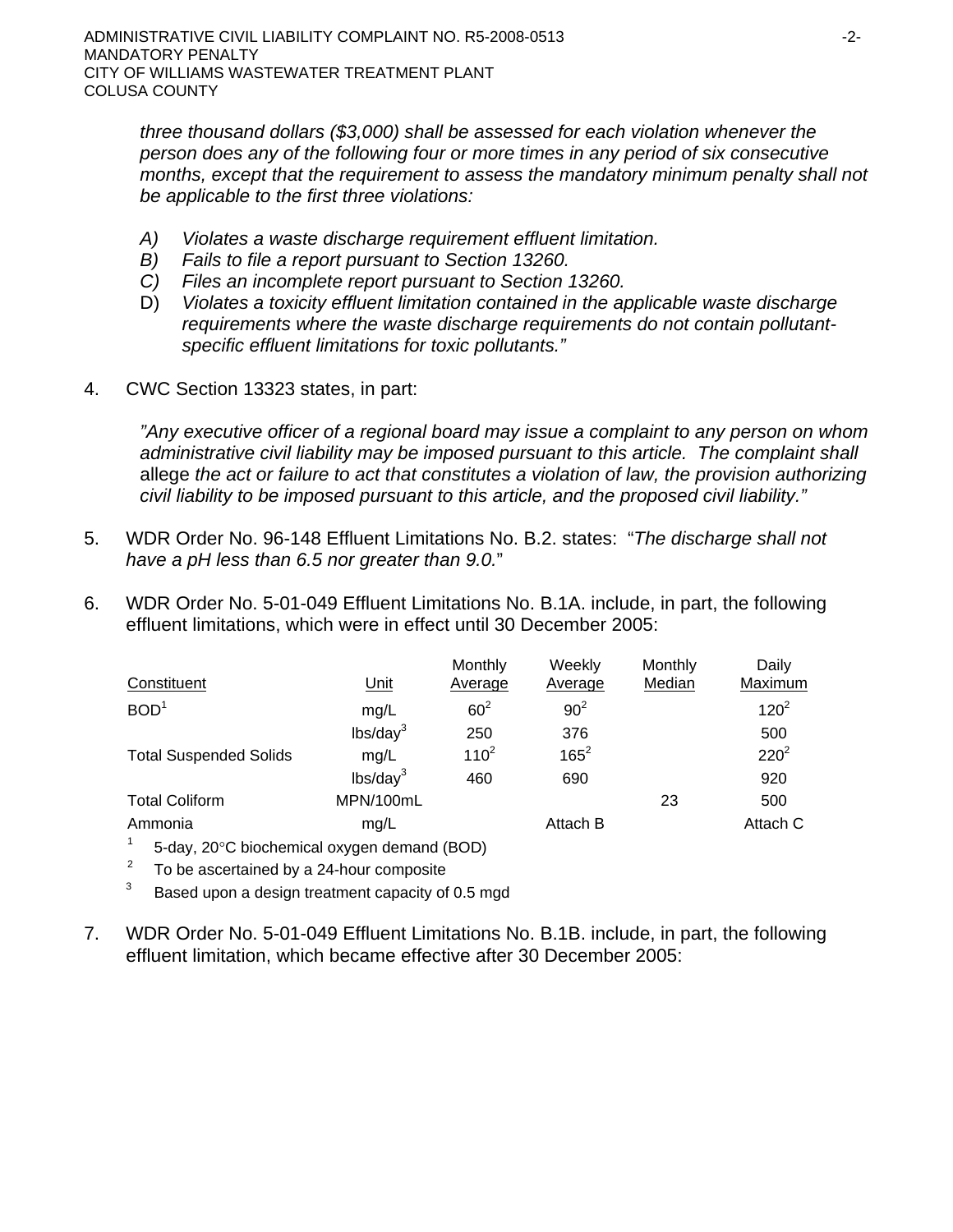| Constituent                   | Unit                 | Monthly<br>Average | Weekly<br>Average | 7-day<br>Median | Daily<br><b>Maximum</b> |
|-------------------------------|----------------------|--------------------|-------------------|-----------------|-------------------------|
| BOD <sup>1</sup>              | mg/L                 | 10 <sup>2</sup>    | $15^2$            |                 | $20^2$                  |
|                               | lbs/day <sup>3</sup> | 42                 | 63                |                 | 84                      |
| <b>Total Suspended Solids</b> | mg/L                 | 10 <sup>2</sup>    | $15^2$            |                 | 20 <sup>2</sup>         |
|                               | lbs/day <sup>3</sup> | 42                 | 63                |                 | 84                      |
| <b>Total Coliform</b>         | MPN/100mL            |                    |                   | 2.2             | 23                      |
| Turbidity <sup>4</sup>        |                      |                    |                   |                 | 5 <sup>4</sup>          |
| Ammonia                       | mg/L                 |                    | Attach B          |                 | Attach C                |

- $1 5$ -day, 20 $\degree$ C biochemical oxygen demand (BOD)
- $2^2$  To be ascertained by a 24-hour composite
- $3$  Based upon a design treatment capacity of 0.5 mgd
- <sup>4</sup> The daily maximum limit is 5 NTU, the daily average shall not exceed 2 NTU
- 8. WDR Order No. 5-01-049 Effluent Limitations No. B.4. states "*The discharge shall not have a pH less than 6.5 nor greater than 8.5*."
- 9. According to the Discharger's self-monitoring reports, the Discharger committed four hundred and forty-one (441) serious violations of the above effluent limitations for Group I constituents contained in Order No. 5-01-049 during the period beginning 1 January 2000 and ending 31 December 2007. The violations are defined as serious because measured concentrations of Group I constituents exceeded maximum prescribed levels by more than 20 percent on these occasions. The mandatory minimum penalty for these serious violations is **one million three hundred and twenty three thousand dollars (\$1,323,000)**.
- 10. According to the Discharger's self-monitoring reports, the Discharger committed two hundred and seventy-one (271) non-serious violations of the above effluent limitations contained in Order No. 5-01-0149 during the period beginning 1 January 2000 and ending 31 December 2007. Two hundred and sixty-two (262) non-serious violations are subject to mandatory penalties under CWC Section 13385 (i)(1) because these violations were preceded by three or more similar violations within a six-month period. The mandatory minimum penalty for these non-serious violations is **seven hundred and eighty-six thousand dollars (\$786,000)**.
- 11. The total amount of the mandatory penalties assessed for the cited effluent violations is **two million one hundred and nine thousand dollars (\$2,109,000).** A detailed list of the cited violations is included in Attachment A, a part of this Order.
- 12. Issuance of this Administrative Civil Liability Complaint to enforce CWC Division 7, Chapter 5.5 is exempt from the provisions of the California Environmental Quality Act (Public Resources Code section 21000, et. seq.), in accordance with California Code of Regulations, title 14, section 15321(a)(2).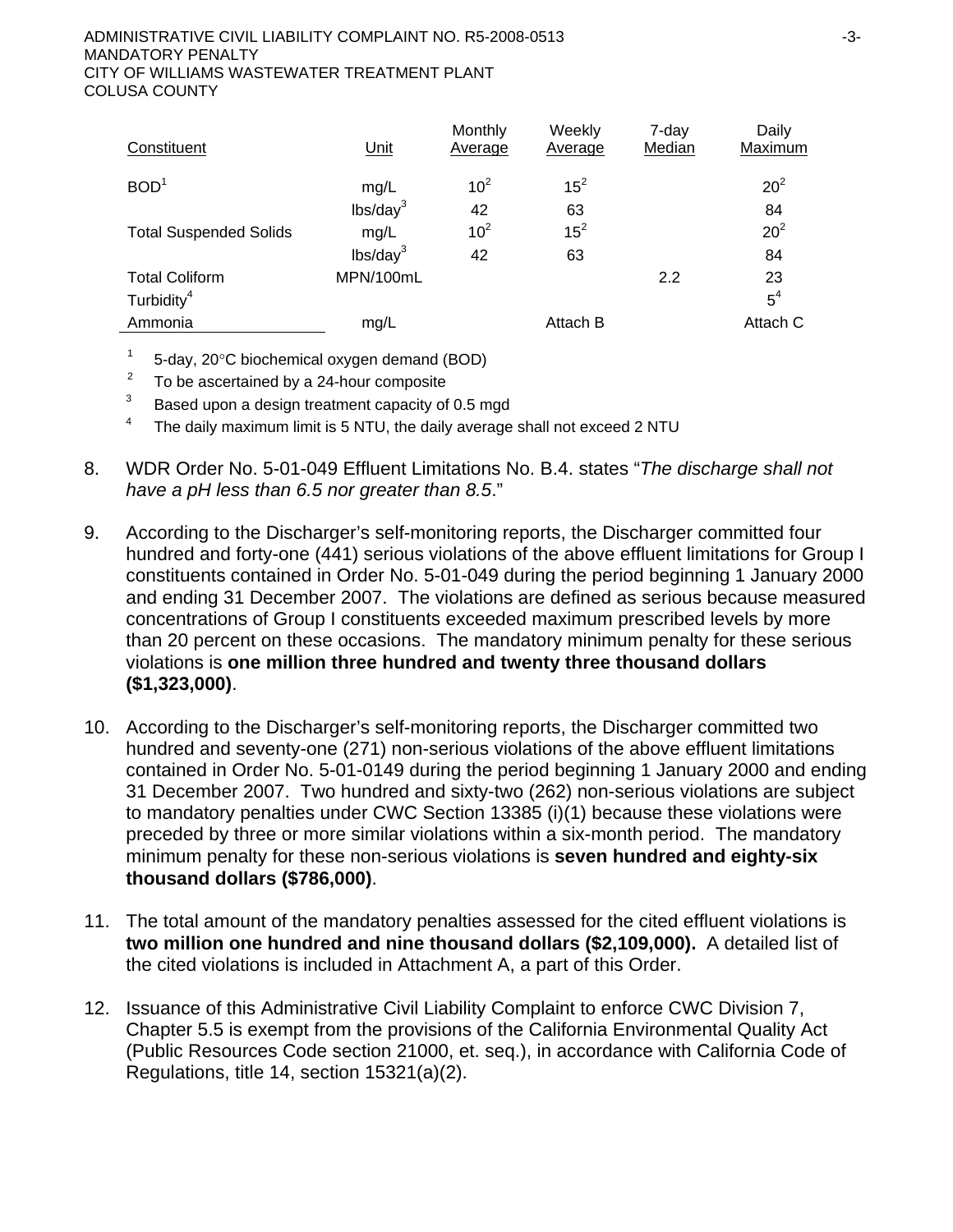# **THE CITY OF WILLIAMS IS HEREBY GIVEN NOTICE THAT:**

- 1. The Assistant Executive Officer of the Regional Water Board proposes that the City of Williams be assessed an Administrative Civil Liability in the amount of **two million one hundred and nine thousand dollars (\$2,109,000).**
- 2. A hearing on this matter will be held at the Regional Water Board meeting scheduled on **12/13 June 2008**, unless the Discharger agrees complete the following by **17 April 2008:**
	- a) Waive the hearing by completing the attached form and returning it to the Regional Water Board; and
	- b) Pay the proposed civil liability of **two million one hundred and nine thousand dollars (\$2,109,000)** in full.
- 3. If a hearing on this matter is held, the Regional Water Board will consider whether to affirm, reject, or modify the proposed Administrative Civil Liability, or whether to refer the matter to the Attorney General for recovery of judicial civil liability.

JACK E. DEL CONTE, Assistant Executive Officer

18 March 2008

Attachment A: Record of Violations BLH: 3/18/08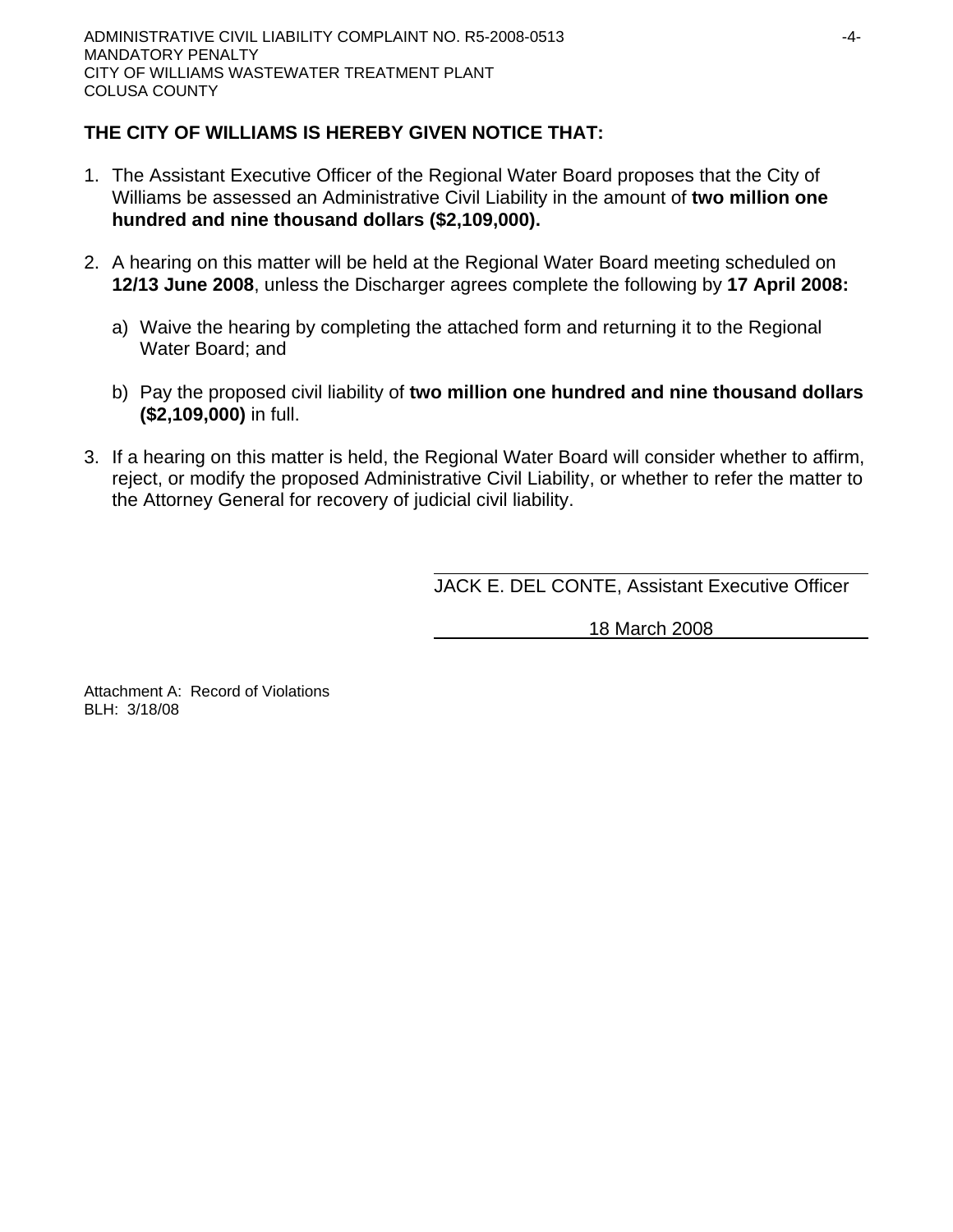# **WAIVER OF HEARING FOR ADMINISTRATIVE CIVIL LIABILITY COMPLAINT**

By signing this waiver, I affirm and acknowledge the following:

- 1. I am duly authorized to represent the City of Williams (hereinafter "Discharger") in connection with Administrative Civil Liability Complaint No. R5-2008-0513 (hereinafter the "Complaint");
- 2. I am informed of the right provided by California Water Code Section 13323, subdivision (b), to a hearing within ninety (90) days of service of the Complaint;
- 3. I hereby waive the Discharger's right to a hearing before the California Regional Water Quality Control Board, Central Valley Region, within ninety (90) days of the date of service of the Complaint; and
- 4. I certify that the Discharger will remit payment for the civil liability imposed in the amount of **two million one hundred and nine thousand dollars (\$2,109,000)** by check, which contains a reference to "ACL Complaint No. R5-2008-0513" and is made payable to the "*State Water Pollution Cleanup and Abatement Account*."
- 5. I understand the payment of the above amount constitutes a settlement of the Complaint, and that any settlement will not become final until after the 30-day public notice and comment period mandated by Federal regulations (40 CFR 123.27) expires. Should the Regional Water Board receive new information during this comment period, the Regional Water Board may withdraw the complaint, return payment, and issue a new complaint.
- 6. I understand that payment of the above amount is not a substitute for compliance with applicable laws and that continuing violations of the type alleged in the Complaint may subject the Discharger to further enforcement, including additional civil liability.

(Print Name and Title)

(Signature)

(Date)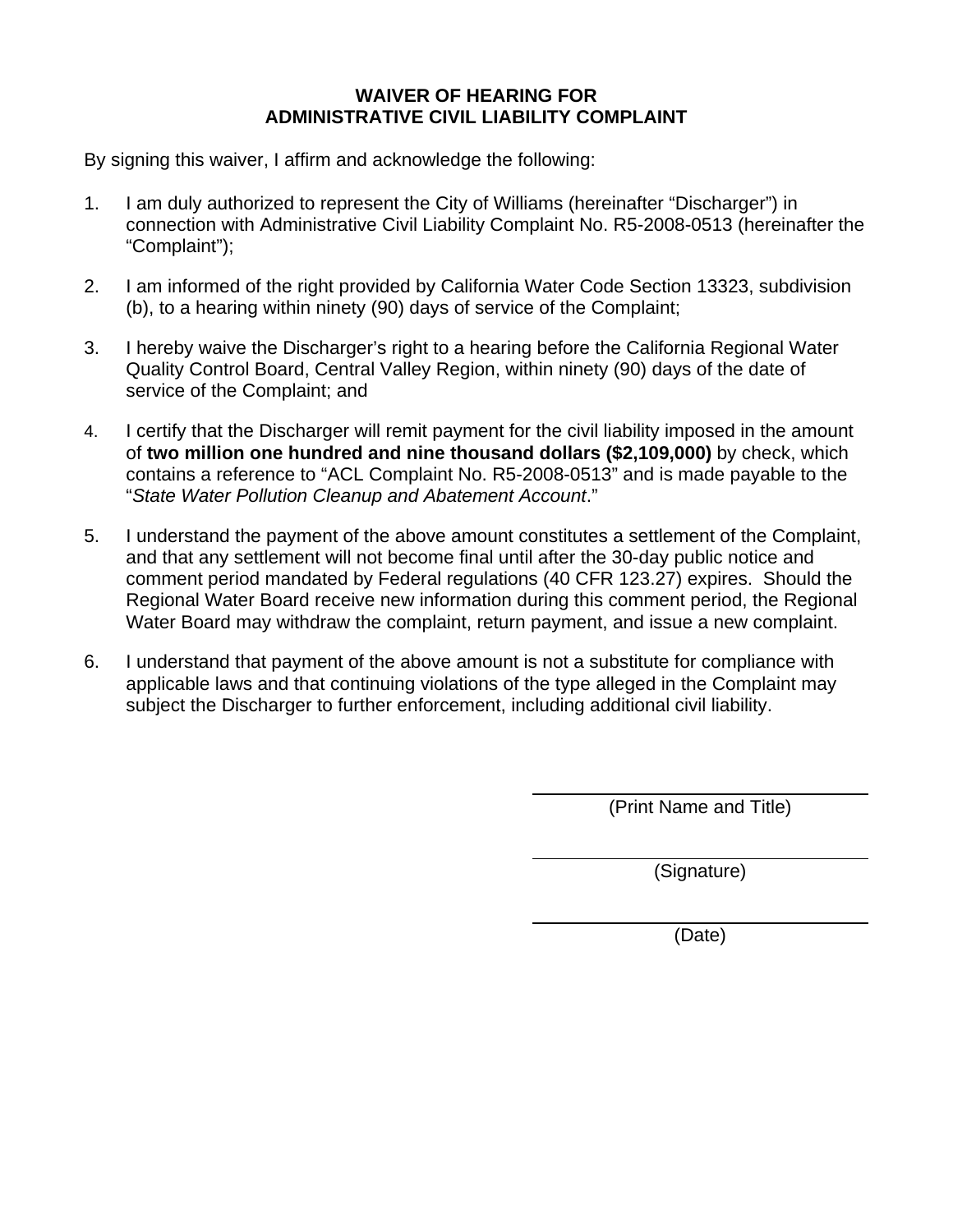## **ATTACHMENT A ADMINISTRATIVE CIVIL LIABILITY COMPLAINT NO. R5-2008-0513**

### **City of Williams Wastewater Treatment Plant**

RECORD OF VIOLATIONS (1 January 2000 – 31 December 2007) MANDATORY PENALTIES (Data reported under Monitoring and Reporting Program Nos. 96-148 and 5-01-049)

|                |             |             |           |       |          |                             | Flow       |             |
|----------------|-------------|-------------|-----------|-------|----------|-----------------------------|------------|-------------|
|                |             | Violation   |           |       | Measure  |                             | Rates<br>* |             |
|                | Date        | <u>Type</u> | Units     | Limit | <u>d</u> | Period Type<br>Instantaneou |            | Remarks     |
| 1              | 25-Jan-01   | pH          | pH units  | 9     | 9.5      | S                           | --         | 3           |
|                |             |             |           |       |          | Instantaneou                |            |             |
| $\overline{c}$ | $1-Mar-01$  | pH          | pH units  | 9     | 9.1      | S                           | --         | 3           |
| 3              | 22-Mar-01   | Ammonia     | mg/L      | 3.8   | 7.3      | Daily                       | --         | 1           |
| 4              | 22-Jan-02   | Ammonia     | mg/L      | 8.1   | 10       | Daily                       | --         | 3           |
| 5              | 23-Jan-02   | Ammonia     | mg/L      | 9.64  | 10       | Daily                       | --         | 3           |
| 6              | 29-Jan-02   | Ammonia     | mg/L      | 6.8   | 11       | Daily                       | --         | 1           |
| $\overline{7}$ | 30-Jan-02   | Ammonia     | mg/L      | 8.1   | 12       | Daily                       | --         | 1           |
| 8              | 5-Feb-02    | Ammonia     | mg/L      | 6.8   | 12       | Daily                       | --         | 1           |
| 9              | $6$ -Feb-02 | Ammonia     | mg/L      | 6.8   | 12       | Daily                       | --         | 1           |
| 10             | 12-Feb-02   | Ammonia     | mg/L      | 6.8   | 12       | Daily                       | --         | 1           |
| 11             | 13-Feb-02   | Ammonia     | mg/L      | 6.8   | 12       | Daily                       | --         | 1           |
| 12             | 19-Feb-02   | Ammonia     | mg/L      | 4.6   | 12       | Daily                       | --         | 1           |
| 13             | 20-Feb-02   | Ammonia     | mg/L      | 6.8   | 12       | Daily                       | --         | 1           |
| 14             | 26-Feb-02   | Ammonia     | mg/L      | 6.8   | 12       | Daily                       | --         | 1           |
| 15             | 27-Feb-02   | Ammonia     | mg/L      | 6.8   | 12       | Daily                       | --         | 1           |
| 16             | 9-Apr-02    | Coliform    | MPN/100mL | 500   | 900      | Daily<br>Instantaneou       | --         | 4           |
| 17             | 13-Jun-02   | pH          | pH units  | 8.5   | 8.7      | S                           | --         | 4           |
|                |             |             |           |       |          | Instantaneou                |            |             |
| 18             | 20-Jun-02   | pH          | pH units  | 8.5   | 8.8      | S                           | --         | 4           |
| 19             | 25-Jun-02   | Ammonia     | mg/L      | 1.23  | 1.6      | Daily<br>Instantaneou       | --         | 4           |
| 20             | 25-Jun-02   | pH          | pH units  | 8.5   | 8.8      | S<br>Instantaneou           | --         | 4           |
| 21             | 27-Jun-02   | pH          | pH units  | 8.5   | 8.9      | S                           | --         | 4           |
| 22             | 2-Jul-02    | Ammonia     | mg/L      | 1.23  | 1.5      | Daily<br>Instantaneou       | --         | 4           |
| 23             | 2-Jul-02    | pH          | pH units  | 8.5   | 8.8      | S                           | --         | 4           |
| 24             | 9-Jul-02    | Ammonia     | mg/L      | 1.04  | 1.9      | Daily<br>Instantaneou       | --         | 1           |
| 25             | 9-Jul-02    | pH          | pH units  | 8.5   | 8.9      | S<br>Instantaneou           | --         | 4           |
| 26             | 10-Jul-02   | pH          | pH units  | 8.5   | 8.7      | S                           |            | 4           |
| 27             | 23-Jul-02   | Ammonia     | mg/L      | 1.04  | 1.6      | Daily<br>Instantaneou       |            | $\mathbf 1$ |
| 28             | 23-Jul-02   | pH          | pH units  | 8.5   | 8.9      | s<br>Instantaneou           | --         | 4           |
| 29             | 30-Jul-02   | pH          | pH units  | 8.5   | 8.8      | s                           | --         | 4           |
| 30             | 11-Feb-04   | Ammonia     | mg/L      | 9.6   | 10       | Daily                       | --         | 3           |
| 31             | 17-Feb-04   | Ammonia     | mg/L      | 6.8   | 10       | Daily                       | --         | 1           |
| 32             | 25-Feb-04   | Ammonia     | mg/L      | 8.1   | 8.5      | Daily                       |            | 3           |
| 33             | 31-May-04   | <b>TSS</b>  | mg/L      | 110   | 114      | Monthly                     | --         | 4           |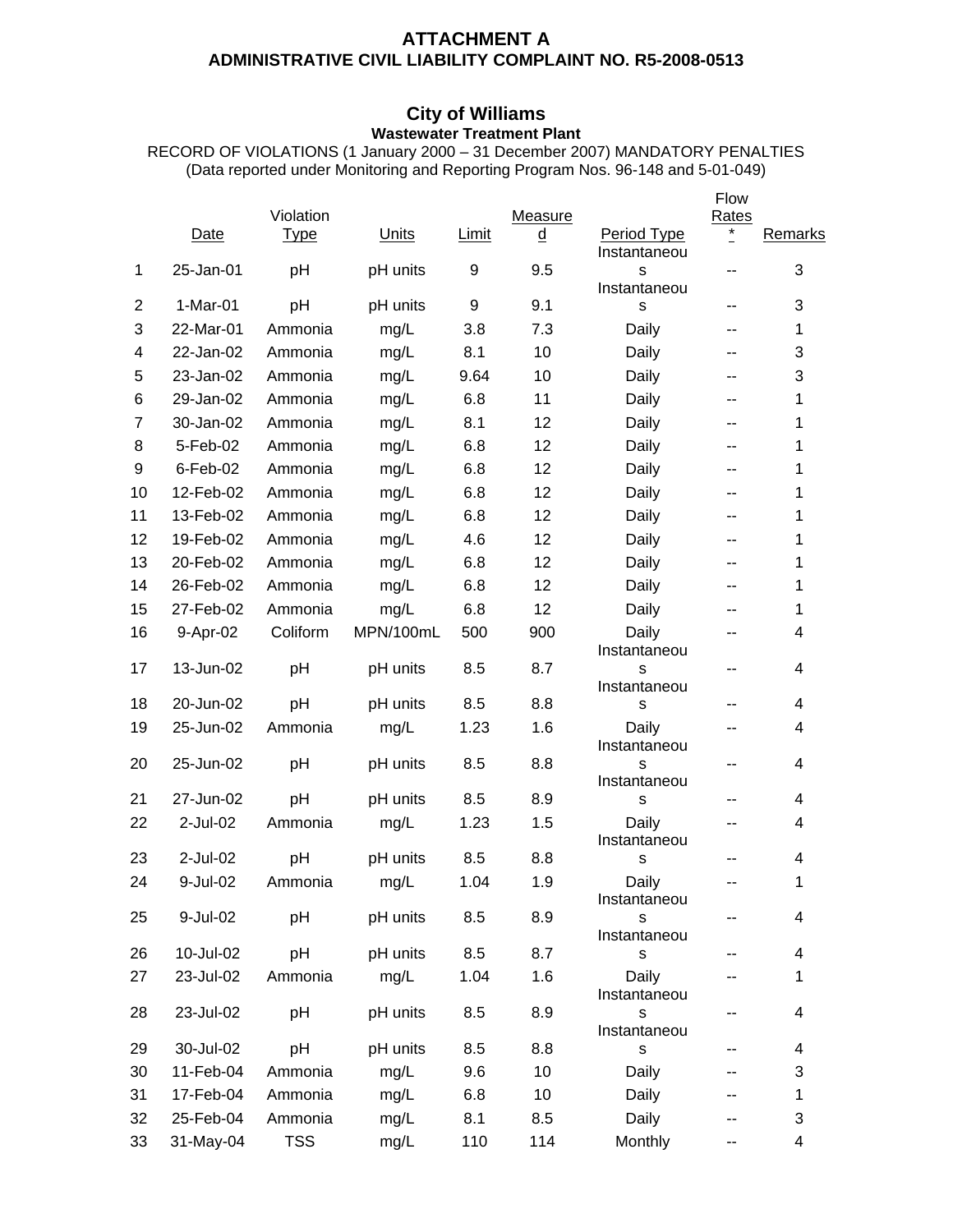|    |            |             |              |                |                          |                             | Flow             |         |
|----|------------|-------------|--------------|----------------|--------------------------|-----------------------------|------------------|---------|
|    |            | Violation   |              |                | Measure                  |                             | Rates<br>$\star$ |         |
|    | Date       | <b>Type</b> | <b>Units</b> | <b>Limit</b>   | $\underline{\mathsf{d}}$ | Period Type<br>Instantaneou |                  | Remarks |
| 34 | 14-Jul-04  | pH          | pH units     | 8.5            | 8.6                      | $\mathsf{s}$                | --               | 4       |
| 35 | 31-Jul-04  | Ammonia     | mg/L         | 1              | 1.5                      | Monthly                     | --               | 1       |
| 36 | 30-Dec-04  | Ammonia     | mg/L         | 13.3           | 19                       | Daily                       | --               | 1       |
| 37 | $1-Feb-05$ | Ammonia     | mg/L         | 6.8            | 12                       | Daily                       | --               | 1       |
| 38 | 2-Feb-05   | Ammonia     | mg/L         | 9.6            | 12                       | Daily                       | --               | 3       |
| 39 | 8-Feb-05   | Ammonia     | mg/L         | 8.1            | 11                       | Daily                       | --               | 4       |
| 40 | 9-Feb-05   | Ammonia     | mg/L         | 8.1            | 11                       | Daily                       | $-$              | 4       |
| 41 | 15-Feb-05  | Ammonia     | mg/L         | 8.1            | 10                       | Daily                       | --               | 4       |
| 42 | 16-Feb-05  | Ammonia     | mg/L         | 9.6            | 10                       | Daily                       | --               | 4       |
| 43 | 22-Feb-05  | Ammonia     | mg/L         | 9.6            | 10                       | Daily                       | --               | 4       |
| 44 | 23-Feb-05  | Ammonia     | mg/L         | 9.6            | 9.7                      | Daily                       | --               | 4       |
| 45 | 20-Apr-05  | Ammonia     | mg/L         | 3.8            | 4                        | Daily                       | --               | 4       |
| 46 | 5-May-05   | Coliform    | MPN/100mL    | 500            | 1600                     | Daily                       | $-$              | 4       |
| 47 | 26-May-05  | Coliform    | MPN/100mL    | 500            | 1600                     | Daily                       | --               | 4       |
| 48 | 5-Jan-06   | <b>BOD</b>  | lbs/day      | 84             | 107                      | Daily                       | 0.87             | 5       |
| 49 | 5-Jan-06   | <b>BOD</b>  | lbs/day      | 63             | 107                      | Weekly                      | 0.75             | 5       |
| 50 | 5-Jan-06   | <b>TSS</b>  | lbs/day      | 84             | 182                      | Daily                       | 0.87             | 5       |
| 51 | 5-Jan-06   | <b>TSS</b>  | lbs/day      | 63             | 182                      | Weekly                      | 0.75             | 5       |
| 52 | 5-Jan-06   | Turbidity   | <b>NTU</b>   | 5              | 18                       | Daily                       | --               | 3       |
| 53 | 5-Jan-06   | Turbidity   | <b>NTU</b>   | $\overline{2}$ | 18                       | Daily Ave                   | --               | 3       |
| 54 | 7-Jan-06   | <b>TSS</b>  | mg/L         | 15             | 17                       | Weekly                      | $-$              | 4       |
| 55 | 12-Jan-06  | <b>TSS</b>  | lbs/day      | 84             | 87                       | Daily                       | 0.65             | 5       |
| 56 | 12-Jan-06  | <b>TSS</b>  | lbs/day      | 63             | 87                       | Weekly                      | 0.66             | 5       |
| 57 | 12-Jan-06  | Turbidity   | <b>NTU</b>   | 5              | 16                       | Daily                       | --               | 4       |
| 58 | 12-Jan-06  | Turbidity   | <b>NTU</b>   | $\overline{2}$ | 16                       | Daily Ave                   | $-$              | 4       |
| 59 | 14-Jan-06  | <b>TSS</b>  | mg/L         | 15             | 18                       | Weekly                      | --               | 4       |
| 60 | 19-Jan-06  | <b>TSS</b>  | lbs/day      | 84             | 128                      | Daily                       | 0.62             | 5       |
| 61 | 19-Jan-06  | <b>TSS</b>  | lbs/day      | 63             | 128                      | Weekly                      | 0.63             | 5       |
| 62 | 19-Jan-06  | Turbidity   | <b>NTU</b>   | 5              | 15                       | Daily                       |                  | 4       |
| 63 | 19-Jan-06  | Turbidity   | <b>NTU</b>   | $\overline{2}$ | 15                       | Daily Ave                   | --               | 4       |
| 64 | 21-Jan-06  | <b>TSS</b>  | mg/L         | 20             | 23                       | Daily                       |                  | 1       |
| 65 | 21-Jan-06  | <b>TSS</b>  | mg/L         | 15             | 23                       | Weekly                      |                  | 1       |
| 66 | 26-Jan-06  | <b>TSS</b>  | lbs/day      | 84             | 133                      | Daily                       | 0.57             | 5       |
| 67 | 26-Jan-06  | <b>TSS</b>  | mg/L         | 20             | 29                       | Daily                       |                  | 1       |
| 68 | 26-Jan-06  | <b>TSS</b>  | lbs/day      | 63             | 133                      | Weekly                      | 0.59             | 5       |
| 69 | 26-Jan-06  | <b>TSS</b>  | mg/L         | 15             | 29                       | Weekly                      | --               | 1       |
| 70 | 26-Jan-06  | Turbidity   | <b>NTU</b>   | 5              | 19                       | Daily                       | --               | 4       |
| 71 | 26-Jan-06  | Turbidity   | <b>NTU</b>   | $\overline{2}$ | 19                       | Daily Ave                   |                  | 4       |
| 72 | 31-Jan-06  | <b>BOD</b>  | lbs/day      | 42             | 107                      | Monthly                     | 0.68             | 5       |
| 73 | 31-Jan-06  | <b>TSS</b>  | lbs/day      | 42             | 132                      | Monthly                     | 0.68             | 5       |
| 74 | 31-Jan-06  | <b>TSS</b>  | mg/L         | 10             | 22                       | Monthly                     | --               | 1       |
| 75 | 2-Feb-06   | <b>TSS</b>  | lbs/day      | 84             | 93                       | Daily                       | 0.51             | 5       |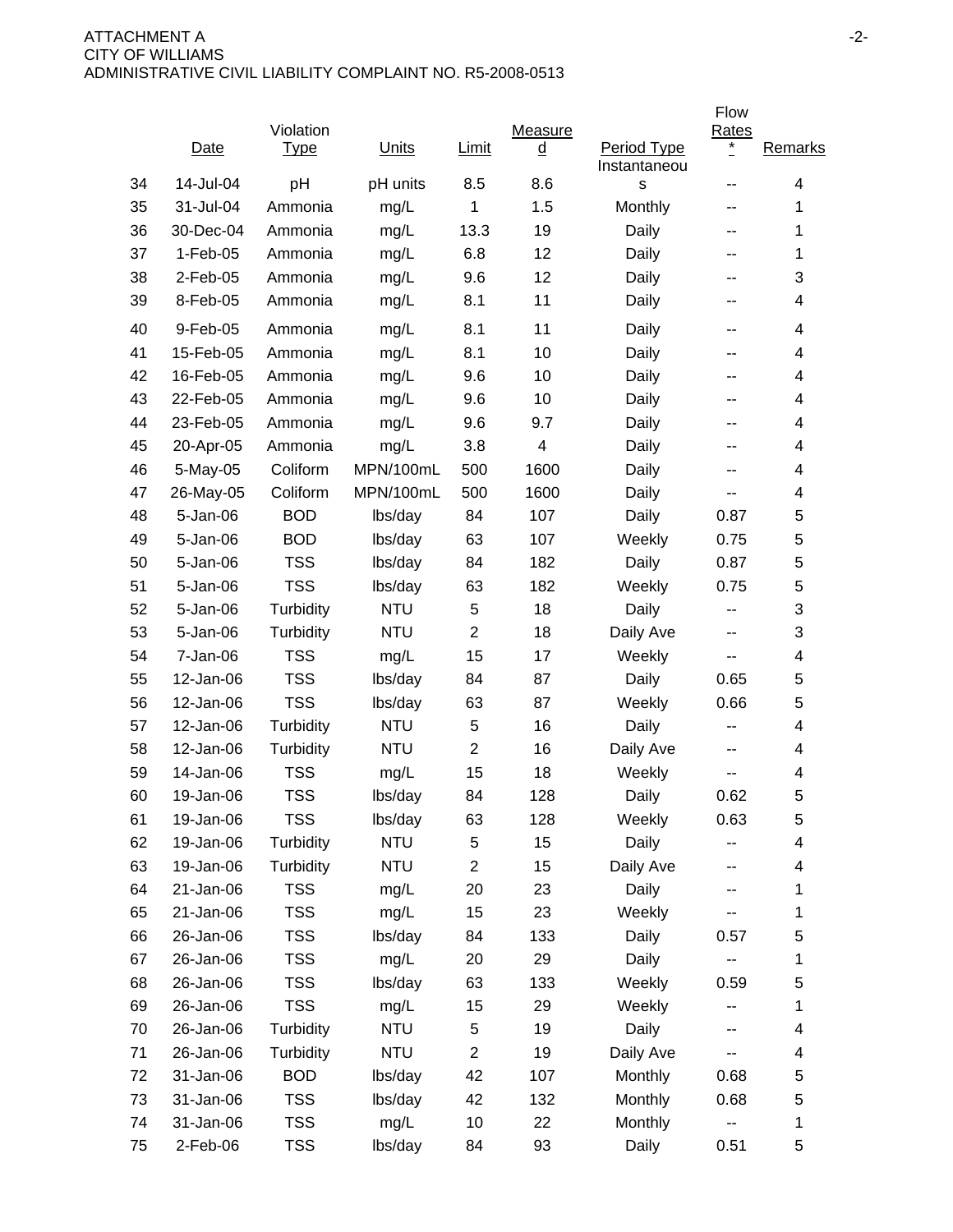|                      |             |                          |              |                |                            |             | Flow                    |                          |
|----------------------|-------------|--------------------------|--------------|----------------|----------------------------|-------------|-------------------------|--------------------------|
|                      | Date        | Violation<br><u>Type</u> | <b>Units</b> | Limit          | <b>Measure</b><br><u>d</u> | Period Type | <b>Rates</b><br>$\cdot$ | Remarks                  |
| 76                   | $2-Feb-06$  | <b>TSS</b>               | mg/L         | 20             | 22                         | Daily       | --                      | 4                        |
| 77                   | $2$ -Feb-06 | <b>TSS</b>               | lbs/day      | 63             | 93                         | Weekly      | 0.51                    | 5                        |
| 78                   | 2-Feb-06    | <b>TSS</b>               | mg/L         | 15             | 22                         | Weekly      | --                      | 1                        |
| 79                   | 2-Feb-06    | Turbidity                | <b>NTU</b>   | 5              | 19                         | Daily       | --                      | 4                        |
| 80                   | 2-Feb-06    | Turbidity                | <b>NTU</b>   | $\overline{2}$ | 19                         | Daily Ave   | --                      | 4                        |
| 81                   | 9-Feb-06    | <b>TSS</b>               | lbs/day      | 84             | 112                        | Daily       | 0.51                    | 5                        |
| 82                   | 9-Feb-06    | <b>TSS</b>               | mg/L         | 20             | 28                         | Daily       | ۰.                      | 1                        |
| 83                   | 9-Feb-06    | <b>TSS</b>               | lbs/day      | 63             | 112                        | Weekly      | 0.51                    | 5                        |
| 84                   | 9-Feb-06    | <b>TSS</b>               | mg/L         | 15             | 28                         | Weekly      | --                      | 1                        |
| 85                   | 9-Feb-06    | Turbidity                | <b>NTU</b>   | 5              | 22                         | Daily       | --                      | 4                        |
| 86                   | 9-Feb-06    | Turbidity                | <b>NTU</b>   | $\overline{2}$ | 22                         | Daily Ave   | --                      | 4                        |
| 87                   | 16-Feb-06   | <b>BOD</b>               | lbs/day      | 63             | 70                         | Weekly      | 0.49                    | 4                        |
| 88                   | 16-Feb-06   | <b>BOD</b>               | mg/L         | 15             | 20                         | Weekly      | --                      | 4                        |
| 89                   | 16-Feb-06   | <b>TSS</b>               | lbs/day      | 84             | 129                        | Daily       | 0.48                    | 1                        |
| 90                   | 16-Feb-06   | <b>TSS</b>               | mg/L         | 20             | 37                         | Daily       |                         | 1                        |
| 91                   | 16-Feb-06   | <b>TSS</b>               | lbs/day      | 63             | 129                        | Weekly      | 0.49                    | 1                        |
| 92                   | 16-Feb-06   | <b>TSS</b>               | mg/L         | 15             | 37                         | Weekly      | --                      | 1                        |
| 93                   | 16-Feb-06   | Turbidity                | <b>NTU</b>   | 5              | 22                         | Daily       | --                      | 4                        |
| 94                   | 16-Feb-06   | Turbidity                | <b>NTU</b>   | $\overline{2}$ | 22                         | Daily Ave   | --                      | 4                        |
| 95                   | 23-Feb-06   | <b>TSS</b>               | lbs/day      | 84             | 191                        | Daily       | 0.75                    | 5                        |
| 96                   | 23-Feb-06   | <b>TSS</b>               | mg/L         | 20             | 55                         | Daily       | --                      | 1                        |
| 97                   | 23-Feb-06   | <b>TSS</b>               | lbs/day      | 63             | 191                        | Weekly      | 0.68                    | 5                        |
| 98                   | 23-Feb-06   | <b>TSS</b>               | mg/L         | 15             | 55                         | Weekly      | --                      | 1                        |
| 99<br>10             | 23-Feb-06   | Turbidity                | <b>NTU</b>   | 5              | 31                         | Daily       | --                      | 4                        |
| 0<br>10              | 23-Feb-06   | Turbidity                | <b>NTU</b>   | $\overline{2}$ | 31                         | Daily Ave   |                         | 4                        |
| 1<br>10              | 28-Feb-06   | <b>BOD</b>               | lbs/day      | 42             | 47                         | Monthly     | 0.59                    | 5                        |
| $\overline{c}$<br>10 | 28-Feb-06   | <b>BOD</b>               | mg/L         | 10             | 12                         | Monthly     |                         | 4                        |
| 3                    | 28-Feb-06   | <b>TSS</b>               | lbs/day      | 42             | 131                        | Monthly     | 0.59                    | 5                        |
| 10<br>4<br>10        | 28-Feb-06   | <b>TSS</b>               | mg/L         | 10             | 35                         | Monthly     | --                      | $\mathbf{1}$             |
| 5<br>10              | 2-Mar-06    | <b>BOD</b>               | lbs/day      | 84             | 267                        | Daily       | 0.76                    | 5                        |
| 6<br>10              | 2-Mar-06    | <b>BOD</b>               | mg/L         | 20             | 30                         | Daily       | ۰.                      | $\mathbf 1$              |
| $\overline{7}$<br>10 | 2-Mar-06    | <b>BOD</b>               | lbs/day      | 63             | 267                        | Weekly      | 0.93                    | $\mathbf 5$              |
| 8<br>10              | 2-Mar-06    | <b>BOD</b>               | mg/L         | 15             | 30                         | Weekly      | --                      | $\mathbf{1}$             |
| 9<br>11              | 2-Mar-06    | Coliform                 | MPN/100mL    | 2.2            | 5                          | 7-day Med   |                         | $\overline{\mathcal{A}}$ |
| 0<br>11              | 2-Mar-06    | <b>TSS</b>               | lbs/day      | 84             | 464                        | Daily       | 0.76                    | 5                        |
| $\mathbf{1}$         | 2-Mar-06    | <b>TSS</b>               | mg/L         | 20             | 52                         | Daily       | --                      | $\mathbf{1}$             |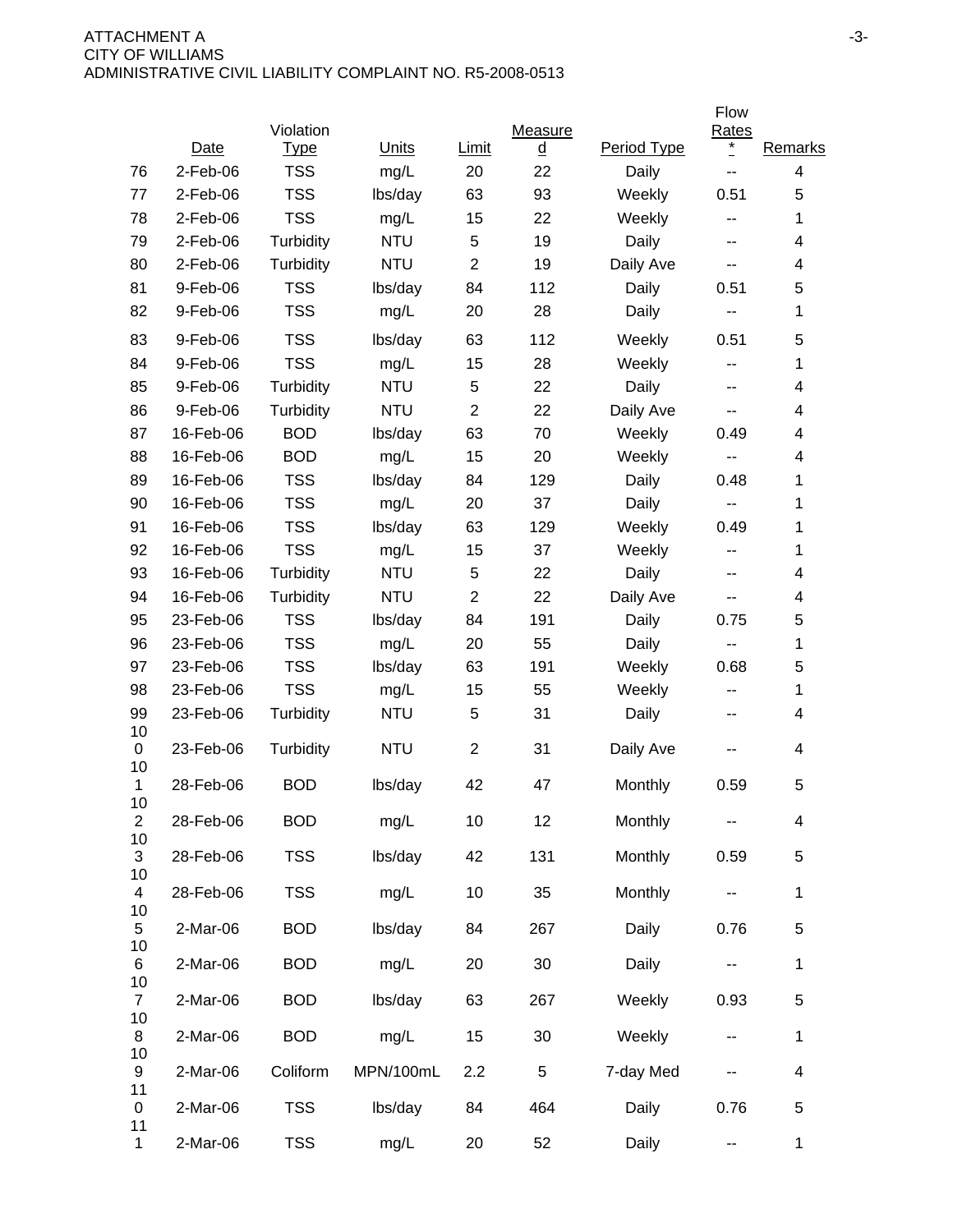|                      |           |                          |            |                |                     |             | Flow                     |                          |
|----------------------|-----------|--------------------------|------------|----------------|---------------------|-------------|--------------------------|--------------------------|
| 11                   | Date      | Violation<br><b>Type</b> | Units      | Limit          | Measure<br><u>d</u> | Period Type | <b>Rates</b><br>$\ast$   | Remarks                  |
| $\overline{2}$<br>11 | 2-Mar-06  | <b>TSS</b>               | lbs/day    | 63             | 464                 | Weekly      | 0.93                     | 5                        |
| 3<br>11              | 2-Mar-06  | <b>TSS</b>               | mg/L       | 15             | 52                  | Weekly      | $\overline{\phantom{a}}$ | $\mathbf 1$              |
| 4<br>11              | 2-Mar-06  | Turbidity                | <b>NTU</b> | 5              | 43                  | Daily       | $\sim$ $\sim$            | $\overline{\mathbf{4}}$  |
| 5<br>11              | 2-Mar-06  | Turbidity                | <b>NTU</b> | $\overline{2}$ | 43                  | Daily Ave   |                          | 4                        |
| 6                    | 9-Mar-06  | <b>BOD</b>               | lbs/day    | 84             | 257                 | Daily       | 0.39                     | $\mathbf 1$              |
| 11<br>7              | 9-Mar-06  | <b>BOD</b>               | lbs/day    | 63             | 257                 | Weekly      | 0.74                     | 5                        |
| 11<br>8              | 9-Mar-06  | <b>BOD</b>               | mg/L       | 15             | 20                  | Weekly      | $\sim$ $\sim$            | $\mathbf 1$              |
| 11<br>9              | 9-Mar-06  | <b>TSS</b>               | lbs/day    | 84             | 502                 | Daily       | 0.39                     | $\mathbf 1$              |
| 12<br>0              | 9-Mar-06  | <b>TSS</b>               | mg/L       | 20             | 39                  | Daily       | --                       | $\mathbf 1$              |
| 12<br>$\mathbf 1$    | 9-Mar-06  | <b>TSS</b>               | lbs/day    | 63             | 502                 | Weekly      | 0.74                     | 5                        |
| 12<br>$\overline{2}$ | 9-Mar-06  | <b>TSS</b>               | mg/L       | 15             | 39                  | Weekly      | $\sim$ $\sim$            | $\mathbf 1$              |
| 12<br>3              | 9-Mar-06  | Turbidity                | <b>NTU</b> | 5              | 42                  | Daily       | $\overline{\phantom{a}}$ | 4                        |
| 12<br>4              | 9-Mar-06  | Turbidity                | <b>NTU</b> | $\overline{2}$ | 42                  | Daily Ave   | $\sim$ $\sim$            | 4                        |
| 12<br>5              | 16-Mar-06 | <b>BOD</b>               | lbs/day    | 84             | 135                 | Daily       | 0.81                     | 5                        |
| 12<br>6              | 16-Mar-06 | <b>BOD</b>               | lbs/day    | 63             | 135                 | Weekly      | 0.78                     | 5                        |
| 12<br>$\overline{7}$ | 16-Mar-06 | <b>BOD</b>               | mg/L       | 15             | 20                  | Weekly      | $\overline{\phantom{a}}$ | 1                        |
| 12<br>8              | 16-Mar-06 | <b>TSS</b>               | lbs/day    | 84             | 297                 | Daily       | 0.81                     | 5                        |
| 12<br>9              | 16-Mar-06 | <b>TSS</b>               | mg/L       | 20             | 44                  | Daily       | --                       | 1                        |
| 13<br>0              | 16-Mar-06 | <b>TSS</b>               | lbs/day    | 63             | 297                 | Weekly      | 0.78                     | 5                        |
| 13<br>1              | 16-Mar-06 | <b>TSS</b>               | mg/L       | 15             | 44                  | Weekly      | $\overline{\phantom{a}}$ | $\mathbf 1$              |
| 13<br>$\overline{c}$ | 16-Mar-06 | Turbidity                | <b>NTU</b> | 5              | 28                  | Daily       | --                       | $\overline{\mathcal{A}}$ |
| 13<br>3              | 16-Mar-06 | Turbidity                | <b>NTU</b> | $\overline{2}$ | 28                  | Daily Ave   |                          | $\overline{\mathcal{A}}$ |
| 13<br>4              | 23-Mar-06 | <b>BOD</b>               | lbs/day    | 63             | 65                  | Weekly      | 0.68                     | 5                        |
| 13<br>5              | 23-Mar-06 | <b>TSS</b>               | lbs/day    | 84             | 228                 | Daily       | 0.71                     | 5                        |
| 13<br>6              | 23-Mar-06 | <b>TSS</b>               | mg/L       | 20             | 35                  | Daily       | $\sim$ $\sim$            | $\mathbf 1$              |
| 13<br>$\overline{7}$ | 23-Mar-06 | <b>TSS</b>               | lbs/day    | 63             | 228                 | Weekly      | 0.68                     | 5                        |
| 13<br>8              | 23-Mar-06 | <b>TSS</b>               | mg/L       | 15             | 35                  | Weekly      |                          | $\mathbf 1$              |
| 13                   | 23-Mar-06 | Turbidity                | <b>NTU</b> | 5              | 24                  | Daily       | ۰.                       | 4                        |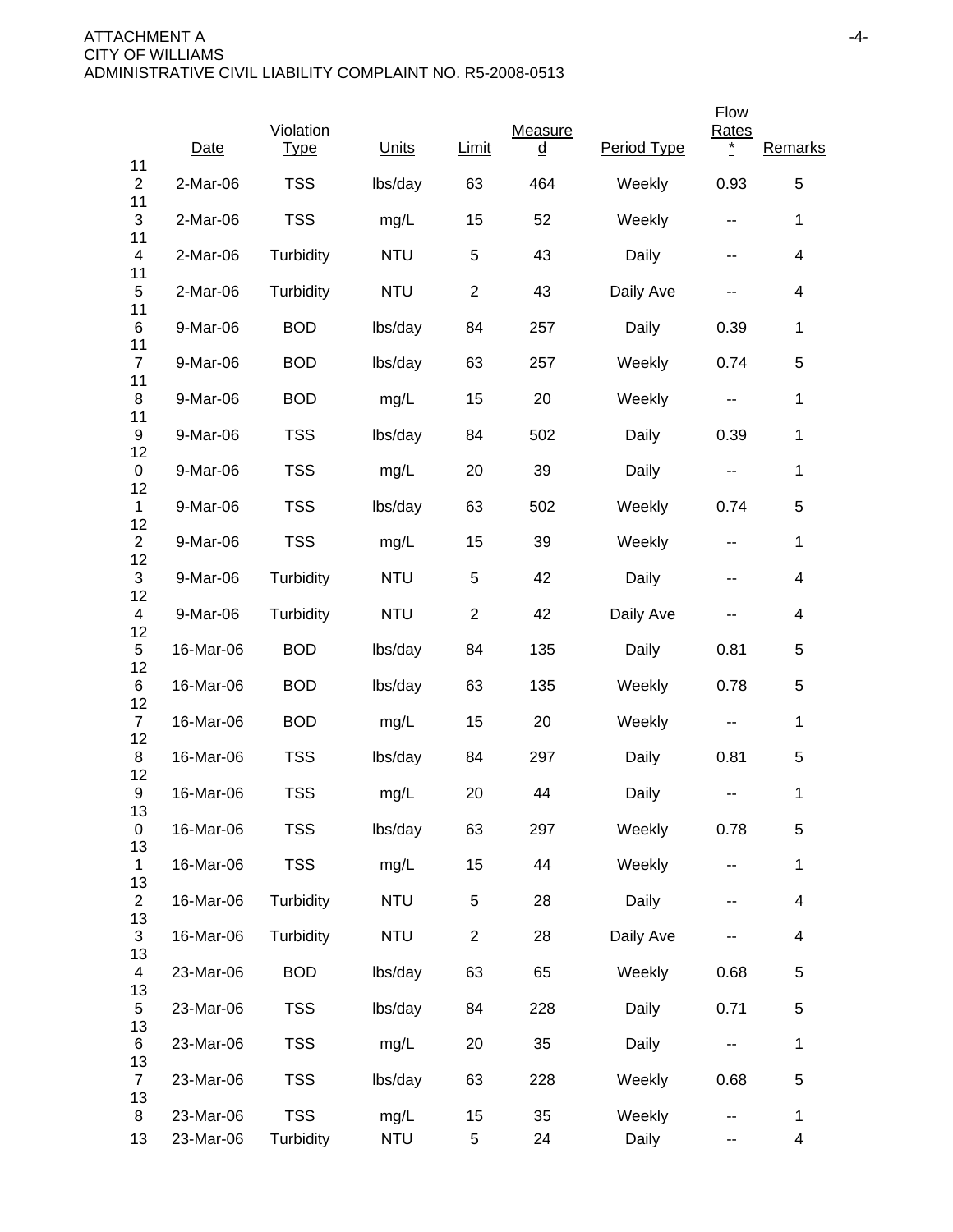| 9                    | Date      | Violation<br><b>Type</b> | Units      | Limit          | Measure<br><u>d</u> | Period Type | Flow<br><b>Rates</b><br>* | Remarks                  |
|----------------------|-----------|--------------------------|------------|----------------|---------------------|-------------|---------------------------|--------------------------|
| 14<br>0              | 23-Mar-06 | Turbidity                | <b>NTU</b> | $\overline{2}$ | 24                  | Daily Ave   |                           | 4                        |
| 14<br>1              | 30-Mar-06 | <b>BOD</b>               | lbs/day    | 84             | 120                 | Daily       | 1.03                      | 5                        |
| 14<br>$\overline{c}$ | 30-Mar-06 | <b>BOD</b>               | mg/L       | 15             | 20                  | Weekly      | ۰.                        | 1                        |
| 14<br>3              | 30-Mar-06 | <b>TSS</b>               | lbs/day    | 84             | 229                 | Daily       | 1.03                      | 5                        |
| 14<br>4              | 30-Mar-06 | <b>TSS</b>               | mg/L       | 20             | 38                  | Daily       | ۰.                        | $\mathbf 1$              |
| 14<br>5              | 30-Mar-06 | Turbidity                | <b>NTU</b> | $\sqrt{5}$     | 28                  | Daily       | --                        | 4                        |
| 14<br>6              | 30-Mar-06 | Turbidity                | <b>NTU</b> | $\overline{2}$ | 28                  | Daily Ave   |                           | 4                        |
| 14<br>$\overline{7}$ | 31-Mar-06 | <b>BOD</b>               | lbs/day    | 42             | 169                 | Monthly     | 0.79                      | 5                        |
| 14<br>8              | 31-Mar-06 | <b>BOD</b>               | mg/L       | 10             | 20                  | Monthly     | --                        | 1                        |
| 14<br>9              | 31-Mar-06 | <b>TSS</b>               | lbs/day    | 42             | 344                 | Monthly     | 0.79                      | 5                        |
| 15<br>0              | 31-Mar-06 | <b>TSS</b>               | mg/L       | 10             | 42                  | Monthly     | --                        | $\mathbf 1$              |
| 15<br>1              | 5-Apr-06  | Coliform                 | MPN/100mL  | 2.2            | 3                   | 7-day Med   | --                        | 4                        |
| 15<br>$\overline{2}$ | 6-Apr-06  | <b>BOD</b>               | lbs/day    | 84             | 92                  | Daily       | 0.26                      | 1                        |
| 15<br>3              | 6-Apr-06  | <b>BOD</b>               | lbs/day    | 63             | 92                  | Weekly      | 0.54                      | 5                        |
| 15<br>4              | 6-Apr-06  | Coliform                 | MPN/100mL  | 2.2            | 4                   | 7-day Med   | --                        | 4                        |
| 15<br>5              | 6-Apr-06  | <b>TSS</b>               | lbs/day    | 84             | 360                 | Daily       | 0.26                      | 1                        |
| 15<br>6<br>15        | 6-Apr-06  | <b>TSS</b>               | mg/L       | 20             | 39                  | Daily       |                           | $\mathbf 1$              |
| $\overline{7}$<br>15 | 6-Apr-06  | <b>TSS</b>               | lbs/day    | 63             | 360                 | Weekly      | 0.54                      | 5                        |
| 8<br>15              | 6-Apr-06  | <b>TSS</b>               | mg/L       | 15             | 39                  | Weekly      | ۰.                        | $\mathbf 1$              |
| 9<br>16              | 6-Apr-06  | Turbidity                | <b>NTU</b> | 5              | 32                  | Daily       | --                        | $\overline{\mathbf{4}}$  |
| 0<br>16              | 6-Apr-06  | Turbidity                | <b>NTU</b> | $\overline{2}$ | 32                  | Daily Ave   | --                        | 4                        |
| 1<br>16              | 11-Apr-06 | Coliform                 | MPN/100mL  | 2.2            | 13                  | 7-day Med   | --                        | 4                        |
| $\overline{2}$<br>16 | 12-Apr-06 | Coliform                 | MPN/100mL  | 2.2            | 13                  | 7-day Med   |                           | 4                        |
| 3<br>16              | 13-Apr-06 | <b>BOD</b>               | lbs/day    | 84             | 225                 | Daily       | 1.02                      | 5                        |
| 4<br>16              | 13-Apr-06 | <b>BOD</b>               | lbs/day    | 63             | 225                 | Weekly      | 0.66                      | 5                        |
| 5<br>16              | 13-Apr-06 | <b>BOD</b>               | mg/L       | 15             | 20                  | Weekly      | ۰.                        | $\mathbf 1$              |
| 6                    | 13-Apr-06 | Coliform                 | MPN/100mL  | 2.2            | 8                   | 7-day Med   | --                        | $\overline{\mathcal{A}}$ |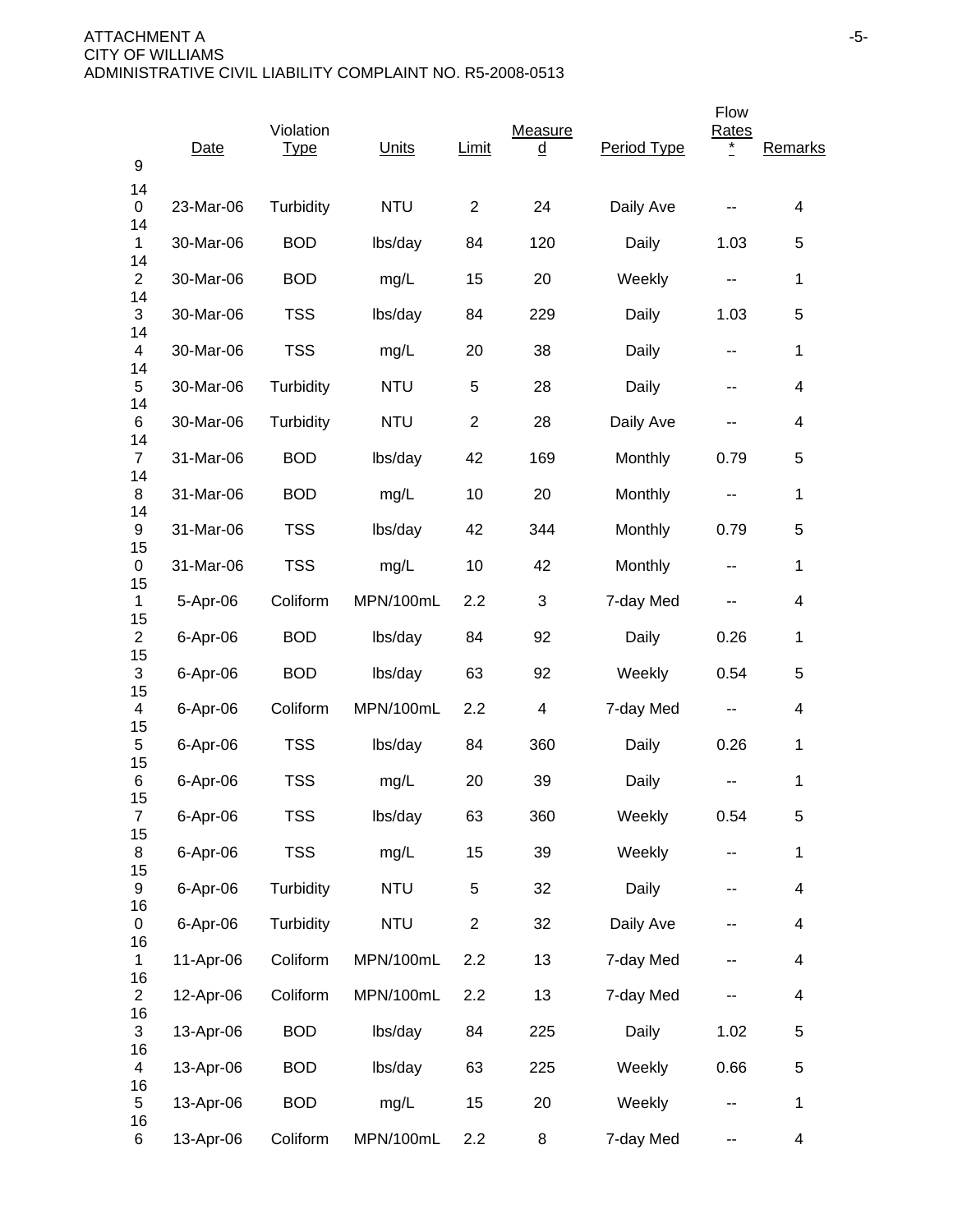|                      |           |                          |            |                |                     |             | Flow                     |                          |
|----------------------|-----------|--------------------------|------------|----------------|---------------------|-------------|--------------------------|--------------------------|
| 16                   | Date      | Violation<br><b>Type</b> | Units      | <b>Limit</b>   | Measure<br><u>d</u> | Period Type | <b>Rates</b><br>$\ast$   | Remarks                  |
| $\overline{7}$<br>16 | 13-Apr-06 | <b>TSS</b>               | lbs/day    | 84             | 349                 | Daily       | 1.02                     | 5                        |
| 8                    | 13-Apr-06 | <b>TSS</b>               | mg/L       | 20             | 31                  | Daily       | н.                       | $\mathbf 1$              |
| 16<br>9              | 13-Apr-06 | <b>TSS</b>               | lbs/day    | 63             | 349                 | Weekly      | 0.66                     | 5                        |
| 17<br>0              | 13-Apr-06 | <b>TSS</b>               | mg/L       | 15             | 31                  | Weekly      | $\overline{\phantom{a}}$ | $\mathbf 1$              |
| 17<br>1              | 13-Apr-06 | Turbidity                | <b>NTU</b> | 5              | 34                  | Daily       | н.                       | $\overline{\mathcal{A}}$ |
| 17<br>$\overline{2}$ | 13-Apr-06 | Turbidity                | <b>NTU</b> | $\overline{c}$ | 34                  | Daily Ave   | н.                       | $\overline{\mathcal{A}}$ |
| 17<br>3              | 15-Apr-06 | <b>BOD</b>               | lbs/day    | 63             | 65                  | Weekly      | 0.66                     | 5                        |
| 17<br>4              | 15-Apr-06 | Coliform                 | MPN/100mL  | 2.2            | 8                   | 7-day Med   | н.                       | $\overline{\mathcal{A}}$ |
| 17<br>5              | 18-Apr-06 | Coliform                 | MPN/100mL  | 2.2            | 8                   | 7-day Med   | ۰.                       | 4                        |
| 17<br>6<br>17        | 18-Apr-06 | Coliform                 | MPN/100mL  | 23             | 50                  | Daily       | ۰.                       | 4                        |
| $\overline{7}$<br>17 | 19-Apr-06 | Coliform                 | MPN/100mL  | 2.2            | 8                   | 7-day Med   | н.                       | $\overline{\mathcal{A}}$ |
| 8<br>17              | 20-Apr-06 | Coliform                 | MPN/100mL  | 2.2            | 4                   | 7-day Med   | н.                       | 4                        |
| 9<br>18              | 20-Apr-06 | <b>TSS</b>               | lbs/day    | 84             | 272                 | Daily       | 0.28                     | $\mathbf 1$              |
| 0<br>18              | 20-Apr-06 | <b>TSS</b>               | mg/L       | 20             | 42                  | Daily       | --                       | $\mathbf 1$              |
| 1<br>18              | 20-Apr-06 | <b>TSS</b>               | lbs/day    | 63             | 272                 | Weekly      | 0.35                     | $\mathbf 1$              |
| $\overline{2}$<br>18 | 20-Apr-06 | <b>TSS</b>               | mg/L       | 15             | 42                  | Weekly      | ۰.                       | $\mathbf{1}$             |
| 3<br>18              | 20-Apr-06 | Turbidity                | <b>NTU</b> | 5              | 29                  | Daily       |                          | 4                        |
| 4<br>18              | 20-Apr-06 | Turbidity                | <b>NTU</b> | $\overline{2}$ | 29                  | Daily Ave   |                          | 4                        |
| 5<br>18              | 22-Apr-06 | Coliform                 | MPN/100mL  | 2.2            | 4                   | 7-day Med   |                          | $\overline{\mathcal{A}}$ |
| 6<br>18              | 25-Apr-06 | Coliform                 | MPN/100mL  | 2.2            | 4                   | 7-day Med   |                          | 4                        |
| $\overline{7}$<br>18 | 25-Apr-06 | Coliform                 | MPN/100mL  | 23             | 30                  | Daily       | --                       | $\overline{\mathcal{A}}$ |
| 8<br>18              | 26-Apr-06 | Coliform                 | MPN/100mL  | 2.2            | 13                  | 7-day Med   |                          | $\overline{\mathcal{A}}$ |
| 9<br>19              | 27-Apr-06 | <b>BOD</b>               | lbs/day    | 84             | 105                 | Daily       | 0.63                     | 5                        |
| 0<br>19              | 27-Apr-06 | <b>BOD</b>               | lbs/day    | 63             | 105                 | Weekly      | 0.56                     | 5                        |
| 1<br>19              | 27-Apr-06 | <b>BOD</b>               | mg/L       | 15             | 20                  | Weekly      | $\overline{\phantom{m}}$ | $\mathbf 1$              |
| $\overline{2}$<br>19 | 27-Apr-06 | Coliform                 | MPN/100mL  | 2.2            | 13                  | 7-day Med   |                          | $\overline{\mathcal{A}}$ |
| 3                    | 27-Apr-06 | <b>TSS</b>               | lbs/day    | 84             | 163                 | Daily       | 0.63                     | 5                        |
| 19                   | 27-Apr-06 | <b>TSS</b>               | mg/L       | 20             | 31                  | Daily       | ۰.                       | 1                        |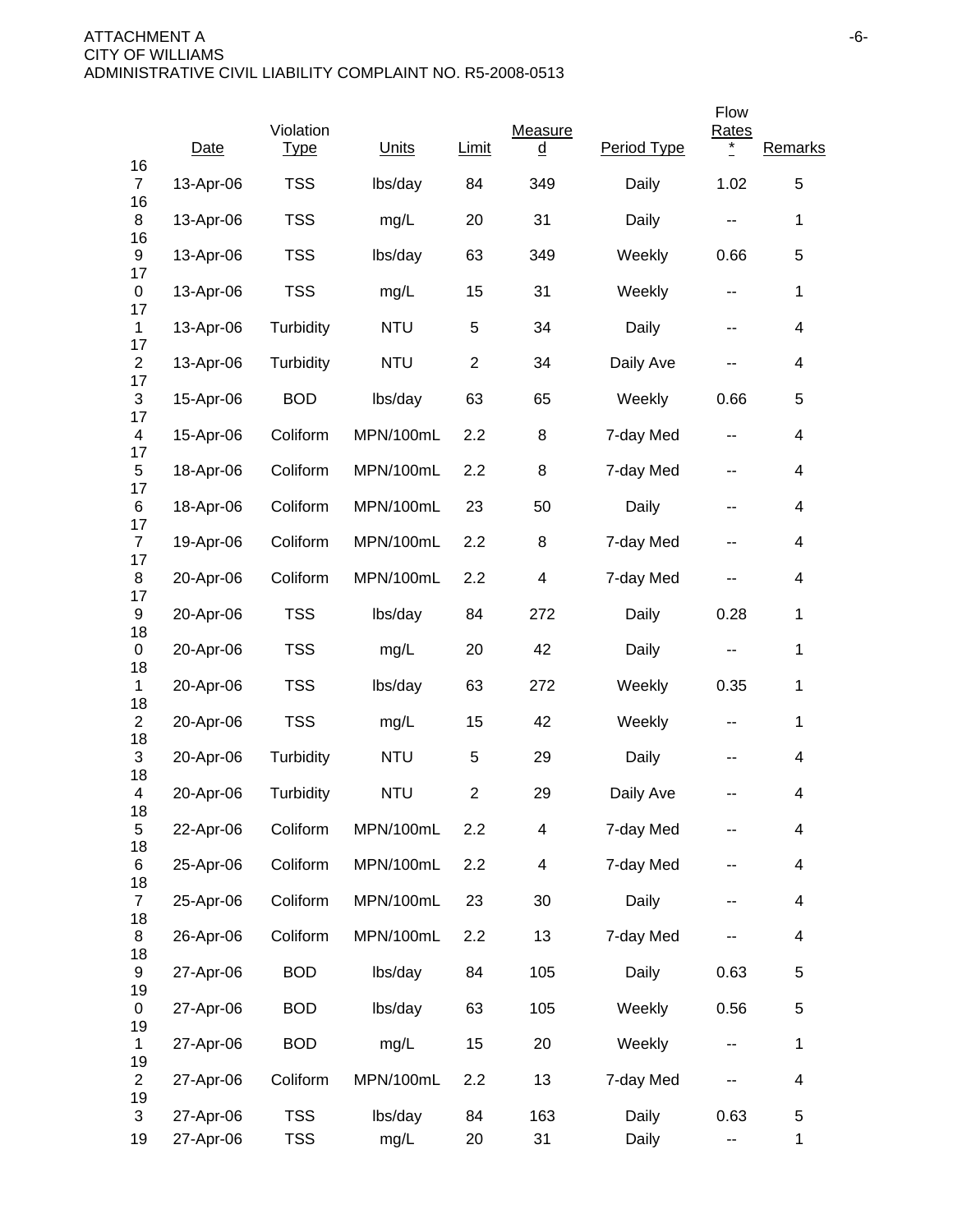| 4                             | Date      | Violation<br><b>Type</b> | Units      | Limit          | Measure<br><u>d</u> | Period Type | Flow<br><b>Rates</b>     | Remarks                  |
|-------------------------------|-----------|--------------------------|------------|----------------|---------------------|-------------|--------------------------|--------------------------|
| 19<br>5                       | 27-Apr-06 | <b>TSS</b>               | lbs/day    | 63             | 163                 | Weekly      | 0.56                     | 5                        |
| 19<br>6                       | 27-Apr-06 | <b>TSS</b>               | mg/L       | 15             | 31                  | Weekly      | $\sim$ $\sim$            | 1                        |
| 19<br>$\overline{7}$          | 27-Apr-06 | Turbidity                | <b>NTU</b> | 5              | 27                  | Daily       | --                       | 4                        |
| 19<br>8                       | 27-Apr-06 | Turbidity                | <b>NTU</b> | $\overline{2}$ | 27                  | Daily Ave   | --                       | 4                        |
| 19<br>9                       | 29-Apr-06 | Coliform                 | MPN/100mL  | 2.2            | 13                  | 7-day Med   |                          | 4                        |
| 20<br>0                       | 30-Apr-06 | <b>BOD</b>               | lbs/day    | 42             | 122                 | Monthly     | 0.56                     | 5                        |
| 20<br>$\mathbf{1}$            | 30-Apr-06 | <b>TSS</b>               | lbs/day    | 42             | 286                 | Monthly     | 0.56                     | 5                        |
| 20<br>$\overline{c}$          | 30-Apr-06 | <b>TSS</b>               | mg/L       | 10             | 36                  | Monthly     | --                       | $\mathbf 1$              |
| 20<br>$\sqrt{3}$              | 4-May-06  | <b>TSS</b>               | lbs/day    | 84             | 184                 | Daily       | 0.56                     | 5                        |
| 20<br>$\overline{4}$          | 4-May-06  | <b>TSS</b>               | mg/L       | 20             | 43                  | Daily       | $\sim$ $\sim$            | 1                        |
| 20<br>5                       | 4-May-06  | <b>TSS</b>               | lbs/day    | 63             | 184                 | Weekly      | 0.59                     | 5                        |
| 20<br>6                       | 4-May-06  | <b>TSS</b>               | mg/L       | 15             | 43                  | Weekly      | --                       | 1                        |
| 20<br>$\overline{7}$          | 4-May-06  | Turbidity                | <b>NTU</b> | 5              | 34                  | Daily       | --                       | $\mathbf{1}$             |
| 20<br>8                       | 4-May-06  | Turbidity                | <b>NTU</b> | $\overline{2}$ | 34                  | Daily Ave   | --                       | 1                        |
| 20<br>9                       | 9-May-06  | Coliform                 | MPN/100mL  | 2.2            | 7                   | 7-day Med   | --                       | 4                        |
| 21<br>0                       | 10-May-06 | Coliform                 | MPN/100mL  | 2.2            | 7                   | 7-day Med   | --                       | 4                        |
| 21<br>1                       | 11-May-06 | Coliform                 | MPN/100mL  | 2.2            | 4                   | 7-day Med   |                          | 4                        |
| 21<br>$\overline{c}$          | 11-May-06 | TSS                      | lbs/day    | 84             | 219                 | Daily       | 0.55                     | 5                        |
| 21<br>3                       | 11-May-06 | <b>TSS</b>               | mg/L       | 20             | 54                  | Daily       | --                       | $\mathbf 1$              |
| 21<br>$\overline{\mathbf{4}}$ | 11-May-06 | <b>TSS</b>               | lbs/day    | 63             | 219                 | Weekly      | 0.57                     | 5                        |
| 21<br>5                       | 11-May-06 | <b>TSS</b>               | mg/L       | 15             | 54                  | Weekly      | $\overline{\phantom{a}}$ | $\mathbf 1$              |
| 21<br>6                       | 11-May-06 | Turbidity                | <b>NTU</b> | 5              | 41                  | Daily       | --                       | $\mathbf 1$              |
| 21<br>$\overline{7}$          | 11-May-06 | Turbidity                | <b>NTU</b> | $\overline{c}$ | 41                  | Daily Ave   | --                       | $\mathbf 1$              |
| 21<br>8                       | 16-May-06 | Coliform                 | MPN/100mL  | 2.2            | 4                   | 7-day Med   | --                       | $\overline{\mathcal{A}}$ |
| 21<br>9                       | 16-May-06 | Coliform                 | MPN/100mL  | 23             | 50                  | Daily       | --                       | $\overline{\mathcal{A}}$ |
| 22<br>0                       | 17-May-06 | Coliform                 | MPN/100mL  | 2.2            | 23                  | 7-day Med   |                          | $\overline{\mathcal{A}}$ |
| 22<br>$\mathbf{1}$            | 18-May-06 | <b>BOD</b>               | lbs/day    | 63             | 76                  | Weekly      | 0.56                     | 5                        |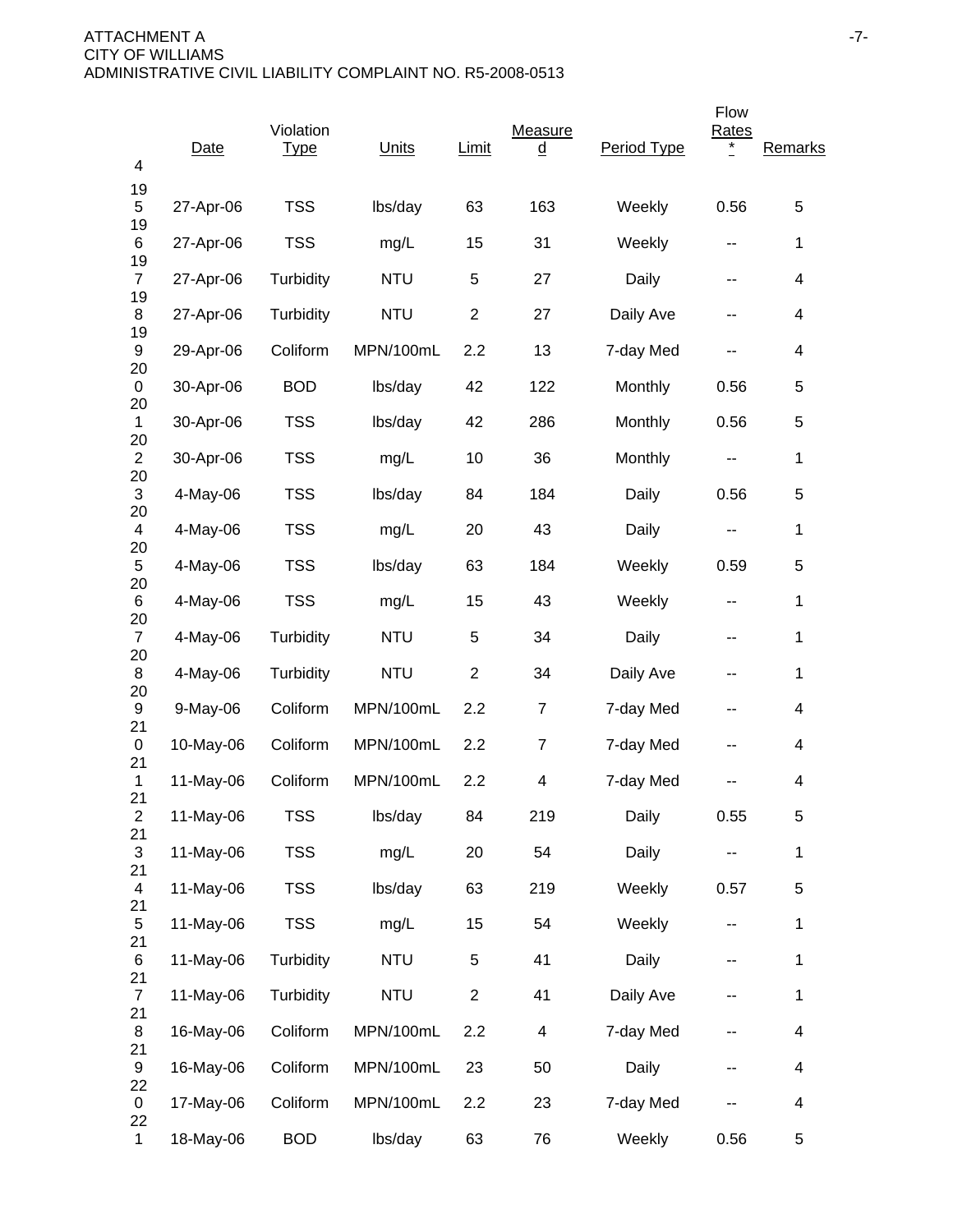|                      | Date      | Violation<br><b>Type</b> | Units      | Limit          | Measure<br><u>d</u> | Period Type | Flow<br><b>Rates</b><br>$\ast$ | Remarks                  |
|----------------------|-----------|--------------------------|------------|----------------|---------------------|-------------|--------------------------------|--------------------------|
| 22<br>$\overline{2}$ | 18-May-06 | <b>BOD</b>               | mg/L       | 15             | 20                  | Weekly      |                                | 4                        |
| 22<br>3              | 18-May-06 | Coliform                 | MPN/100mL  | 2.2            | 23                  | 7-day Med   |                                | 4                        |
| 22<br>$\overline{4}$ | 18-May-06 | <b>TSS</b>               | lbs/day    | 84             | 232                 | Daily       | 0.54                           | 5                        |
| 22<br>$\sqrt{5}$     | 18-May-06 | <b>TSS</b>               | mg/L       | 20             | 61                  | Daily       | --                             | 1                        |
| 22<br>6<br>22        | 18-May-06 | <b>TSS</b>               | lbs/day    | 63             | 232                 | Weekly      | 0.56                           | 5                        |
| $\overline{7}$<br>22 | 18-May-06 | <b>TSS</b>               | mg/L       | 15             | 61                  | Weekly      | $\overline{\phantom{a}}$       | 1                        |
| 8<br>22              | 18-May-06 | Turbidity                | <b>NTU</b> | 5              | 41                  | Daily       | --                             | 1                        |
| 9<br>23              | 18-May-06 | Turbidity                | <b>NTU</b> | $\overline{2}$ | 41                  | Daily Ave   | --                             | 1                        |
| 0<br>23              | 23-May-06 | Coliform                 | MPN/100mL  | 2.2            | 8                   | 7-day Med   | --                             | 4                        |
| $\mathbf{1}$<br>23   | 24-May-06 | Coliform                 | MPN/100mL  | 2.2            | 8                   | 7-day Med   | --                             | $\overline{\mathcal{A}}$ |
| $\overline{2}$<br>23 | 24-May-06 | Coliform                 | MPN/100mL  | 23             | 50                  | Daily       | --                             | 4                        |
| 3<br>23              | 25-May-06 | <b>BOD</b>               | lbs/day    | 84             | 126                 | Daily       | 0.53                           | 5                        |
| 4<br>23              | 25-May-06 | <b>BOD</b>               | mg/L       | 20             | 30                  | Daily       | $\sim$ $\sim$                  | $\mathbf{1}$             |
| 5<br>23              | 25-May-06 | <b>BOD</b>               | lbs/day    | 63             | 126                 | Weekly      | 0.58                           | 5                        |
| 6<br>23              | 25-May-06 | <b>BOD</b>               | mg/L       | 15             | 30                  | Weekly      | --                             | 1                        |
| $\overline{7}$<br>23 | 25-May-06 | Coliform                 | MPN/100mL  | 2.2            | 8                   | 7-day Med   |                                | 4                        |
| 8<br>23              | 25-May-06 | <b>TSS</b>               | lbs/day    | 84             | 240                 | Daily       | 0.53                           | 5                        |
| 9<br>24              | 25-May-06 | <b>TSS</b>               | mg/L       | 20             | 57                  | Daily       | --                             | 1                        |
| 0<br>24              | 25-May-06 | <b>TSS</b>               | lbs/day    | 63             | 240                 | Weekly      | 0.58                           | 5                        |
| $\mathbf{1}$<br>24   | 25-May-06 | <b>TSS</b>               | mg/L       | 15             | 57                  | Weekly      | --                             | 1                        |
| $\overline{2}$<br>24 | 25-May-06 | Turbidity                | <b>NTU</b> | $\,$ 5 $\,$    | 50                  | Daily       | --                             | 1                        |
| 3<br>24              | 25-May-06 | Turbidity                | <b>NTU</b> | $\overline{2}$ | 50                  | Daily Ave   |                                | 1                        |
| 4<br>24              | 30-May-06 | Coliform                 | MPN/100mL  | 2.2            | 4                   | 7-day Med   |                                | 4                        |
| 5<br>24              | 31-May-06 | <b>BOD</b>               | lbs/day    | 42             | 71                  | Monthly     | 0.57                           | 5                        |
| 6<br>24              | 31-May-06 | <b>BOD</b>               | mg/L       | 10             | 18                  | Monthly     | ۰.                             | 1                        |
| $\overline{7}$<br>24 | 31-May-06 | Coliform                 | MPN/100mL  | 2.2            | 4                   | 7-day Med   |                                | 4                        |
| 8                    | 31-May-06 | <b>TSS</b>               | lbs/day    | 42             | 219                 | Monthly     | 0.57                           | 5                        |
| 24                   | 31-May-06 | <b>TSS</b>               | mg/L       | 10             | 54                  | Monthly     | ۰.                             | $\mathbf{1}$             |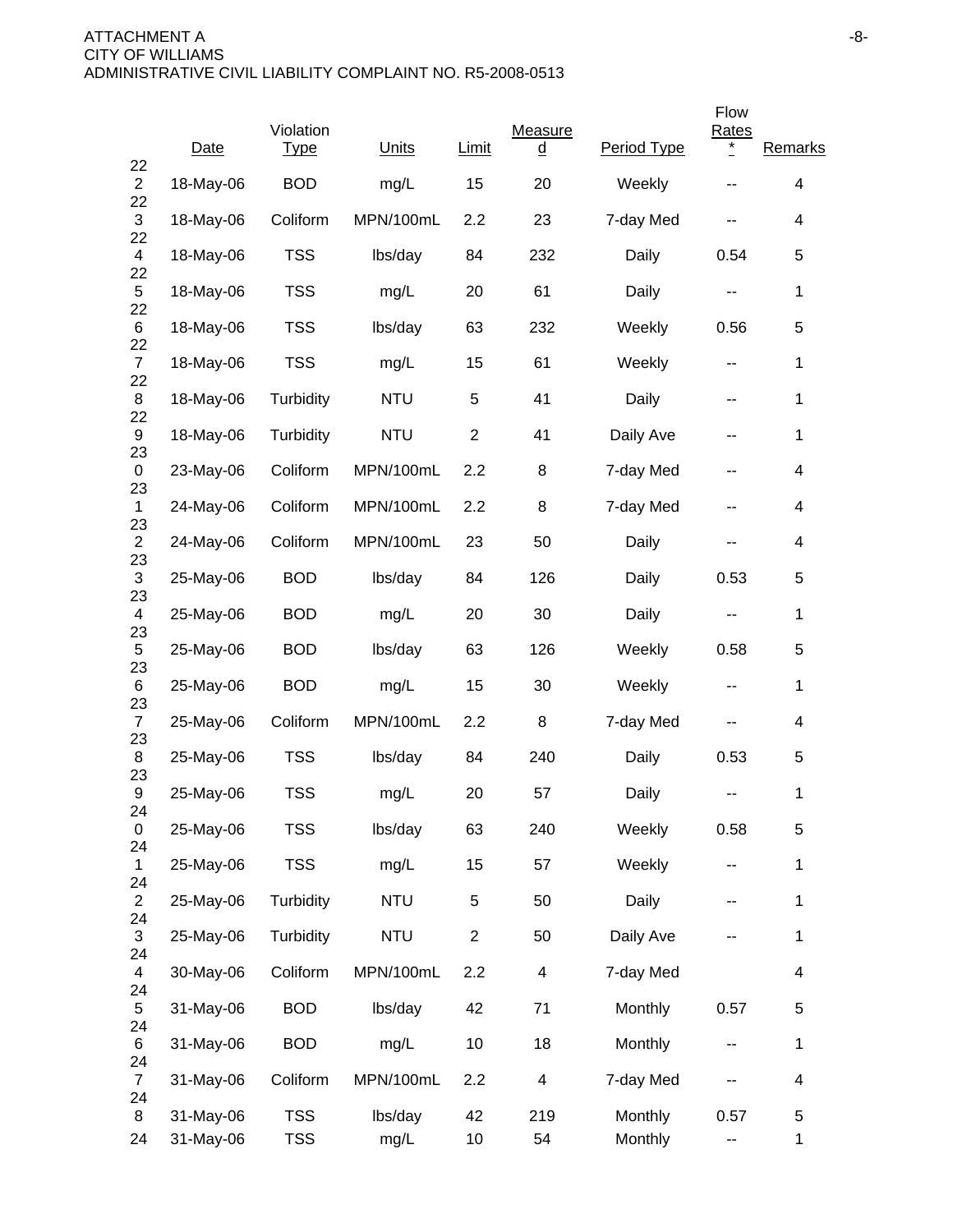| 9                               | Date       | Violation<br><u>Type</u> | Units      | Limit          | Measure<br><u>d</u> | Period Type       | Flow<br>Rates<br>$\ast$ | Remarks      |
|---------------------------------|------------|--------------------------|------------|----------------|---------------------|-------------------|-------------------------|--------------|
| 25<br>0                         | $1-Jun-06$ | <b>BOD</b>               | mg/L       | 15             | 20                  | Weekly            |                         | 4            |
| 25<br>$\mathbf{1}$              | $1-Jun-06$ | Coliform                 | MPN/100mL  | 2.2            | 4                   | 7-day Med         | --                      | 4            |
| 25<br>$\overline{2}$            | 1-Jun-06   | pH                       | pH units   | 8.5            | 8.6                 | Instantaneou<br>s | --                      | 4            |
| 25<br>$\ensuremath{\mathsf{3}}$ | 1-Jun-06   | <b>TSS</b>               | lbs/day    | 84             | 167                 | Daily             | 0.49                    | 1            |
| 25<br>4                         | $1-Jun-06$ | <b>TSS</b>               | mg/L       | 20             | 54                  | Daily             | 0.49                    | 1            |
| 25<br>5                         | $1-Jun-06$ | <b>TSS</b>               | lbs/day    | 63             | 167                 | Weekly            | 0.49                    | 1            |
| 25<br>6                         | $1-Jun-06$ | <b>TSS</b>               | mg/L       | 15             | 54                  | Weekly            | 0.49                    | 1            |
| 25<br>$\overline{7}$            | $1-Jun-06$ | Turbidity                | <b>NTU</b> | 5              | 55                  | Daily             | --                      | 1            |
| 25<br>8                         | $1-Jun-06$ | Turbidity                | <b>NTU</b> | $\overline{2}$ | 55                  | Daily Ave         | --                      | 1            |
| 25<br>9                         | 6-Jun-06   | Coliform                 | MPN/100mL  | 2.2            | $\overline{7}$      | 7-day Med         | --                      | 4            |
| 26<br>0                         | 6-Jun-06   | Coliform                 | MPN/100mL  | 23             | 30                  | Daily             | --                      | 4            |
| 26<br>$\mathbf{1}$              | 7-Jun-06   | Coliform                 | MPN/100mL  | 2.2            | 30                  | 7-day Med         | --                      | 4            |
| 26<br>$\overline{2}$            | 7-Jun-06   | Coliform                 | MPN/100mL  | 23             | 70                  | Daily             | --                      | 4            |
| 26<br>$\ensuremath{\mathsf{3}}$ | 8-Jun-06   | Coliform                 | MPN/100mL  | 2.2            | 30                  | 7-day Med         | --                      | 4            |
| 26<br>4                         | 8-Jun-06   | <b>TSS</b>               | lbs/day    | 84             | 196                 | Daily             | 0.46                    | 1            |
| 26<br>5                         | 8-Jun-06   | <b>TSS</b>               | mg/L       | 20             | 70                  | Daily             | ۰.                      | 1            |
| 26<br>6                         | 8-Jun-06   | <b>TSS</b>               | lbs/day    | 63             | 196                 | Weekly            | 0.47                    | 1            |
| 26<br>$\overline{7}$            | 8-Jun-06   | <b>TSS</b>               | mg/L       | 15             | 70                  | Weekly            | --                      | $\mathbf 1$  |
| 26<br>8                         | 8-Jun-06   | Turbidity                | <b>NTU</b> | 5              | 59                  | Daily             | ۰.                      | $\mathbf 1$  |
| 26<br>$\boldsymbol{9}$          | 8-Jun-06   | Turbidity                | <b>NTU</b> | $\overline{2}$ | 59                  | Daily Ave         |                         | $\mathbf 1$  |
| 27<br>0                         | 13-Jun-06  | Coliform                 | MPN/100mL  | 2.2            | 13                  | 7-day Med         | --                      | 4            |
| 27<br>$\mathbf{1}$              | 14-Jun-06  | Coliform                 | MPN/100mL  | 2.2            | 13                  | 7-day Med         | ۰.                      | 4            |
| 27<br>$\overline{2}$            | 14-Jun-06  | Coliform                 | MPN/100mL  | 23             | 50                  | Daily             | ۰.                      | 4            |
| 27<br>$\mathfrak{S}$            | 15-Jun-06  | Coliform                 | MPN/100mL  | 2.2            | 14                  | 7-day Med         |                         | 4            |
| 27<br>$\overline{4}$            | 15-Jun-06  | <b>TSS</b>               | lbs/day    | 84             | 164                 | Daily             | 0.42                    | $\mathbf 1$  |
| 27<br>$\sqrt{5}$<br>27          | 15-Jun-06  | <b>TSS</b>               | mg/L       | 20             | 70                  | Daily             |                         | $\mathbf 1$  |
| 6                               | 15-Jun-06  | <b>TSS</b>               | lbs/day    | 63             | 164                 | Weekly            | 0.44                    | $\mathbf{1}$ |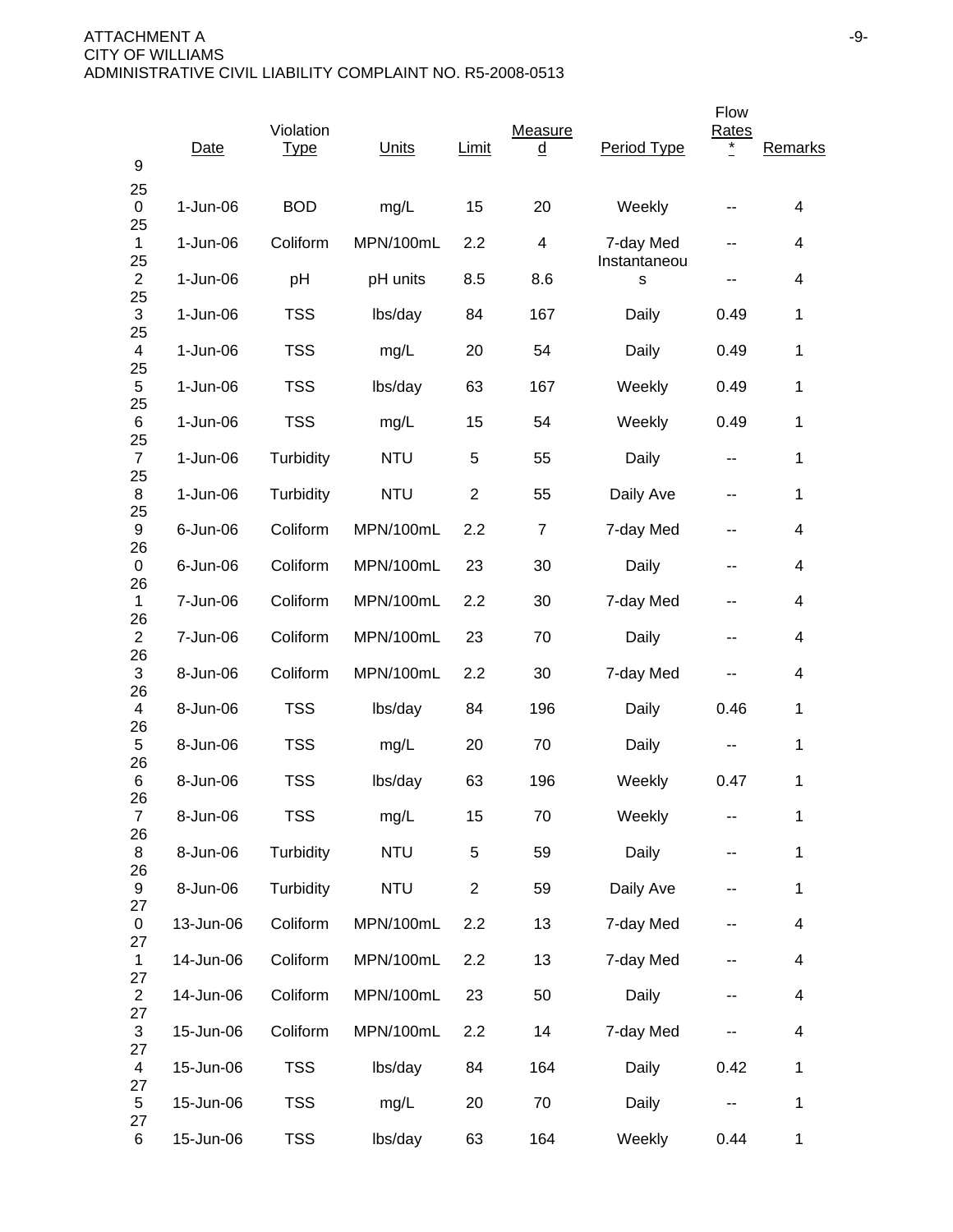|                                 |           |                          |            |                |                     |             | Flow                     |                          |
|---------------------------------|-----------|--------------------------|------------|----------------|---------------------|-------------|--------------------------|--------------------------|
| 27                              | Date      | Violation<br><b>Type</b> | Units      | <b>Limit</b>   | Measure<br><u>d</u> | Period Type | <b>Rates</b><br>$\ast$   | Remarks                  |
| $\overline{7}$<br>27            | 15-Jun-06 | <b>TSS</b>               | mg/L       | 15             | 70                  | Weekly      |                          | $\mathbf 1$              |
| 8<br>27                         | 15-Jun-06 | Turbidity                | <b>NTU</b> | 5              | 51                  | Daily       | --                       | 1                        |
| 9<br>28                         | 15-Jun-06 | Turbidity                | <b>NTU</b> | $\overline{2}$ | 51                  | Daily Ave   | --                       | $\mathbf 1$              |
| 0                               | 20-Jun-06 | Coliform                 | MPN/100mL  | 2.2            | 14                  | 7-day Med   | --                       | 4                        |
| 28<br>1                         | 21-Jun-06 | Coliform                 | MPN/100mL  | 2.2            | 13                  | 7-day Med   | --                       | 4                        |
| 28<br>$\overline{2}$            | 21-Jun-06 | <b>TSS</b>               | lbs/day    | 84             | 91                  | Daily       | 0.43                     | 4                        |
| 28<br>3                         | 21-Jun-06 | <b>TSS</b>               | mg/L       | 20             | 48                  | Daily       | --                       | 1                        |
| 28<br>$\overline{\mathbf{4}}$   | 21-Jun-06 | <b>TSS</b>               | lbs/day    | 63             | 91                  | Weekly      | 0.43                     | 1                        |
| 28<br>5                         | 21-Jun-06 | <b>TSS</b>               | mg/L       | 15             | 48                  | Weekly      | $\overline{\phantom{a}}$ | 1                        |
| 28<br>6                         | 21-Jun-06 | Turbidity                | <b>NTU</b> | 5              | 48                  | Daily       | $\overline{\phantom{a}}$ | 1                        |
| 28<br>$\overline{7}$            | 21-Jun-06 | Turbidity                | <b>NTU</b> | $\overline{2}$ | 48                  | Daily Ave   | --                       | $\mathbf{1}$             |
| 28<br>8                         | 22-Jun-06 | Coliform                 | MPN/100mL  | 2.2            | 13                  | 7-day Med   | $\overline{\phantom{a}}$ | 4                        |
| 28<br>9                         | 22-Jun-06 | Coliform                 | MPN/100mL  | 23             | 300                 | Daily       | --                       | 4                        |
| 29<br>0                         | 27-Jun-06 | Coliform                 | MPN/100mL  | 2.2            | 13                  | 7-day Med   | --                       | 4                        |
| 29<br>1                         | 28-Jun-06 | Coliform                 | MPN/100mL  | 2.2            | 9                   | 7-day Med   | --                       | 4                        |
| 29<br>$\overline{2}$            | 29-Jun-06 | <b>BOD</b>               | mg/L       | 15             | 20                  | Weekly      | --                       | 4                        |
| 29<br>$\ensuremath{\mathsf{3}}$ | 29-Jun-06 | Coliform                 | MPN/100mL  | 2.2            | 4                   | 7-day Med   |                          | 4                        |
| 29<br>4                         | 29-Jun-06 | <b>TSS</b>               | lbs/day    | 84             | 98                  | Daily       | 0.41                     | 4                        |
| 29<br>5                         | 29-Jun-06 | <b>TSS</b>               | mg/L       | 20             | 45                  | Daily       |                          | $\mathbf 1$              |
| 29<br>6                         | 29-Jun-06 | <b>TSS</b>               | lbs/day    | 63             | 98                  | Weekly      | 0.39                     | $\mathbf 1$              |
| 29<br>$\overline{7}$            | 29-Jun-06 | <b>TSS</b>               | mg/L       | 15             | 45                  | Weekly      | ۰.                       | $\mathbf 1$              |
| 29<br>8                         | 29-Jun-06 | Turbidity                | <b>NTU</b> | 5              | 46                  | Daily       | --                       | 1                        |
| 29<br>9                         | 29-Jun-06 | Turbidity                | <b>NTU</b> | $\overline{c}$ | 46                  | Daily Ave   |                          | $\mathbf{1}$             |
| 30<br>0                         | 30-Jun-06 | <b>BOD</b>               | mg/L       | 10             | 12                  | Monthly     | --                       | $\overline{\mathcal{A}}$ |
| 30<br>$\mathbf{1}$              | 30-Jun-06 | <b>TSS</b>               | lbs/day    | 42             | 143                 | Monthly     | 0.44                     | $\mathbf 1$              |
| 30<br>$\overline{2}$            | 30-Jun-06 | <b>TSS</b>               | mg/L       | 10             | 57                  | Monthly     | --                       | $\mathbf 1$              |
| 30<br>3                         | 5-Jul-06  | Coliform                 | MPN/100mL  | 2.2            | 4                   | 7-day Med   | --                       | 4                        |
| 30                              | 6-Jul-06  | <b>BOD</b>               | mg/L       | 15             | 20                  | Weekly      | --                       | 4                        |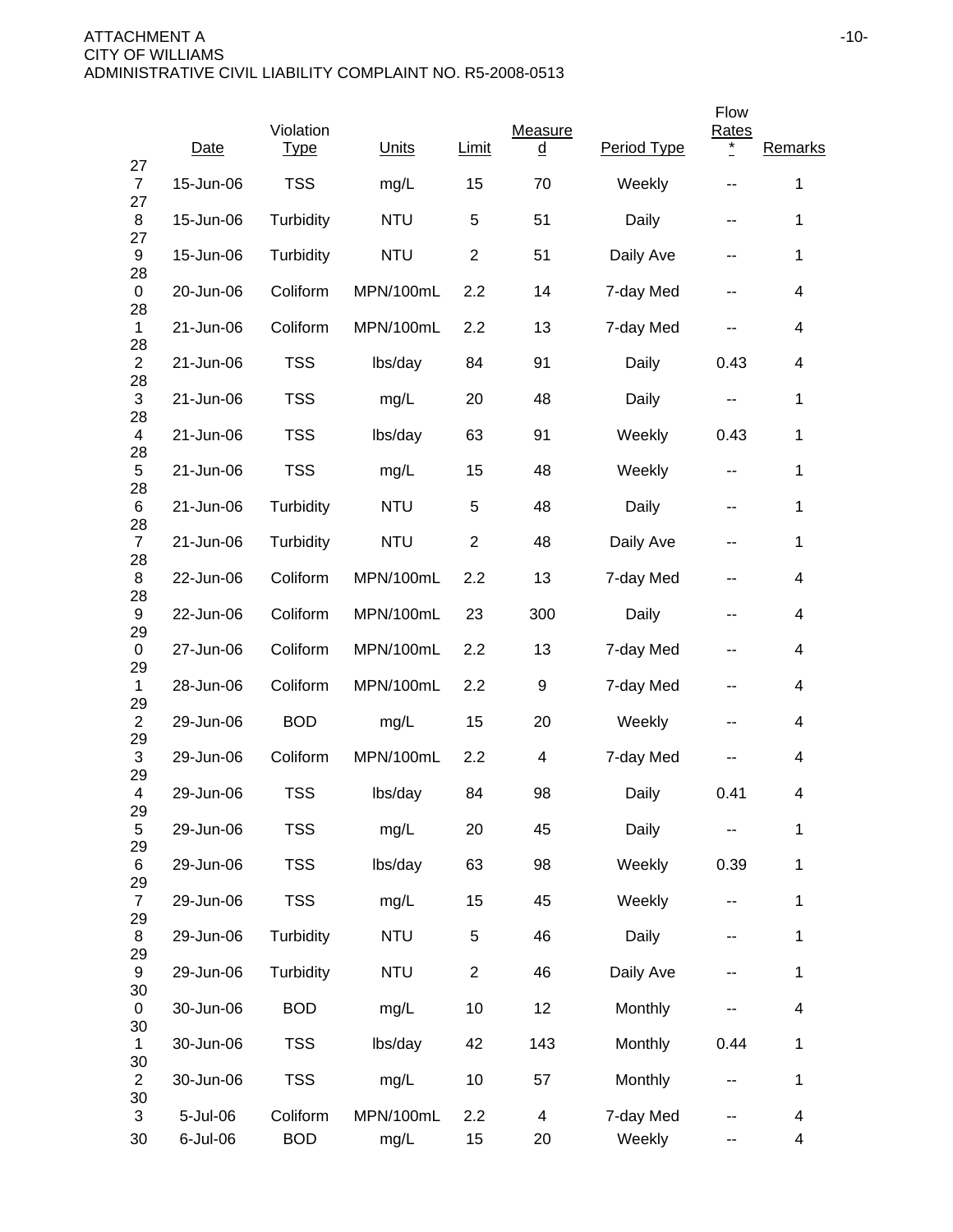| 4                                          | Date      | Violation<br><b>Type</b> | Units      | Limit          | Measure<br><u>d</u>       | Period Type | Flow<br>Rates<br>* | Remarks      |
|--------------------------------------------|-----------|--------------------------|------------|----------------|---------------------------|-------------|--------------------|--------------|
| 30<br>5                                    | 6-Jul-06  | Coliform                 | MPN/100mL  | 2.2            | $\ensuremath{\mathsf{3}}$ | 7-day Med   |                    | 4            |
| 30<br>6                                    | 6-Jul-06  | <b>TSS</b>               | lbs/day    | 84             | 115                       | Daily       | 0.38               | 4            |
| 30<br>$\overline{7}$                       | 6-Jul-06  | <b>TSS</b>               | mg/L       | 10             | 53                        | Daily       | --                 | 1            |
| 30<br>8<br>30<br>9<br>31<br>0              | 6-Jul-06  | <b>TSS</b>               | lbs/day    | 63             | 115                       | Weekly      | 0.4                | 1            |
|                                            | 6-Jul-06  | <b>TSS</b>               | mg/L       | 15             | 53                        | Weekly      | --                 | 1            |
|                                            | 6-Jul-06  | Turbidity                | <b>NTU</b> | 5              | 46                        | Daily       | --                 | 1            |
| 31<br>$\mathbf{1}$                         | 6-Jul-06  | Turbidity                | <b>NTU</b> | $\overline{2}$ | 46                        | Daily Ave   | --                 | 1            |
| 31<br>$\overline{2}$                       | 11-Jul-06 | Coliform                 | MPN/100mL  | 2.2            | 4                         | 7-day Med   |                    | 4            |
| 31<br>3                                    | 13-Jul-06 | <b>BOD</b>               | mg/L       | 15             | 20                        | Weekly      | --                 | 4            |
| 31<br>4                                    | 13-Jul-06 | <b>TSS</b>               | lbs/day    | 84             | 101                       | Daily       | 0.39               | 4            |
| 31<br>5                                    | 13-Jul-06 | <b>TSS</b>               | mg/L       | 10             | 50                        | Daily       | --                 | 1            |
| 31<br>6<br>31<br>$\overline{7}$<br>31<br>8 | 13-Jul-06 | <b>TSS</b>               | lbs/day    | 63             | 101                       | Weekly      | 0.39               | 1            |
|                                            | 13-Jul-06 | <b>TSS</b>               | mg/L       | 15             | 50                        | Weekly      | --                 | 1            |
|                                            | 13-Jul-06 | Turbidity                | <b>NTU</b> | 5              | 41                        | Daily       | --                 | 1            |
| 31<br>9                                    | 13-Jul-06 | Turbidity                | <b>NTU</b> | $\overline{2}$ | 41                        | Daily Ave   | --                 | 1            |
| 32<br>0                                    | 20-Jul-06 | <b>TSS</b>               | lbs/day    | 84             | 98                        | Daily       | 0.39               | 4            |
| 32<br>1                                    | 20-Jul-06 | <b>TSS</b>               | mg/L       | 10             | 42                        | Daily       |                    | 1            |
| 32<br>$\overline{c}$                       | 20-Jul-06 | <b>TSS</b>               | lbs/day    | 63             | 98                        | Weekly      | 0.4                | 1            |
| 32<br>$\mathfrak{S}$                       | 20-Jul-06 | <b>TSS</b>               | mg/L       | 15             | 42                        | Weekly      | ۰.                 | 1            |
| 32<br>$\overline{4}$                       | 20-Jul-06 | Turbidity                | <b>NTU</b> | $\sqrt{5}$     | 57                        | Daily       | --                 | 1            |
| 32<br>5                                    | 20-Jul-06 | Turbidity                | <b>NTU</b> | $\overline{c}$ | 57                        | Daily Ave   | --                 | 1            |
| 32<br>6                                    | 25-Jul-06 | Coliform                 | MPN/100mL  | 2.2            | 17                        | 7-day Med   | --                 | 4            |
| 32<br>$\overline{7}$                       | 26-Jul-06 | Coliform                 | MPN/100mL  | 2.2            | 44                        | 7-day Med   |                    | 4            |
| 32<br>8                                    | 26-Jul-06 | Coliform                 | MPN/100mL  | 23             | 70                        | Daily       | --                 | 4            |
| 32<br>9                                    | 27-Jul-06 | <b>BOD</b>               | mg/L       | 15             | 20                        | Weekly      | --                 | 4            |
| 33<br>0                                    | 27-Jul-06 | Coliform                 | MPN/100mL  | 2.2            | 17                        | 7-day Med   |                    | 4            |
| 33<br>$\mathbf 1$                          | 27-Jul-06 | <b>TSS</b>               | lbs/day    | 84             | 123                       | Daily       | 0.38               | $\mathbf{1}$ |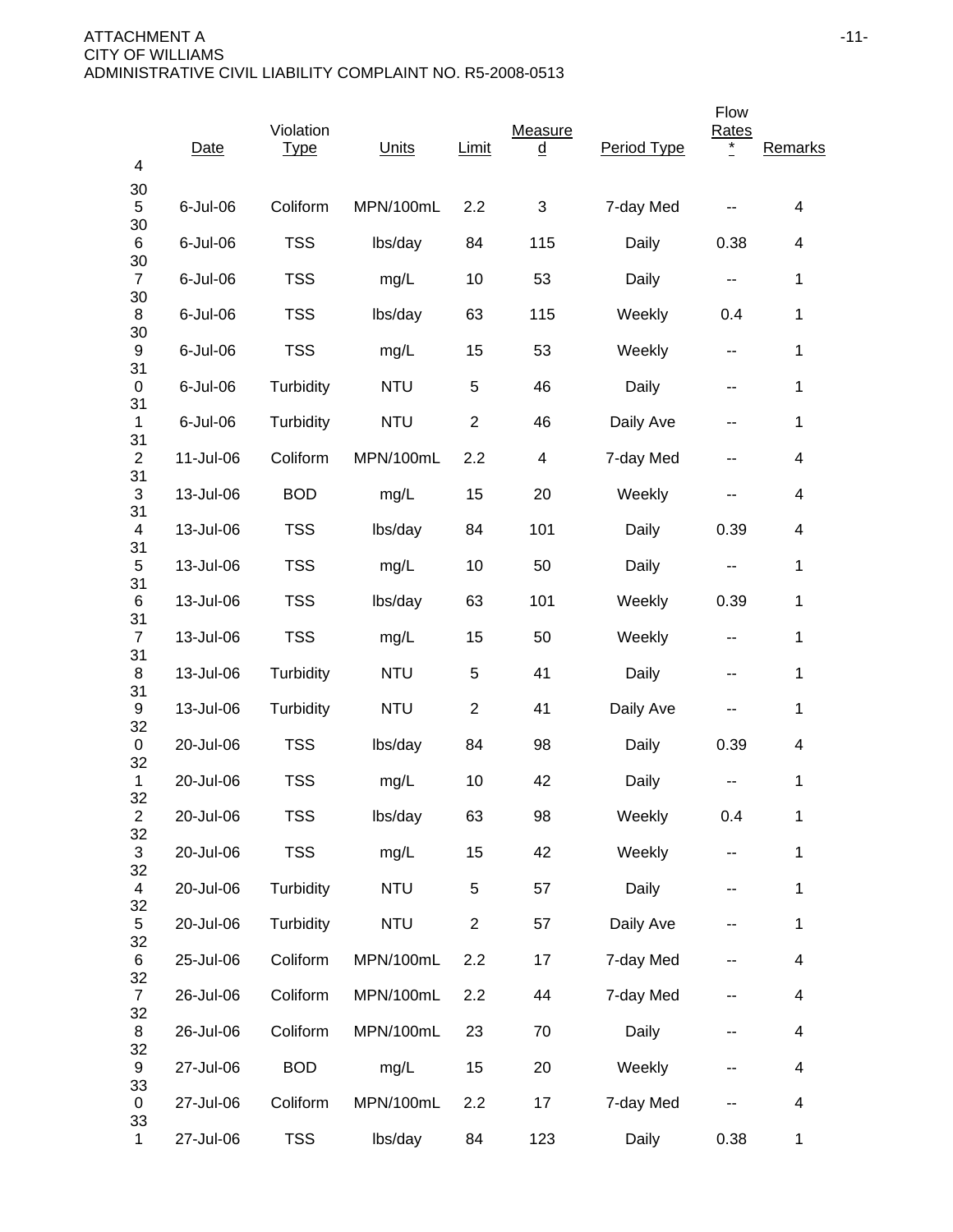|                      |                        |                          |                         |                       |                     |                        | Flow                     |                          |
|----------------------|------------------------|--------------------------|-------------------------|-----------------------|---------------------|------------------------|--------------------------|--------------------------|
| 33                   | Date                   | Violation<br><b>Type</b> | Units                   | <b>Limit</b>          | Measure<br><u>d</u> | Period Type            | <b>Rates</b><br>$\ast$   | Remarks                  |
| $\overline{2}$<br>33 | 27-Jul-06              | <b>TSS</b>               | mg/L                    | 10                    | 52                  | Daily                  |                          | $\mathbf 1$              |
| 3<br>33              | 27-Jul-06              | <b>TSS</b>               | lbs/day                 | 63                    | 123                 | Weekly                 | 0.39                     | 1                        |
| 4<br>33              | 27-Jul-06              | <b>TSS</b>               | mg/L                    | 15                    | 52                  | Weekly                 | --                       | 1                        |
| 5<br>33              | 27-Jul-06              | Turbidity                | <b>NTU</b>              | 5                     | 71                  | Daily                  | --                       | 1                        |
| 6<br>33              | 27-Jul-06              | Turbidity                | <b>NTU</b>              | $\overline{2}$        | 71                  | Daily Ave              | --                       | 1                        |
| $\overline{7}$       | 31-Jul-06              | <b>BOD</b>               | mg/L                    | 10                    | 17                  | Monthly                | --                       | 1                        |
| 33<br>8              | 31-Jul-06              | <b>TSS</b>               | lbs/day                 | 42                    | 109                 | Monthly                | 0.39                     | 1                        |
| 33<br>9              | 31-Jul-06              | <b>TSS</b>               | mg/L                    | 10                    | 49                  | Monthly                | $\overline{\phantom{a}}$ | 1                        |
| 34<br>0              | 1-Aug-06               | <b>BOD</b>               | mg/L                    | 15                    | 20                  | Weekly                 | --                       | 4                        |
| 34<br>$\mathbf{1}$   | 1-Aug-06               | <b>TSS</b>               | lbs/day                 | 84                    | 142                 | Daily                  | 0.33                     | 1                        |
| 34<br>$\overline{2}$ | 1-Aug-06               | <b>TSS</b>               | mg/L                    | 20                    | 65                  | Daily                  | --                       | $\mathbf 1$              |
| 34<br>3<br>34<br>4   | 1-Aug-06               | <b>TSS</b>               | lbs/day                 | 63                    | 142                 | Weekly                 | 0.36                     | $\mathbf 1$              |
|                      | 1-Aug-06               | <b>TSS</b>               | mg/L                    | 15                    | 65                  | Weekly                 | $\sim$ $\sim$            | 1                        |
| 34<br>$\mathbf 5$    | 1-Aug-06               | Turbidity                | <b>NTU</b>              | 5                     | 112                 | Daily                  | --                       | $\mathbf 1$              |
| 34<br>6              | 1-Aug-06               | Turbidity                | <b>NTU</b>              | $\overline{c}$        | 112                 | Daily Ave              | --                       | $\mathbf 1$              |
| 34<br>$\overline{7}$ | 8-Aug-06               | Coliform                 | MPN/100mL               | 2.2                   | 110                 | 7-day Med              | --                       | 4                        |
| 34<br>8              | 8-Aug-06               | Coliform                 | MPN/100mL               | 23                    | 110                 | Daily                  |                          | 4                        |
| 34<br>9              | 9-Aug-06               | Coliform                 | MPN/100mL               | 2.2                   | 305                 | 7-day Med              |                          | 4                        |
| 35<br>0              | 9-Aug-06               | Coliform                 | MPN/100mL               | 23                    | 500                 | Daily                  |                          | 4                        |
| 35<br>1              | 10-Aug-06              | Coliform                 | MPN/100mL               | 2.2                   | 110                 | 7-day Med              |                          | 4                        |
| 35<br>$\overline{c}$ | 10-Aug-06              | Coliform                 | MPN/100mL               | 23                    | 26                  | Daily                  | --                       | $\overline{\mathcal{A}}$ |
| 35<br>3              | 10-Aug-06              | <b>TSS</b>               | lbs/day                 | 84                    | 194                 | Daily                  | 0.38                     | 1                        |
| 35<br>4              | 10-Aug-06              | <b>TSS</b>               | mg/L                    | 20                    | 76                  | Daily                  | --                       | 1                        |
| 35<br>5              | 10-Aug-06              | <b>TSS</b>               | lbs/day                 | 63                    | 194                 | Weekly                 | 0.4                      | 1                        |
| 35<br>6              | 10-Aug-06              | <b>TSS</b>               | mg/L                    | 15                    | 76                  | Weekly                 | $\overline{\phantom{a}}$ | $\mathbf 1$              |
| 35<br>$\overline{7}$ | 10-Aug-06              | Turbidity                | <b>NTU</b>              | 5                     | 98                  | Daily                  | --                       | 1                        |
| 35<br>8<br>35        | 10-Aug-06<br>15-Aug-06 | Turbidity<br>Coliform    | <b>NTU</b><br>MPN/100mL | $\overline{2}$<br>2.2 | 98<br>26            | Daily Ave<br>7-day Med | --                       | 1<br>4                   |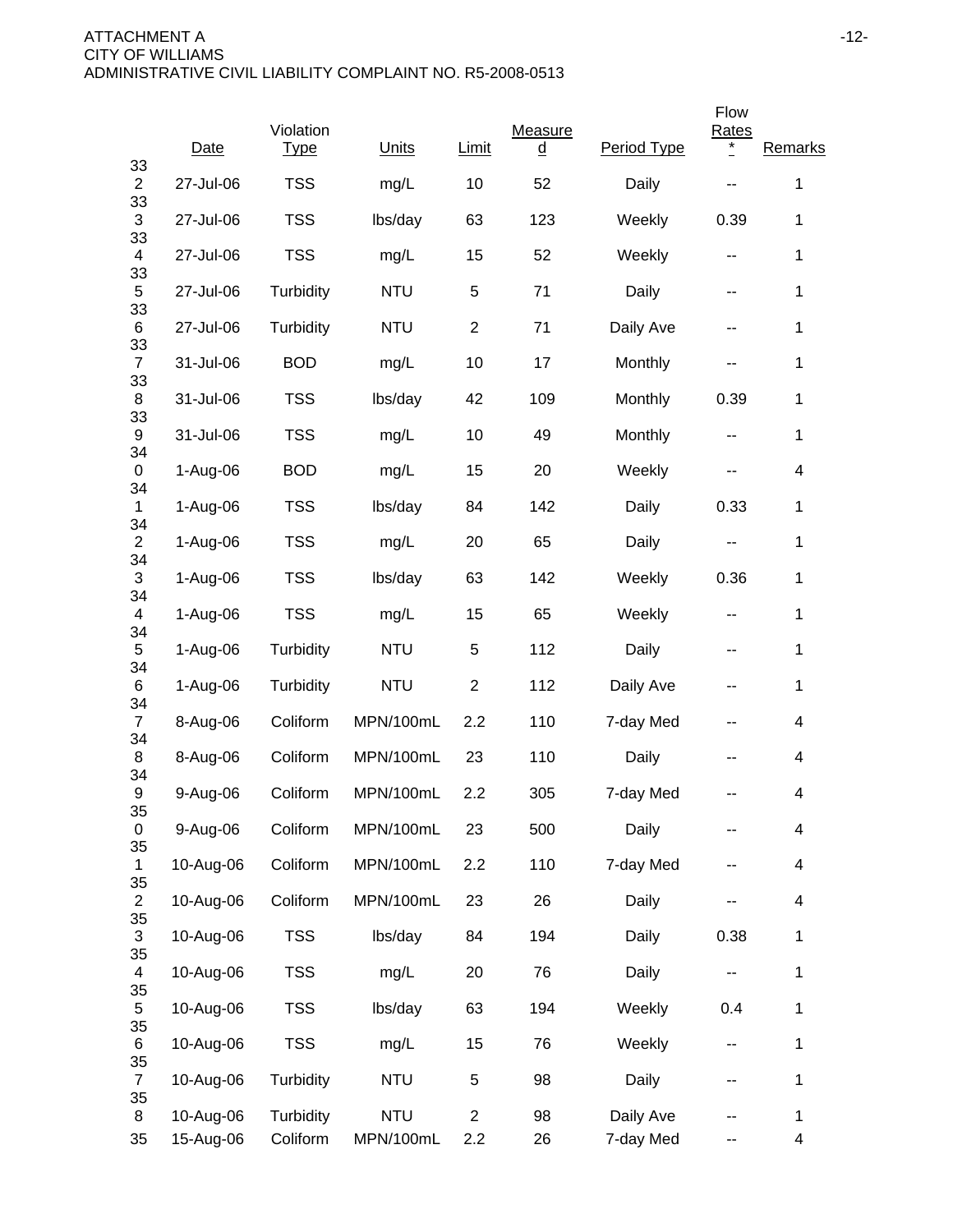| 9                    | Date      | Violation<br><u>Type</u> | Units      | Limit          | Measure<br><u>d</u> | Period Type | Flow<br>Rates | <b>Remarks</b> |
|----------------------|-----------|--------------------------|------------|----------------|---------------------|-------------|---------------|----------------|
| 36<br>0              | 16-Aug-06 | Coliform                 | MPN/100mL  | 2.2            | 26                  | 7-day Med   | --            | 4              |
| 36<br>$\mathbf 1$    | 16-Aug-06 | Coliform                 | MPN/100mL  | 23             | 70                  | Daily       | --            | 4              |
| 36<br>$\overline{c}$ | 17-Aug-06 | <b>BOD</b>               | mg/L       | 15             | 20                  | Weekly      | --            | 4              |
| 36<br>3              | 17-Aug-06 | Coliform                 | MPN/100mL  | 2.2            | 8                   | 7-day Med   | --            | 4              |
| 36<br>4              | 17-Aug-06 | <b>TSS</b>               | lbs/day    | 84             | 178                 | Daily       | 0.38          | 1              |
| 36<br>5              | 17-Aug-06 | <b>TSS</b>               | mg/L       | 20             | 79                  | Daily       | --            | 1              |
| 36<br>6              | 17-Aug-06 | <b>TSS</b>               | lbs/day    | 63             | 178                 | Weekly      | 0.38          | 1              |
| 36<br>$\overline{7}$ | 17-Aug-06 | <b>TSS</b>               | mg/L       | 15             | 79                  | Weekly      | --            | 1              |
| 36<br>8              | 17-Aug-06 | Turbidity                | <b>NTU</b> | 5              | 139                 | Daily       | --            | 1              |
| 36<br>9              | 17-Aug-06 | Turbidity                | <b>NTU</b> | $\overline{2}$ | 139                 | Daily Ave   |               | $\mathbf{1}$   |
| 37<br>0              | 22-Aug-06 | Coliform                 | MPN/100mL  | 2.2            | 30                  | 7-day Med   |               | 4              |
| 37<br>1              | 22-Aug-06 | Coliform                 | MPN/100mL  | 23             | 30                  | Daily       | --            | 4              |
| 37<br>$\overline{c}$ | 23-Aug-06 | Coliform                 | MPN/100mL  | 2.2            | 8                   | 7-day Med   | --            | 4              |
| 37<br>3              | 24-Aug-06 | <b>BOD</b>               | mg/L       | 15             | 20                  | Weekly      | --            | 4              |
| 37<br>4              | 24-Aug-06 | Coliform                 | MPN/100mL  | 2.2            | 30                  | 7-day Med   | --            | 4              |
| 37<br>5              | 24-Aug-06 | Coliform                 | MPN/100mL  | 23             | 50                  | Daily       |               | 4              |
| 37<br>6              | 24-Aug-06 | <b>TSS</b>               | lbs/day    | 84             | 174                 | Daily       | 0.37          | $\mathbf{1}$   |
| 37<br>$\overline{7}$ | 24-Aug-06 | <b>TSS</b>               | mg/L       | 20             | 79                  | Daily       |               | $\mathbf 1$    |
| 37<br>8              | 24-Aug-06 | <b>TSS</b>               | lbs/day    | 63             | 174                 | Weekly      | 0.41          | $\mathbf 1$    |
| 37<br>9              | 24-Aug-06 | <b>TSS</b>               | mg/L       | 15             | 79                  | Weekly      | --            | $\mathbf 1$    |
| 38<br>0              | 24-Aug-06 | Turbidity                | <b>NTU</b> | 5              | 168                 | Daily       | --            | $\mathbf 1$    |
| 38<br>$\mathbf{1}$   | 24-Aug-06 | Turbidity                | <b>NTU</b> | $\overline{2}$ | 168                 | Daily Ave   | --            | $\mathbf 1$    |
| 38<br>$\overline{2}$ | 29-Aug-06 | Coliform                 | MPN/100mL  | 2.2            | 50                  | 7-day Med   |               | 4              |
| 38<br>$\mathbf{3}$   | 29-Aug-06 | Coliform                 | MPN/100mL  | 23             | 50                  | Daily       |               | 4              |
| 38<br>4              | 30-Aug-06 | Coliform                 | MPN/100mL  | 2.2            | 50                  | 7-day Med   | --            | 4              |
| 38<br>5              | 31-Aug-06 | <b>BOD</b>               | mg/L       | 10             | 16                  | Monthly     |               | $\mathbf 1$    |
| 38<br>6              | 31-Aug-06 | Coliform                 | MPN/100mL  | 2.2            | 17                  | 7-day Med   | --            | 4              |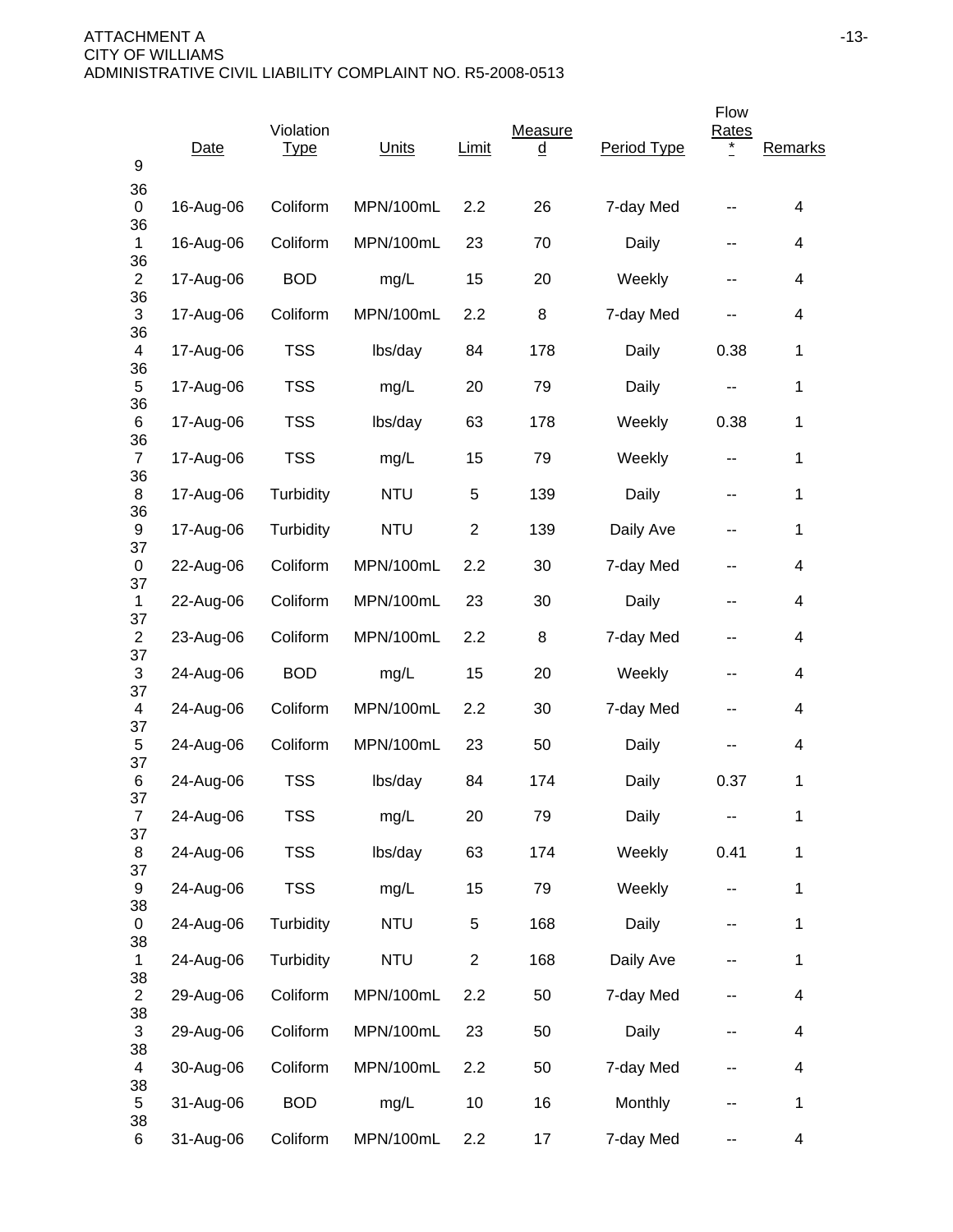|                            |            |                          |            |                |                     |             | Flow                     |             |
|----------------------------|------------|--------------------------|------------|----------------|---------------------|-------------|--------------------------|-------------|
| 38                         | Date       | Violation<br><b>Type</b> | Units      | <b>Limit</b>   | Measure<br><u>d</u> | Period Type | <b>Rates</b><br>$\ast$   | Remarks     |
| $\overline{7}$<br>38       | 31-Aug-06  | <b>TSS</b>               | lbs/day    | 84             | 163                 | Daily       | 0.38                     | $\mathbf 1$ |
| 8<br>38                    | 31-Aug-06  | <b>TSS</b>               | mg/L       | 20             | 74                  | Daily       | --                       | 1           |
| 9                          | 31-Aug-06  | <b>TSS</b>               | lbs/day    | 42             | 170                 | Monthly     | 0.38                     | $\mathbf 1$ |
| 39<br>0                    | 31-Aug-06  | <b>TSS</b>               | mg/L       | 10             | 75                  | Monthly     |                          | 1           |
| 39<br>$\mathbf{1}$         | 31-Aug-06  | <b>TSS</b>               | lbs/day    | 63             | 163                 | Weekly      | 0.38                     | 1           |
| 39<br>$\overline{c}$       | 31-Aug-06  | <b>TSS</b>               | mg/L       | 15             | 74                  | Weekly      | $\overline{\phantom{a}}$ | $\mathbf 1$ |
| 39<br>3                    | 31-Aug-06  | Turbidity                | <b>NTU</b> | 5              | 148                 | Daily       | --                       | 1           |
| 39<br>4                    | 31-Aug-06  | Turbidity                | <b>NTU</b> | $\overline{2}$ | 148                 | Daily Ave   | --                       | 1           |
| 39<br>5                    | 5-Sep-06   | Coliform                 | MPN/100mL  | 2.2            | 17                  | 7-day Med   | --                       | 4           |
| 39<br>6                    | 5-Sep-06   | Coliform                 | MPN/100mL  | 23             | 1600                | Daily       | --                       | 4           |
| 39<br>$\overline{7}$       | $6-Sep-06$ | Coliform                 | MPN/100mL  | 2.2            | 80                  | 7-day Med   | --                       | 4           |
| 39<br>8                    | $6-Sep-06$ | Coliform                 | MPN/100mL  | 23             | 80                  | Daily       | --                       | 4           |
| 39<br>9                    | 7-Sep-06   | <b>BOD</b>               | mg/L       | 15             | 20                  | Weekly      | --                       | 4           |
| 40<br>0                    | 7-Sep-06   | Coliform                 | MPN/100mL  | 2.2            | 80                  | 7-day Med   |                          | 4           |
| 40<br>1                    | 7-Sep-06   | <b>TSS</b>               | lbs/day    | 84             | 157                 | Daily       | 0.4                      | 1           |
| 40<br>$\overline{2}$       | 7-Sep-06   | <b>TSS</b>               | mg/L       | 20             | 68                  | Daily       |                          | $\mathbf 1$ |
| 40<br>3                    | 7-Sep-06   | <b>TSS</b>               | lbs/day    | 63             | 157                 | Weekly      | 0.38                     | $\mathbf 1$ |
| 40<br>4                    | 7-Sep-06   | <b>TSS</b>               | mg/L       | 15             | 68                  | Weekly      |                          | 1           |
| 40<br>5                    | 7-Sep-06   | Turbidity                | <b>NTU</b> | 5              | 117                 | Daily       |                          | 1           |
| 40<br>6                    | 7-Sep-06   | Turbidity                | <b>NTU</b> | $\overline{c}$ | 117                 | Daily Ave   |                          | $\mathbf 1$ |
| 40<br>$\overline{7}$<br>40 | 12-Sep-06  | Coliform                 | MPN/100mL  | 2.2            | 11                  | 7-day Med   | --                       | 4           |
| 8<br>40                    | 13-Sep-06  | Coliform                 | MPN/100mL  | 2.2            | 11                  | 7-day Med   | --                       | 4           |
| 9<br>41                    | 13-Sep-06  | Coliform                 | MPN/100mL  | 23             | 36                  | Daily       |                          | 4           |
| 0<br>41                    | 14-Sep-06  | <b>BOD</b>               | mg/L       | 15             | 20                  | Weekly      | --                       | 4           |
| $\mathbf{1}$<br>41         | 14-Sep-06  | Coliform                 | MPN/100mL  | 2.2            | 8                   | 7-day Med   | --                       | 4           |
| $\overline{2}$<br>41       | 14-Sep-06  | <b>TSS</b>               | lbs/day    | 84             | 118                 | Daily       | 0.37                     | 1           |
| 3                          | 14-Sep-06  | <b>TSS</b>               | mg/L       | 20             | 52                  | Daily       |                          | 1           |
| 41                         | 14-Sep-06  | <b>TSS</b>               | lbs/day    | 63             | 118                 | Weekly      | 0.37                     | $\mathbf 1$ |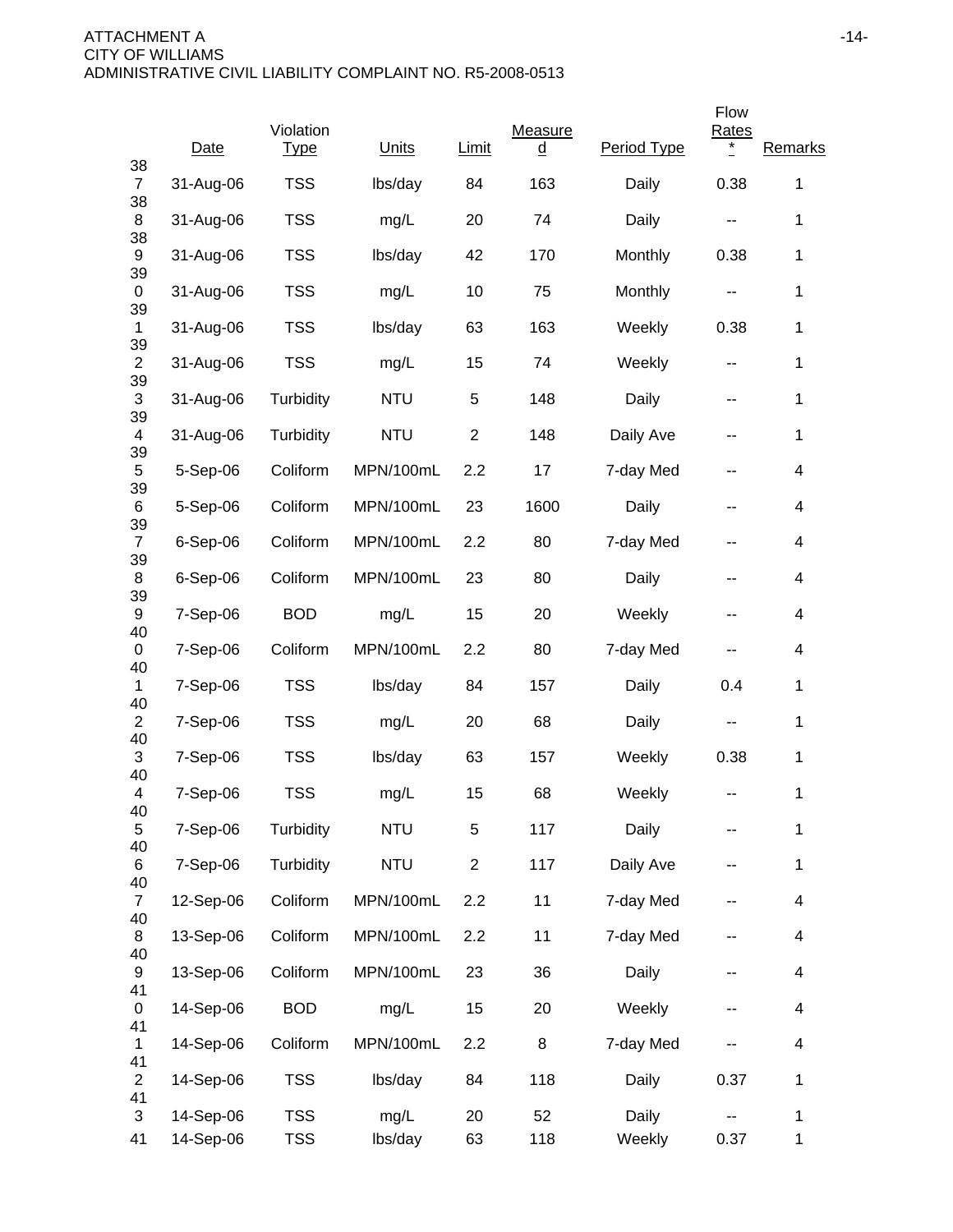| 4                          | Date      | Violation<br><b>Type</b> | Units      | Limit          | Measure<br><u>d</u> | Period Type | Flow<br>Rates            | Remarks |
|----------------------------|-----------|--------------------------|------------|----------------|---------------------|-------------|--------------------------|---------|
| 41<br>5                    | 14-Sep-06 | <b>TSS</b>               | mg/L       | 15             | 52                  | Weekly      |                          | 1       |
| 41<br>6                    | 14-Sep-06 | Turbidity                | <b>NTU</b> | 5              | 100                 | Daily       | --                       | 1       |
| 41<br>$\overline{7}$       | 14-Sep-06 | Turbidity                | <b>NTU</b> | $\overline{2}$ | 100                 | Daily Ave   | --                       | 1       |
| 41<br>8                    | 19-Sep-06 | Coliform                 | MPN/100mL  | 2.2            | 8                   | 7-day Med   |                          | 4       |
| 41<br>9                    | 20-Sep-06 | Coliform                 | MPN/100mL  | 2.2            | 8                   | 7-day Med   | --                       | 4       |
| 42<br>0                    | 21-Sep-06 | <b>BOD</b>               | mg/L       | 15             | 20                  | Weekly      |                          | 4       |
| 42<br>$\mathbf{1}$         | 21-Sep-06 | <b>TSS</b>               | lbs/day    | 84             | 88                  | Daily       | 0.43                     | 4       |
| 42<br>$\overline{2}$<br>42 | 21-Sep-06 | <b>TSS</b>               | mg/L       | 20             | 39                  | Daily       | --                       | 1       |
| 3<br>42                    | 21-Sep-06 | <b>TSS</b>               | lbs/day    | 63             | 88                  | Weekly      | 0.36                     | 4       |
| 4<br>42                    | 21-Sep-06 | <b>TSS</b>               | mg/L       | 15             | 39                  | Weekly      | --                       | 1       |
| 5<br>42                    | 21-Sep-06 | Turbidity                | <b>NTU</b> | 5              | 83                  | Daily       | --                       | 1       |
| 6<br>42                    | 21-Sep-06 | Turbidity                | <b>NTU</b> | $\overline{2}$ | 83                  | Daily Ave   | --                       | 1       |
| $\overline{7}$<br>42       | 26-Sep-06 | Coliform                 | MPN/100mL  | 23             | 240                 | Daily       | --                       | 4       |
| 8<br>42                    | 28-Sep-06 | <b>BOD</b>               | mg/L       | 15             | 20                  | Weekly      | --                       | 4       |
| 9<br>43                    | 28-Sep-06 | <b>TSS</b>               | lbs/day    | 84             | 121                 | Daily       | 0.37                     | 1       |
| 0<br>43                    | 28-Sep-06 | <b>TSS</b>               | mg/L       | 20             | 53                  | Daily       | ۰.                       | 1       |
| 1<br>43                    | 28-Sep-06 | <b>TSS</b>               | lbs/day    | 63             | 121                 | Weekly      | 0.37                     | 1       |
| $\overline{c}$<br>43       | 28-Sep-06 | <b>TSS</b>               | mg/L       | 15             | 53                  | Weekly      | --                       | 1       |
| 3<br>43                    | 28-Sep-06 | Turbidity                | <b>NTU</b> | 5              | 63                  | Daily       | --                       | 1       |
| $\overline{4}$<br>43       | 28-Sep-06 | Turbidity                | <b>NTU</b> | $\overline{2}$ | 63                  | Daily Ave   |                          | 1       |
| 5<br>43                    | 30-Sep-06 | <b>BOD</b>               | lbs/day    | 42             | 46                  | Monthly     | 0.37                     | 4       |
| 6<br>43                    | 30-Sep-06 | <b>BOD</b>               | mg/L       | 10             | 20                  | Monthly     | $\overline{\phantom{m}}$ | 1       |
| $\overline{7}$<br>43       | 30-Sep-06 | <b>TSS</b>               | lbs/day    | 42             | 121                 | Monthly     | 0.37                     | 1       |
| 8<br>43                    | 30-Sep-06 | <b>TSS</b>               | mg/L       | 10             | 53                  | Monthly     | ۰.                       | 1       |
| 9<br>44                    | 3-Oct-06  | Coliform                 | MPN/100mL  | 2.2            | 8                   | 7-day Med   | --                       | 4       |
| 0<br>44                    | 4-Oct-06  | Coliform                 | MPN/100mL  | 2.2            | 22                  | 7-day Med   |                          | 4       |
| 1                          | 4-Oct-06  | Coliform                 | MPN/100mL  | 23             | 35                  | Daily       | --                       | 4       |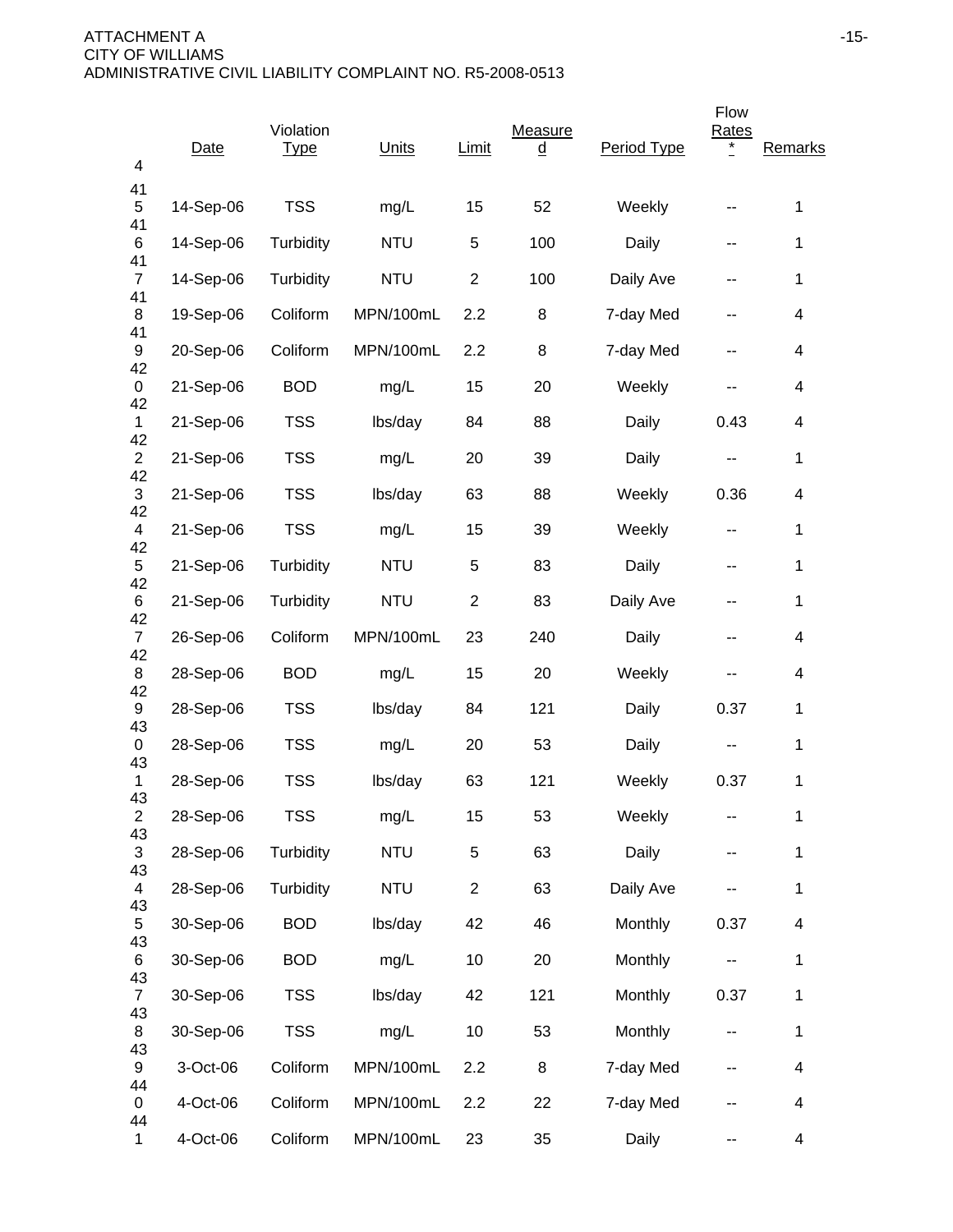|                               |           | Violation   |            |                | Measure  |             | Flow<br><b>Rates</b>     |                          |
|-------------------------------|-----------|-------------|------------|----------------|----------|-------------|--------------------------|--------------------------|
| 44                            | Date      | <b>Type</b> | Units      | <b>Limit</b>   | <u>d</u> | Period Type | $^{\star}$               | Remarks                  |
| $\overline{2}$<br>44          | 5-Oct-06  | <b>BOD</b>  | mg/L       | 15             | 20       | Weekly      |                          | 4                        |
| 3<br>44                       | 5-Oct-06  | Coliform    | MPN/100mL  | 2.2            | 13       | 7-day Med   | --                       | 4                        |
| $\overline{\mathbf{4}}$<br>44 | 5-Oct-06  | <b>TSS</b>  | lbs/day    | 84             | 193      | Daily       | 0.37                     | $\mathbf 1$              |
| $\sqrt{5}$<br>44              | 5-Oct-06  | <b>TSS</b>  | mg/L       | 20             | 77       | Daily       | ۰.                       | 1                        |
| 6<br>44                       | 5-Oct-06  | <b>TSS</b>  | lbs/day    | 63             | 193      | Weekly      | 0.37                     | 1                        |
| $\overline{7}$<br>44          | 5-Oct-06  | <b>TSS</b>  | mg/L       | 15             | 77       | Weekly      | $\sim$ $\sim$            | 1                        |
| 8<br>44                       | 5-Oct-06  | Turbidity   | <b>NTU</b> | 5              | 65       | Daily       | $\sim$ $\sim$            | 1                        |
| 9<br>45                       | 5-Oct-06  | Turbidity   | <b>NTU</b> | $\overline{2}$ | 65       | Daily Ave   | $\sim$ $\sim$            | 1                        |
| 0<br>45                       | 12-Oct-06 | <b>BOD</b>  | mg/L       | 15             | 20       | Weekly      | н.                       | 4                        |
| $\mathbf 1$                   | 12-Oct-06 | <b>TSS</b>  | lbs/day    | 84             | 146      | Daily       | 0.35                     | 1                        |
| 45<br>$\overline{2}$          | 12-Oct-06 | <b>TSS</b>  | mg/L       | 20             | 62       | Daily       | $\overline{a}$           | $\mathbf 1$              |
| 45<br>3                       | 12-Oct-06 | <b>TSS</b>  | lbs/day    | 63             | 146      | Weekly      | 0.36                     | $\mathbf 1$              |
| 45<br>$\overline{4}$          | 12-Oct-06 | <b>TSS</b>  | mg/L       | 15             | 62       | Weekly      | $\sim$ $\sim$            | 1                        |
| 45<br>5                       | 12-Oct-06 | Turbidity   | <b>NTU</b> | 5              | 56       | Daily       | $\overline{\phantom{a}}$ | 1                        |
| 45<br>6                       | 12-Oct-06 | Turbidity   | <b>NTU</b> | $\overline{c}$ | 56       | Daily Ave   | --                       | $\mathbf 1$              |
| 45<br>$\overline{7}$          | 19-Oct-06 | <b>BOD</b>  | lbs/day    | 63             | 84       | Weekly      | 0.36                     | 4                        |
| 45<br>8                       | 19-Oct-06 | <b>BOD</b>  | mg/L       | 15             | 20       | Weekly      |                          | 4                        |
| 45<br>9                       | 19-Oct-06 | <b>TSS</b>  | lbs/day    | 84             | 276      | Daily       | 0.35                     | 1                        |
| 46<br>0                       | 19-Oct-06 | <b>TSS</b>  | mg/L       | 20             | 66       | Daily       |                          | 1                        |
| 46<br>1                       | 19-Oct-06 | <b>TSS</b>  | lbs/day    | 63             | 276      | Weekly      | 0.36                     | $\mathbf 1$              |
| 46<br>$\overline{c}$          | 19-Oct-06 | <b>TSS</b>  | mg/L       | 15             | 66       | Weekly      | --                       | 1                        |
| 46<br>3                       | 19-Oct-06 | Turbidity   | <b>NTU</b> | 5              | 54       | Daily       | --                       | 1                        |
| 46<br>4                       | 19-Oct-06 | Turbidity   | <b>NTU</b> | $\overline{c}$ | 54       | Daily Ave   |                          | 1                        |
| 46<br>5                       | 24-Oct-06 | Coliform    | MPN/100mL  | 2.2            | 4        | 7-day Med   | --                       | $\overline{\mathcal{A}}$ |
| 46<br>6                       | 25-Oct-06 | Coliform    | MPN/100mL  | 2.2            | 6        | 7-day Med   | --                       | $\overline{\mathcal{A}}$ |
| 46<br>$\overline{7}$<br>46    | 26-Oct-06 | Coliform    | MPN/100mL  | 2.2            | 7        | 7-day Med   |                          | $\overline{\mathcal{A}}$ |
| 8                             | 26-Oct-06 | <b>TSS</b>  | lbs/day    | 84             | 148      | Daily       | 0.35                     | 1                        |
| 46                            | 26-Oct-06 | <b>TSS</b>  | mg/L       | 20             | 68       | Daily       | ۰.                       | $\mathbf{1}$             |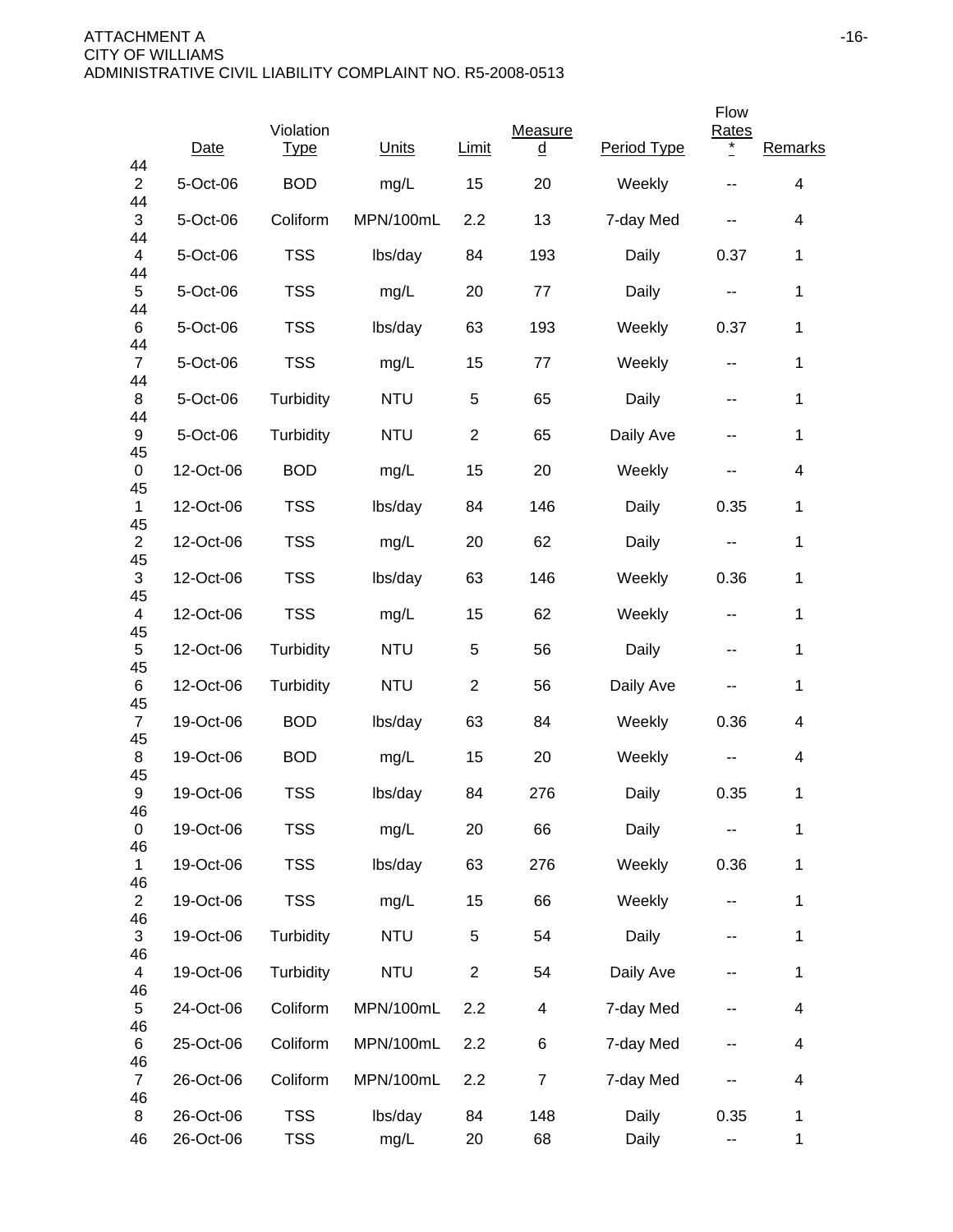| 9                             | Date      | Violation<br><b>Type</b> | Units      | Limit          | Measure<br><u>d</u> | Period Type | Flow<br><b>Rates</b><br>* | Remarks                  |
|-------------------------------|-----------|--------------------------|------------|----------------|---------------------|-------------|---------------------------|--------------------------|
| 47<br>0                       | 26-Oct-06 | <b>TSS</b>               | lbs/day    | 63             | 148                 | Weekly      | 0.37                      | 1                        |
| 47<br>$\mathbf{1}$            | 26-Oct-06 | <b>TSS</b>               | mg/L       | 15             | 68                  | Weekly      | --                        | 1                        |
| 47<br>$\overline{2}$          | 26-Oct-06 | Turbidity                | <b>NTU</b> | 5              | 59                  | Daily       | $\overline{\phantom{a}}$  | 1                        |
| 47<br>3                       | 26-Oct-06 | Turbidity                | <b>NTU</b> | $\overline{c}$ | 59                  | Daily Ave   | --                        | 1                        |
| 47<br>$\overline{4}$          | 31-Oct-06 | <b>BOD</b>               | mg/L       | 10             | 17                  | Monthly     | --                        | $\mathbf{1}$             |
| 47<br>5                       | 31-Oct-06 | Coliform                 | MPN/100mL  | 2.2            | $\overline{7}$      | 7-day Med   |                           | 4                        |
| 47<br>6                       | 31-Oct-06 | <b>TSS</b>               | lbs/day    | 42             | 191                 | Monthly     | 0.36                      | 1                        |
| 47<br>$\overline{7}$          | 31-Oct-06 | <b>TSS</b>               | mg/L       | 10             | 68                  | Monthly     | --                        | $\mathbf{1}$             |
| 47<br>8                       | 2-Nov-06  | <b>BOD</b>               | mg/L       | 15             | 20                  | Weekly      | --                        | $\overline{\mathcal{A}}$ |
| 47<br>9<br>48                 | 2-Nov-06  | Coliform                 | MPN/100mL  | 23             | 27                  | Daily       | --                        | 4                        |
| 0<br>48                       | 2-Nov-06  | <b>TSS</b>               | lbs/day    | 84             | 145                 | Daily       | 0.37                      | 1                        |
| $\mathbf{1}$<br>48            | 2-Nov-06  | <b>TSS</b>               | mg/L       | 20             | 56                  | Daily       | --                        | 1                        |
| $\overline{c}$<br>48          | 2-Nov-06  | <b>TSS</b>               | lbs/day    | 63             | 145                 | Weekly      | 0.37                      | 1                        |
| 3<br>48                       | 2-Nov-06  | <b>TSS</b>               | mg/L       | 15             | 56                  | Weekly      | $\sim$ $\sim$             | 1                        |
| $\overline{\mathbf{4}}$<br>48 | 2-Nov-06  | Turbidity                | <b>NTU</b> | 5              | 55                  | Daily       | --                        | 1                        |
| 5<br>48                       | 2-Nov-06  | Turbidity                | <b>NTU</b> | $\overline{2}$ | 55                  | Daily Ave   | --                        | 1                        |
| 6<br>48                       | 6-Nov-06  | Coliform                 | MPN/100mL  | 2.2            | 10                  | 7-day Med   |                           | 4                        |
| $\overline{7}$<br>48          | 7-Nov-06  | Coliform                 | MPN/100mL  | 2.2            | 10                  | 7-day Med   |                           | 4                        |
| 8<br>48                       | 8-Nov-06  | <b>BOD</b>               | mg/L       | 15             | 20                  | Weekly      | --                        | $\overline{\mathbf{4}}$  |
| 9<br>49                       | 8-Nov-06  | Coliform                 | MPN/100mL  | 2.2            | 10                  | 7-day Med   |                           | $\overline{\mathcal{A}}$ |
| 0<br>49                       | 8-Nov-06  | <b>TSS</b>               | lbs/day    | 84             | 117                 | Daily       | 0.41                      | $\overline{\mathcal{A}}$ |
| $\mathbf{1}$<br>49            | 8-Nov-06  | <b>TSS</b>               | mg/L       | 20             | 52                  | Daily       | $\overline{\phantom{a}}$  | $\mathbf 1$              |
| $\overline{c}$<br>49          | 8-Nov-06  | <b>TSS</b>               | lbs/day    | 63             | 117                 | Weekly      | 0.39                      | $\mathbf 1$              |
| 3<br>49                       | 8-Nov-06  | <b>TSS</b>               | mg/L       | 15             | 52                  | Weekly      | $\overline{\phantom{m}}$  | $\mathbf 1$              |
| 4<br>49                       | 8-Nov-06  | Turbidity                | <b>NTU</b> | 5              | 49                  | Daily       | $\overline{\phantom{a}}$  | $\mathbf{1}$             |
| 5<br>49                       | 8-Nov-06  | Turbidity                | <b>NTU</b> | $\overline{c}$ | 49                  | Daily Ave   | --                        | $\mathbf{1}$             |
| 6                             | 16-Nov-06 | <b>BOD</b>               | mg/L       | 15             | 20                  | Weekly      | --                        | $\overline{\mathcal{A}}$ |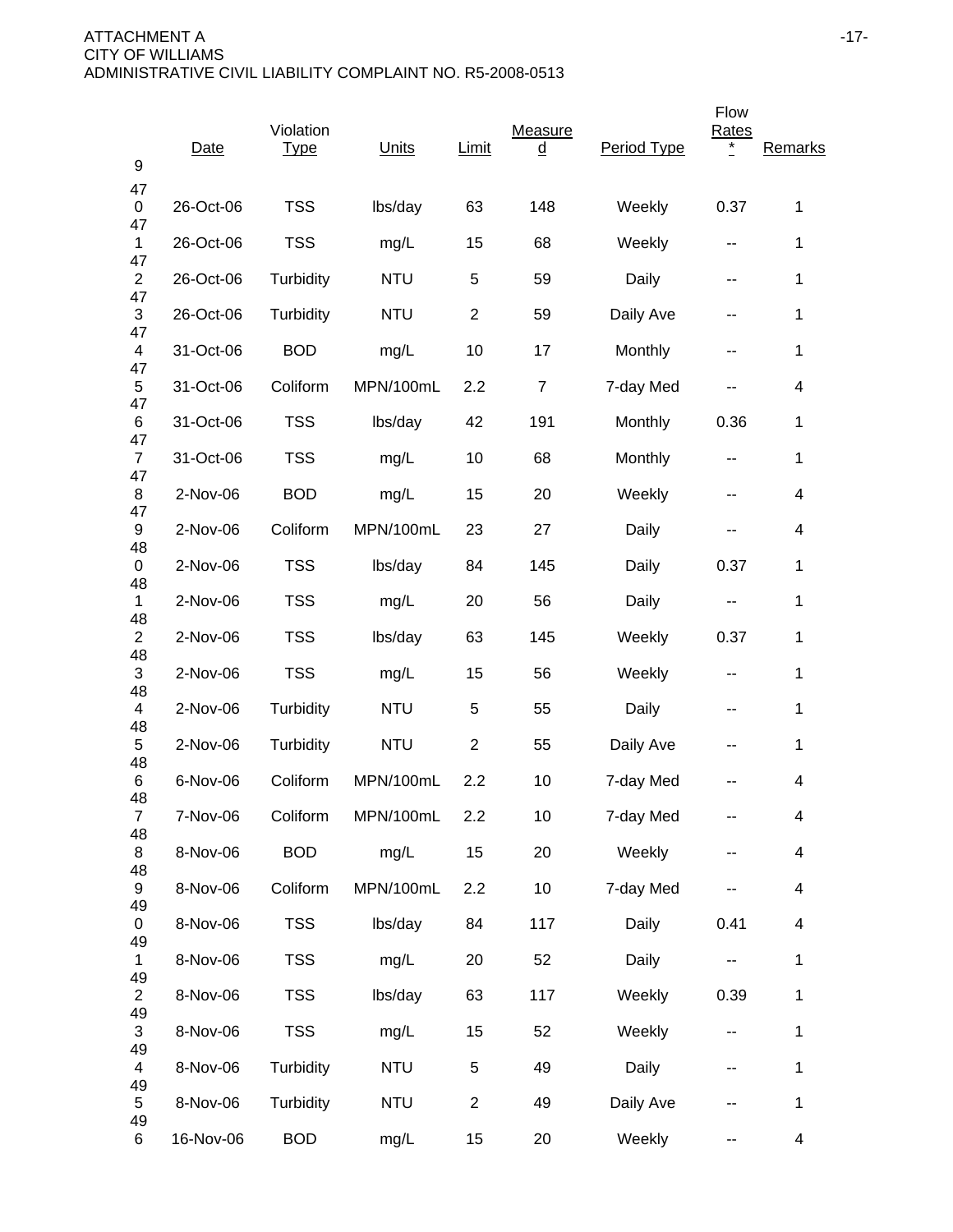|                      |           |                          |            |                |                     |             | Flow                     |                          |
|----------------------|-----------|--------------------------|------------|----------------|---------------------|-------------|--------------------------|--------------------------|
| 49                   | Date      | Violation<br><u>Type</u> | Units      | Limit          | Measure<br><u>d</u> | Period Type | <b>Rates</b><br>$\ast$   | Remarks                  |
| $\overline{7}$       | 16-Nov-06 | <b>TSS</b>               | lbs/day    | 84             | 169                 | Daily       | 0.39                     | $\mathbf 1$              |
| 49<br>8              | 16-Nov-06 | <b>TSS</b>               | mg/L       | 20             | 54                  | Daily       | ۰.                       | 1                        |
| 49<br>9              | 16-Nov-06 | <b>TSS</b>               | lbs/day    | 63             | 169                 | Weekly      | 0.38                     | 1                        |
| 50<br>0              | 16-Nov-06 | <b>TSS</b>               | mg/L       | 15             | 54                  | Weekly      | --                       | 1                        |
| 50<br>$\mathbf{1}$   | 16-Nov-06 | Turbidity                | <b>NTU</b> | 5              | 44                  | Daily       | $\sim$ $\sim$            | 1                        |
| 50<br>$\overline{c}$ | 16-Nov-06 | Turbidity                | <b>NTU</b> | $\overline{2}$ | 44                  | Daily Ave   | $\sim$ $\sim$            | 1                        |
| 50<br>3              | 21-Nov-06 | <b>TSS</b>               | lbs/day    | 84             | 135                 | Daily       | 0.37                     | 1                        |
| 50<br>4              | 21-Nov-06 | <b>TSS</b>               | mg/L       | 20             | 47                  | Daily       | $\sim$ $\sim$            | 1                        |
| 50<br>5              | 21-Nov-06 | <b>TSS</b>               | lbs/day    | 63             | 135                 | Weekly      | 0.37                     | 1                        |
| 50<br>6              | 21-Nov-06 | <b>TSS</b>               | mg/L       | 15             | 47                  | Weekly      | $\sim$ $\sim$            | 1                        |
| 50<br>$\overline{7}$ | 22-Nov-06 | Turbidity                | <b>NTU</b> | 5              | 43                  | Daily       | --                       | 1                        |
| 50<br>8<br>50        | 22-Nov-06 | Turbidity                | <b>NTU</b> | $\overline{2}$ | 43                  | Daily Ave   | $\sim$ $\sim$            | 1                        |
| 9<br>51              | 30-Nov-06 | <b>BOD</b>               | lbs/day    | 42             | 45                  | Monthly     | 0.38                     | 4                        |
| 0<br>51              | 30-Nov-06 | <b>BOD</b>               | mg/L       | 10             | 18                  | Monthly     | $\overline{\phantom{a}}$ | $\mathbf{1}$             |
| 1<br>51              | 30-Nov-06 | <b>BOD</b>               | mg/L       | 15             | 20                  | Weekly      | --                       | 4                        |
| $\overline{2}$<br>51 | 30-Nov-06 | <b>TSS</b>               | lbs/day    | 84             | 97                  | Daily       | 0.36                     | 4                        |
| 3<br>51              | 30-Nov-06 | <b>TSS</b>               | mg/L       | 20             | 50                  | Daily       | --                       | 1                        |
| 4<br>51              | 30-Nov-06 | <b>TSS</b>               | lbs/day    | 42             | 133                 | Monthly     | 0.38                     | 1                        |
| $\,$ 5 $\,$<br>51    | 30-Nov-06 | <b>TSS</b>               | mg/L       | 10             | 52                  | Monthly     |                          | $\mathbf 1$              |
| 6<br>51              | 30-Nov-06 | <b>TSS</b>               | lbs/day    | 63             | 97                  | Weekly      | 0.37                     | $\mathbf 1$              |
| $\overline{7}$<br>51 | 30-Nov-06 | <b>TSS</b>               | mg/L       | 15             | 50                  | Weekly      | ۰.                       | 1                        |
| 8<br>51              | 30-Nov-06 | Turbidity                | <b>NTU</b> | $\,$ 5 $\,$    | 41                  | Daily       | --                       | 1                        |
| 9<br>52              | 30-Nov-06 | Turbidity                | <b>NTU</b> | $\mathbf{2}$   | 41                  | Daily Ave   |                          | 1                        |
| 0<br>52              | 7-Dec-06  | <b>BOD</b>               | mg/L       | 10             | 20                  | Daily       | --                       | $\mathbf 1$              |
| $\mathbf 1$<br>52    | 7-Dec-06  | <b>BOD</b>               | mg/L       | 15             | 20                  | Weekly      | --                       | $\overline{\mathbf{4}}$  |
| $\overline{2}$<br>52 | 7-Dec-06  | <b>TSS</b>               | lbs/day    | 84             | 103                 | Daily       | 0.37                     | $\overline{\mathcal{A}}$ |
| 3                    | 7-Dec-06  | <b>TSS</b>               | mg/L       | 20             | 40                  | Daily       |                          | 1                        |
| 52                   | 7-Dec-06  | <b>TSS</b>               | lbs/day    | 63             | 103                 | Weekly      | 0.37                     | $\mathbf{1}$             |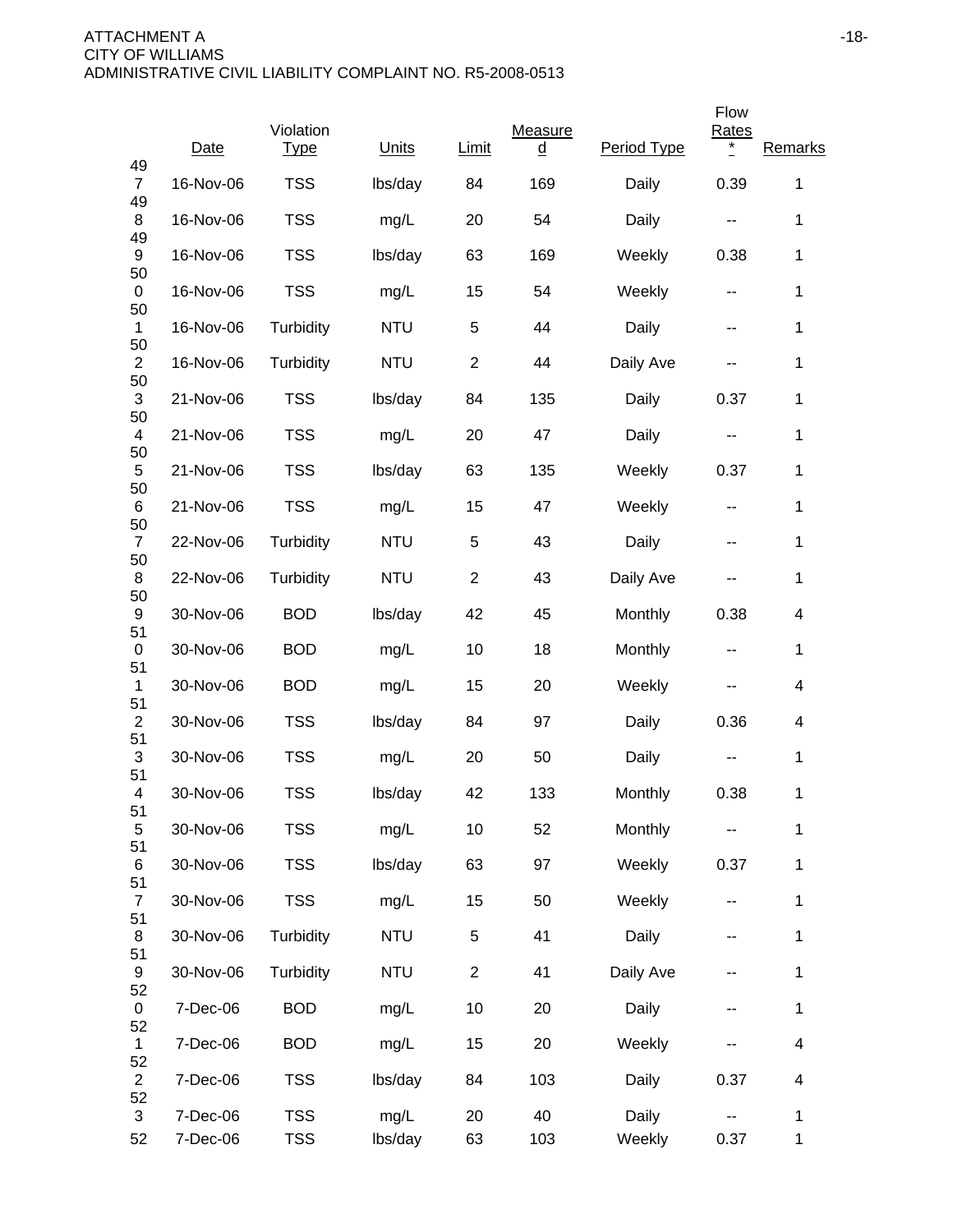| 4                          | Date       | Violation<br><b>Type</b> | Units      | Limit          | Measure<br><u>d</u> | Period Type | Flow<br>Rates<br>* | Remarks                  |
|----------------------------|------------|--------------------------|------------|----------------|---------------------|-------------|--------------------|--------------------------|
| 52<br>5                    | 7-Dec-06   | <b>TSS</b>               | mg/L       | 15             | 40                  | Weekly      | --                 | 1                        |
| 52<br>6                    | 7-Dec-06   | Turbidity                | <b>NTU</b> | 5              | 31                  | Daily       | --                 | 1                        |
| 52<br>$\overline{7}$       | 7-Dec-06   | Turbidity                | <b>NTU</b> | $\overline{2}$ | 31                  | Daily Ave   | --                 | 1                        |
| 52<br>8                    | 14-Dec-06  | <b>TSS</b>               | lbs/day    | 84             | 90                  | Daily       | 0.4                | 4                        |
| 52<br>9                    | 14-Dec-06  | <b>TSS</b>               | mg/L       | 20             | 27                  | Daily       | н.                 | 4                        |
| 53<br>0                    | 14-Dec-06  | <b>TSS</b>               | lbs/day    | 63             | 90                  | Weekly      | 0.4                | 1                        |
| 53<br>1                    | 14-Dec-06  | <b>TSS</b>               | mg/L       | 15             | 27                  | Weekly      | --                 | 1                        |
| 53<br>$\overline{c}$       | 14-Dec-06  | Turbidity                | <b>NTU</b> | 5              | 24                  | Daily       | --                 | 1                        |
| 53<br>$\sqrt{3}$           | 14-Dec-06  | Turbidity                | <b>NTU</b> | $\overline{c}$ | 24                  | Daily Ave   | --                 | 1                        |
| 53<br>4                    | 20-Dec-06  | <b>TSS</b>               | mg/L       | 20             | 22                  | Daily       | --                 | 4                        |
| 53<br>5                    | 20-Dec-06  | <b>TSS</b>               | mg/L       | 15             | 22                  | Weekly      | --                 | 1                        |
| 53<br>6                    | 20-Dec-06  | Turbidity                | <b>NTU</b> | 5              | 25                  | Daily       | --                 | 1                        |
| 53<br>$\overline{7}$<br>53 | 20-Dec-06  | Turbidity                | <b>NTU</b> | $\overline{2}$ | 25                  | Daily Ave   | --                 | 1                        |
| 8<br>53                    | 27-Dec-06  | Ammonia                  | mg/L       | 15             | 27                  | Daily       | --                 | 1                        |
| 9<br>54                    | 28-Dec-06  | <b>TSS</b>               | lbs/day    | 15             | 20                  | Weekly      | 0.41               | 4                        |
| 0<br>54                    | 28-Dec-06  | Turbidity                | <b>NTU</b> | 5              | 28                  | Daily       | --                 | 1                        |
| 1<br>54                    | 28-Dec-06  | Turbidity                | <b>NTU</b> | $\overline{2}$ | 28                  | Daily Ave   |                    | 1                        |
| $\overline{c}$<br>54       | 30-Dec-06  | <b>BOD</b>               | mg/L       | 10             | 11                  | Monthly     |                    | 4                        |
| 3<br>54                    | 31-Dec-06  | <b>TSS</b>               | lbs/day    | 42             | 76                  | Monthly     | 0.39               | 1                        |
| $\overline{4}$<br>54       | 31-Dec-06  | <b>TSS</b>               | mg/L       | 10             | 27                  | Monthly     | --                 | 1                        |
| 5<br>54                    | $2-Jan-07$ | Ammonia                  | mg/L       | 8.1            | 13                  | Daily       | ۰.                 | $\mathbf 1$              |
| 6<br>54                    | 4-Jan-07   | <b>TSS</b>               | mg/L       | 15             | 20                  | Weekly      | --                 | $\overline{\mathbf{4}}$  |
| $\overline{7}$<br>54       | 9-Jan-07   | Ammonia                  | mg/L       | 13.3           | 23                  | Daily       |                    | $\mathbf{1}$             |
| 8<br>54                    | 10-Jan-07  | Ammonia                  | mg/L       | 15             | 16                  | Daily       | --                 | $\overline{4}$           |
| 9<br>55                    | 11-Jan-07  | <b>TSS</b>               | mg/L       | 20             | 30                  | Daily       |                    | $\mathbf 1$              |
| 0<br>55                    | 11-Jan-07  | <b>TSS</b>               | lbs/day    | 63             | 73                  | Weekly      | 0.37               | $\overline{\mathcal{A}}$ |
| $\mathbf 1$                | 11-Jan-07  | <b>TSS</b>               | mg/L       | 15             | 30                  | Weekly      | 44                 | $\mathbf{1}$             |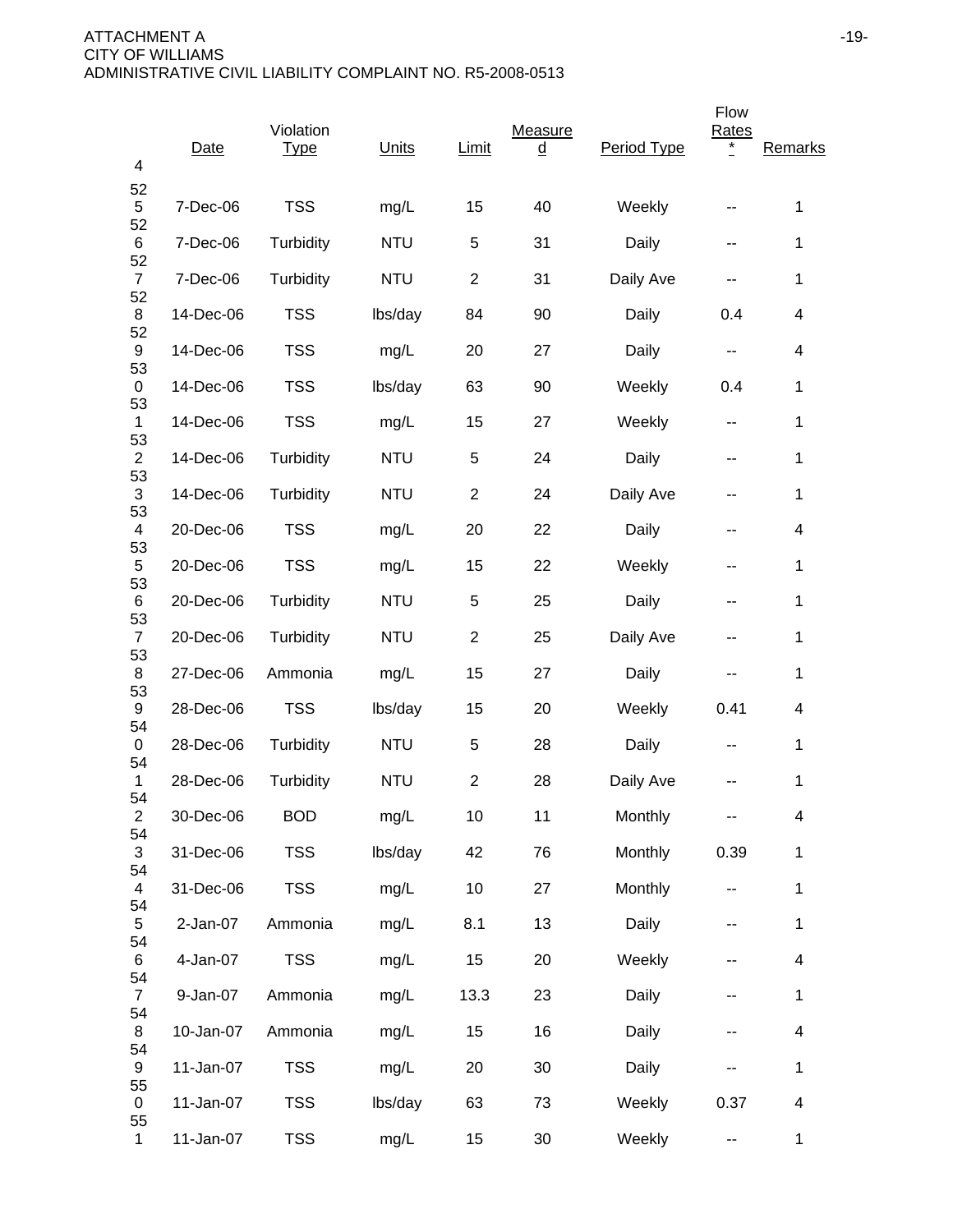|                            |            | Violation   |            |                |                     |                           | Flow                       |                          |
|----------------------------|------------|-------------|------------|----------------|---------------------|---------------------------|----------------------------|--------------------------|
| 55                         | Date       | <b>Type</b> | Units      | Limit          | Measure<br><u>d</u> | Period Type               | <b>Rates</b><br>$^{\star}$ | Remarks                  |
| $\overline{2}$<br>55       | 16-Jan-07  | Ammonia     | mg/L       | 13             | 15                  | Daily                     |                            | 4                        |
| 3<br>55                    | 17-Jan-07  | Ammonia     | mg/L       | 13.3           | 17                  | Daily                     | --                         | 4                        |
| 4<br>55                    | 18-Jan-07  | <b>TSS</b>  | mg/L       | 20             | 30                  | Daily                     | --                         | 1                        |
| $\mathbf 5$<br>55          | 18-Jan-07  | <b>TSS</b>  | lbs/day    | 63             | 76                  | Weekly                    | 0.38                       | 4                        |
| 6<br>55                    | 18-Jan-07  | <b>TSS</b>  | mg/L       | 15             | 30                  | Weekly                    | $\sim$ $\sim$              | 1                        |
| $\overline{7}$<br>55       | 23-Jan-07  | Ammonia     | mg/L       | 13.3           | 20                  | Daily                     | $\overline{\phantom{a}}$   | 1                        |
| 8                          | 24-Jan-07  | Ammonia     | mg/L       | 13.3           | 24                  | Daily                     | --                         | $\mathbf{1}$             |
| 55<br>9<br>56              | 25-Jan-07  | <b>TSS</b>  | lbs/day    | 84             | 100                 | Daily                     | 0.38                       | 4                        |
| 0                          | 25-Jan-07  | <b>TSS</b>  | mg/L       | 20             | 40                  | Daily                     | ۰.                         | 1                        |
| 56<br>$\mathbf{1}$         | 25-Jan-07  | <b>TSS</b>  | lbs/day    | 63             | 101                 | Weekly                    | 0.31                       | 1                        |
| 56<br>$\overline{c}$       | 25-Jan-07  | <b>TSS</b>  | mg/L       | 15             | 40                  | Weekly                    | --                         | 1                        |
| 56<br>3<br>56              | 30-Jan-07  | Ammonia     | mg/L       | 11.4           | 21                  | Daily                     | $\sim$ $\sim$              | $\mathbf 1$              |
| 4                          | 30-Jan-07  | <b>TSS</b>  | lbs/day    | 42             | 78                  | Monthly                   | 0.31                       | $\mathbf{1}$             |
| 56<br>5<br>56              | 30-Jan-07  | <b>TSS</b>  | mg/L       | 10             | 30                  | Monthly                   | $\overline{\phantom{a}}$   | 1                        |
| 6                          | 31-Jan-07  | Ammonia     | mg/L       | 13.3           | 21                  | Daily                     | --                         | $\mathbf 1$              |
| 56<br>$\overline{7}$       | 1-Feb-07   | <b>TSS</b>  | lbs/day    | 84             | 99                  | Daily                     | 0.2                        | 4                        |
| 56<br>8                    | 1-Feb-07   | <b>TSS</b>  | mg/L       | 20             | 40                  | Daily                     | --                         | 1                        |
| 56<br>9<br>57              | 1-Feb-07   | <b>TSS</b>  | lbs/day    | 63             | 99                  | Weekly                    | 0.49                       | 1                        |
| $\pmb{0}$<br>57            | $1-Feb-07$ | <b>TSS</b>  | mg/L       | 15             | 40                  | Weekly                    |                            | 1                        |
| 1<br>57                    | 1-Feb-07   | Turbidity   | <b>NTU</b> | $\overline{2}$ | 29                  | Daily Ave<br>Instantaneou |                            | $\mathbf{1}$             |
| $\overline{c}$<br>57       | 1-Feb-07   | Turbidity   | <b>NTU</b> | $\sqrt{5}$     | 29                  | s                         | --                         | $\mathbf 1$              |
| $\sqrt{3}$                 | 6-Feb-07   | Ammonia     | mg/L       | 15             | 20                  | Daily                     | --                         | $\overline{\mathbf{4}}$  |
| 57<br>4                    | 7-Feb-07   | Ammonia     | mg/L       | 15             | 21                  | Daily                     | --                         | $\mathbf{1}$             |
| 57<br>5                    | 8-Feb-07   | <b>TSS</b>  | lbs/day    | 84             | 110                 | Daily                     | 0.45                       | $\overline{\mathcal{A}}$ |
| 57<br>6                    | 8-Feb-07   | <b>TSS</b>  | mg/L       | 20             | 40                  | Daily                     | $\overline{\phantom{a}}$   | $\mathbf 1$              |
| 57<br>$\overline{7}$<br>57 | 8-Feb-07   | <b>TSS</b>  | lbs/day    | 63             | 110                 | Weekly                    | 0.49                       | $\mathbf{1}$             |
| 8                          | 8-Feb-07   | <b>TSS</b>  | mg/L       | 15             | 40                  | Weekly                    | --                         | 1                        |
| 57                         | 8-Feb-07   | Turbidity   | <b>NTU</b> | 5              | 27                  | Daily                     | --                         | $\mathbf{1}$             |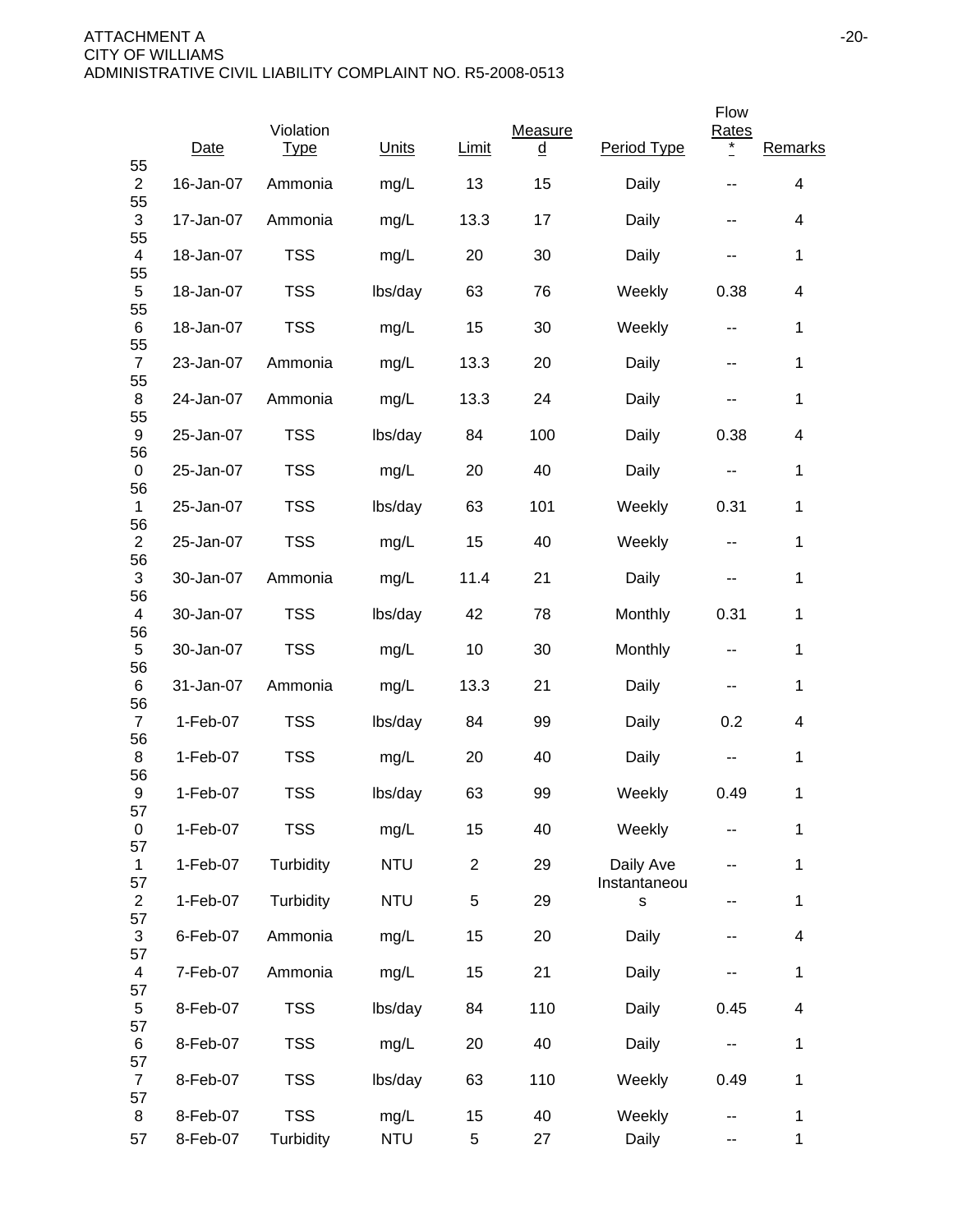| 9                    | Date      | Violation<br><b>Type</b> | Units      | Limit          | Measure<br><u>d</u> | Period Type | Flow<br>Rates<br>* | Remarks      |
|----------------------|-----------|--------------------------|------------|----------------|---------------------|-------------|--------------------|--------------|
| 58<br>0              | 8-Feb-07  | Turbidity                | <b>NTU</b> | 2              | 27                  | Daily Ave   |                    | 1            |
| 58<br>$\mathbf{1}$   | 13-Feb-07 | Ammonia                  | mg/L       | 8.1            | 17                  | Daily       | --                 | 1            |
| 58<br>$\overline{2}$ | 14-Feb-07 | Ammonia                  | mg/L       | 11.4           | 19                  | Daily       | --                 | 1            |
| 58<br>3              | 15-Feb-07 | <b>TSS</b>               | lbs/day    | 84             | 122                 | Daily       | 0.48               | 1            |
| 58<br>4              | 15-Feb-07 | <b>TSS</b>               | mg/L       | 20             | 40                  | Daily       | --                 | 1            |
| 58<br>5              | 15-Feb-07 | <b>TSS</b>               | lbs/day    | 63             | 122                 | Weekly      | 0.5                | 1            |
| 58<br>6              | 15-Feb-07 | <b>TSS</b>               | mg/L       | 15             | 40                  | Weekly      | --                 | 1            |
| 58<br>$\overline{7}$ | 15-Feb-07 | Turbidity                | <b>NTU</b> | 5              | 27                  | Daily       | --                 | 1            |
| 58<br>8              | 15-Feb-07 | Turbidity                | <b>NTU</b> | $\overline{2}$ | 27                  | Daily Ave   | --                 | 1            |
| 58<br>9              | 21-Feb-07 | Ammonia                  | mg/L       | 13.3           | 17                  | Daily       | --                 | 4            |
| 59<br>0              | 22-Feb-07 | <b>BOD</b>               | mg/L       | 15             | 18                  | Weekly      | --                 | 4            |
| 59<br>1              | 22-Feb-07 | <b>TSS</b>               | mg/L       | 20             | 40                  | Daily       | --                 | 1            |
| 59<br>$\overline{2}$ | 22-Feb-07 | <b>TSS</b>               | lbs/day    | 63             | 68                  | Weekly      | 0.48               | 4            |
| 59<br>$\sqrt{3}$     | 22-Feb-07 | <b>TSS</b>               | mg/L       | 15             | 40                  | Weekly      | --                 | 1            |
| 59<br>4              | 22-Feb-07 | Turbidity                | <b>NTU</b> | 5              | 26                  | Daily       | --                 | 1            |
| 59<br>5              | 22-Feb-07 | Turbidity                | <b>NTU</b> | $\overline{2}$ | 26                  | Daily Ave   | --                 | 1            |
| 59<br>6              | 27-Feb-07 | Ammonia                  | mg/L       | 9.6            | 21                  | Daily       |                    | 1            |
| 59<br>$\overline{7}$ | 28-Feb-07 | Ammonia                  | mg/L       | 11.4           | 18                  | Daily       |                    | 1            |
| 59<br>8              | 28-Feb-07 | <b>TSS</b>               | lbs/day    | 42             | 100                 | Monthly     | 0.46               | 1            |
| 59<br>9              | 28-Feb-07 | <b>TSS</b>               | mg/L       | 10             | 40                  | Monthly     |                    | 1            |
| 60<br>0              | 1-Mar-07  | <b>BOD</b>               | mg/L       | 20             | 22                  | Daily       |                    | 4            |
| 60<br>1              | 1-Mar-07  | <b>BOD</b>               | lbs/day    | 63             | 69                  | Weekly      | 0.49               | 4            |
| 60<br>$\overline{2}$ | 1-Mar-07  | <b>BOD</b>               | mg/L       | 15             | 22                  | Weekly      |                    | 1            |
| 60<br>3              | 1-Mar-07  | <b>TSS</b>               | lbs/day    | 84             | 186                 | Daily       | 0.49               | 1            |
| 60<br>$\overline{4}$ | 1-Mar-07  | <b>TSS</b>               | mg/L       | 20             | 60                  | Daily       | --                 | 1            |
| 60<br>5              | 1-Mar-07  | <b>TSS</b>               | lbs/day    | 63             | 186                 | Weekly      | 0.49               | 1            |
| 60<br>6              | 1-Mar-07  | <b>TSS</b>               | mg/L       | 15             | 60                  | Weekly      | 4                  | $\mathbf{1}$ |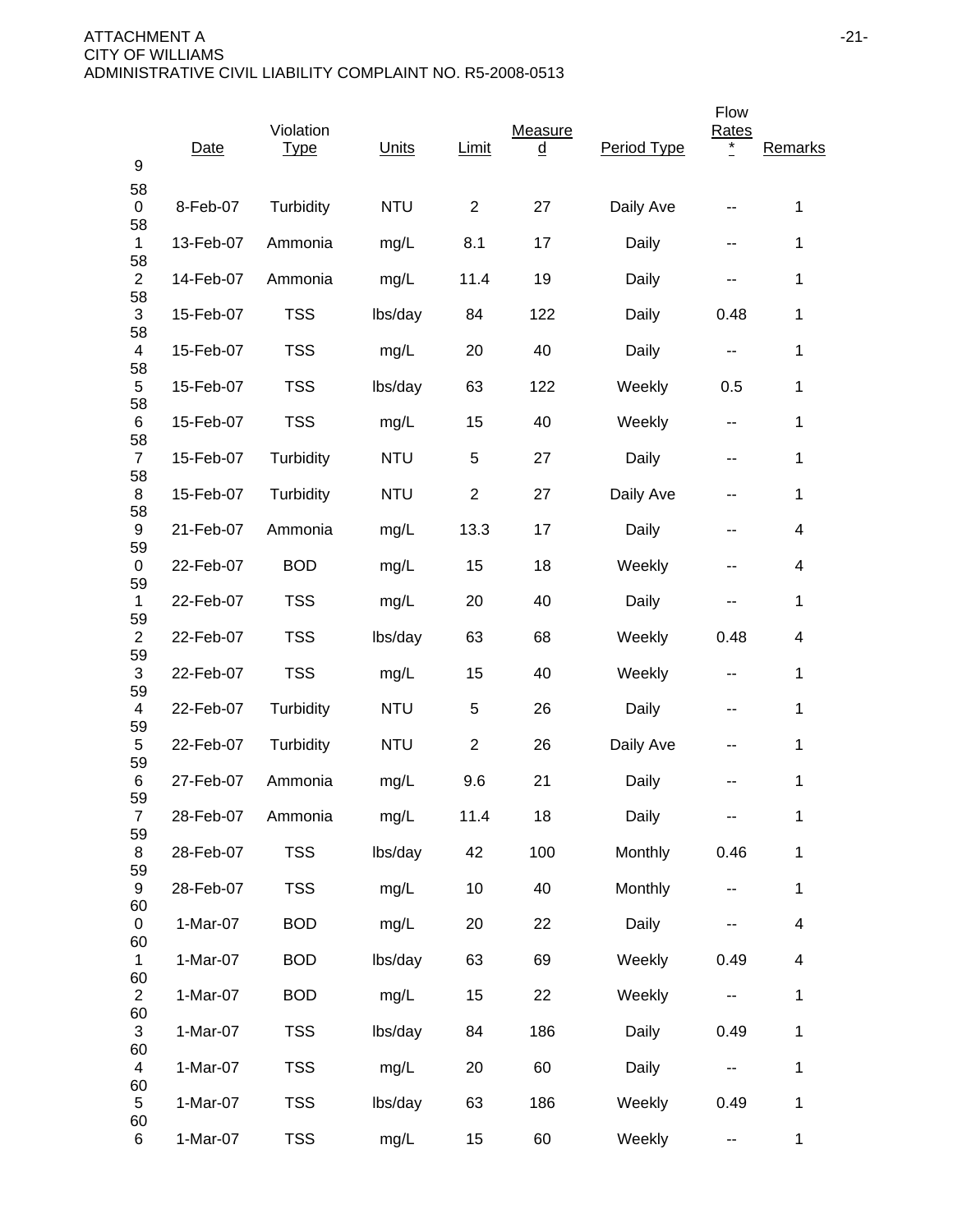|                                 |           | Violation   | Units      | Limit          | Measure        | Period Type | Flow<br><b>Rates</b><br>$\ast$ | Remarks                  |
|---------------------------------|-----------|-------------|------------|----------------|----------------|-------------|--------------------------------|--------------------------|
| 60                              | Date      | <b>Type</b> |            |                | <u>d</u>       |             |                                |                          |
| $\overline{7}$<br>60            | 1-Mar-07  | Turbidity   | <b>NTU</b> | $\mathbf 5$    | 30             | Daily       |                                | $\mathbf 1$              |
| 8<br>60                         | 1-Mar-07  | Turbidity   | <b>NTU</b> | $\overline{2}$ | 30             | Daily Ave   | --                             | 1                        |
| 9<br>61                         | 6-Mar-07  | Ammonia     | mg/L       | 13.3           | 16             | Daily       | --                             | $\overline{\mathcal{A}}$ |
| $\pmb{0}$<br>61                 | 7-Mar-07  | Ammonia     | mg/L       | 15.3           | 17             | Daily       | --                             | 4                        |
| $\mathbf 1$<br>61               | 8-Mar-07  | <b>BOD</b>  | mg/L       | 20             | 22             | Daily       | --                             | 4                        |
| $\overline{2}$                  | 8-Mar-07  | <b>BOD</b>  | lbs/day    | 63             | 66             | Weekly      | 0.46                           | $\overline{\mathcal{A}}$ |
| 61<br>$\ensuremath{\mathsf{3}}$ | 8-Mar-07  | <b>BOD</b>  | mg/L       | 15             | 22             | Weekly      | $\sim$ $\sim$                  | 1                        |
| 61<br>4                         | 8-Mar-07  | <b>TSS</b>  | lbs/day    | 84             | 150            | Daily       | 0.45                           | 1                        |
| 61<br>5                         | 8-Mar-07  | <b>TSS</b>  | mg/L       | 20             | 50             | Daily       | ۰.                             | 1                        |
| 61<br>6                         | 8-Mar-07  | <b>TSS</b>  | lbs/day    | 63             | 150            | Weekly      | 0.46                           | 1                        |
| 61<br>$\overline{7}$            | 8-Mar-07  | <b>TSS</b>  | mg/L       | 15             | 50             | Weekly      | --                             | 1                        |
| 61<br>8                         | 8-Mar-07  | Turbidity   | <b>NTU</b> | 5              | 39             | Daily       | $\overline{\phantom{a}}$       | 1                        |
| 61<br>9                         | 8-Mar-07  | Turbidity   | <b>NTU</b> | $\overline{2}$ | 39             | Daily Ave   | $\overline{\phantom{a}}$       | $\mathbf{1}$             |
| 62<br>0                         | 14-Mar-07 | <b>BOD</b>  | mg/L       | 20             | 23             | Daily       | --                             | 4                        |
| 62<br>1                         | 14-Mar-07 | <b>BOD</b>  | lbs/day    | 63             | 66             | Weekly      | 0.49                           | 4                        |
| 62<br>$\overline{2}$            | 14-Mar-07 | <b>BOD</b>  | mg/L       | 15             | 23             | Weekly      | --                             | 1                        |
| 62<br>$\sqrt{3}$                | 14-Mar-07 | <b>TSS</b>  | lbs/day    | 84             | 233            | Daily       | 0.48                           | 1                        |
| 62<br>4                         | 14-Mar-07 | <b>TSS</b>  | mg/L       | 20             | 80             | Daily       | --                             | 1                        |
| 62<br>5                         | 14-Mar-07 | <b>TSS</b>  | lbs/day    | 63             | 233            | Weekly      | 0.49                           | 1                        |
| 62<br>6                         | 14-Mar-07 | <b>TSS</b>  | mg/L       | 15             | 80             | Weekly      | --                             | $\mathbf{1}$             |
| 62<br>$\overline{7}$            | 15-Mar-07 | Coliform    | MPN/100mL  | 2.2            | $\overline{7}$ | 7-day Med   | --                             | $\overline{\mathcal{A}}$ |
| 62<br>8                         | 15-Mar-07 | Coliform    | MPN/100mL  | 23             | 30             | Daily       | --                             | $\overline{\mathcal{A}}$ |
| 62<br>9                         | 15-Mar-07 | Turbidity   | <b>NTU</b> | 5              | 51             | Daily       | --                             | 1                        |
| 63<br>0                         | 15-Mar-07 | Turbidity   | <b>NTU</b> | $\overline{2}$ | 51             | Daily Ave   | --                             | $\mathbf 1$              |
| 63<br>1                         | 20-Mar-07 | Coliform    | MPN/100mL  | 2.2            | 30             | 7-day Med   | --                             | $\overline{\mathcal{A}}$ |
| 63<br>$\overline{2}$            | 20-Mar-07 | Coliform    | MPN/100mL  | 23             | 1600           | Daily       |                                | 4                        |
| 63<br>3                         | 21-Mar-07 | Coliform    | MPN/100mL  | 2.2            | 500            | 7-day Med   |                                | 4                        |
| 63                              | 21-Mar-07 | Coliform    | MPN/100mL  | 23             | 500            | Daily       | --                             | 4                        |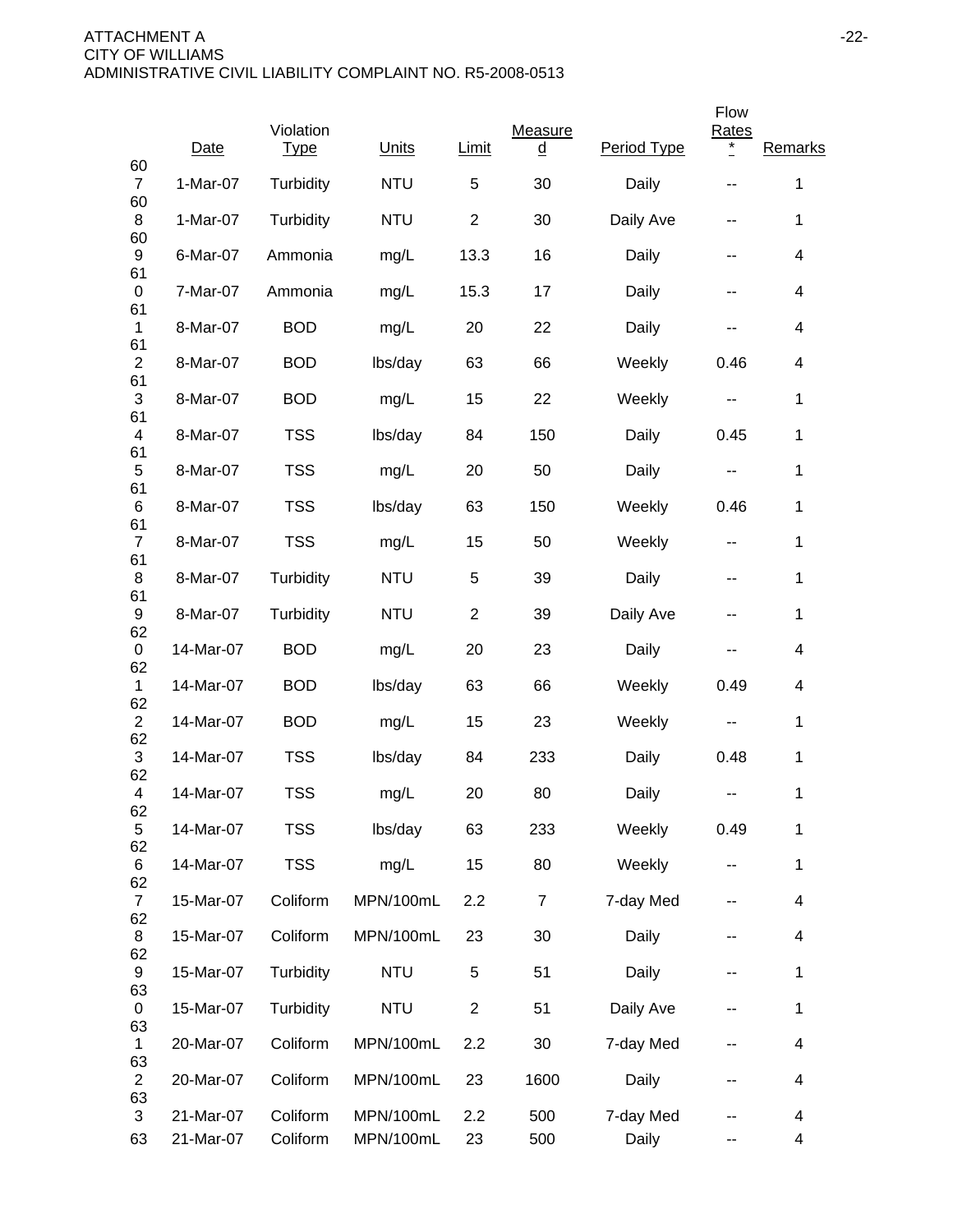| 4                    | Date      | Violation<br><b>Type</b> | Units      | Limit          | Measure<br><u>d</u> | Period Type | Flow<br>Rates<br>* | Remarks     |
|----------------------|-----------|--------------------------|------------|----------------|---------------------|-------------|--------------------|-------------|
| 63<br>$\sqrt{5}$     | 22-Mar-07 | Coliform                 | MPN/100mL  | 2.2            | 500                 | 7-day Med   |                    | 4           |
| 63<br>6              | 22-Mar-07 | <b>TSS</b>               | lbs/day    | 84             | 170                 | Daily       | 0.48               | 1           |
| 63<br>$\overline{7}$ | 22-Mar-07 | <b>TSS</b>               | mg/L       | 20             | 70                  | Daily       | н.                 | 1           |
| 63<br>8              | 22-Mar-07 | <b>TSS</b>               | lbs/day    | 63             | 170                 | Weekly      | 0.49               | 1           |
| 63<br>9              | 22-Mar-07 | <b>TSS</b>               | mg/L       | 15             | 70                  | Weekly      | ۰.                 | $\mathbf 1$ |
| 64<br>0              | 22-Mar-07 | Turbidity                | <b>NTU</b> | 5              | 46                  | Daily       | --                 | $\mathbf 1$ |
| 64<br>1              | 22-Mar-07 | Turbidity                | <b>NTU</b> | $\overline{2}$ | 46                  | Daily Ave   |                    | 1           |
| 64<br>$\overline{2}$ | 29-Mar-07 | <b>TSS</b>               | lbs/day    | 84             | 215                 | Daily       | 0.48               | 1           |
| 64<br>$\sqrt{3}$     | 29-Mar-07 | <b>TSS</b>               | mg/L       | 20             | 80                  | Daily       | --                 | 1           |
| 64<br>4              | 29-Mar-07 | <b>TSS</b>               | lbs/day    | 63             | 215                 | Weekly      | 0.48               | 1           |
| 64<br>5              | 29-Mar-07 | <b>TSS</b>               | mg/L       | 15             | 80                  | Weekly      | --                 | $\mathbf 1$ |
| 64<br>6              | 29-Mar-07 | Turbidity                | <b>NTU</b> | 5              | 60                  | Daily       | --                 | 1           |
| 64<br>$\overline{7}$ | 29-Mar-07 | Turbidity                | <b>NTU</b> | $\overline{2}$ | 60                  | Daily Ave   |                    | 1           |
| 64<br>8              | 31-Mar-07 | <b>BOD</b>               | lbs/day    | 42             | 55                  | Monthly     | 0.49               | 4           |
| 64<br>9              | 31-Mar-07 | <b>BOD</b>               | mg/L       | 10             | 19                  | Monthly     | н.                 | 1           |
| 65<br>0              | 31-Mar-07 | <b>TSS</b>               | lbs/day    | 42             | 191                 | Monthly     | 0.49               | 1           |
| 65<br>1              | 31-Mar-07 | <b>TSS</b>               | mg/L       | 10             | 68                  | Monthly     |                    | 1           |
| 65<br>$\overline{c}$ | 3-Apr-07  | Coliform                 | MPN/100mL  | 2.2            | 1600                | 7-day Med   | --                 | 4           |
| 65<br>3              | 3-Apr-07  | Coliform                 | MPN/100mL  | 23             | 1600                | Daily       | --                 | 4           |
| 65<br>$\overline{4}$ | 4-Apr-07  | Coliform                 | MPN/100mL  | 2.2            | 804                 | 7-day Med   | --                 | 4           |
| 65<br>5              | 4-Apr-07  | Turbidity                | <b>NTU</b> | 5              | 54                  | Daily       | --                 | $\mathbf 1$ |
| 65<br>6              | 4-Apr-07  | Turbidity                | <b>NTU</b> | $\overline{c}$ | 54                  | Daily Ave   | ۰.                 | $\mathbf 1$ |
| 65<br>$\overline{7}$ | 5-Apr-07  | Coliform                 | MPN/100mL  | 2.2            | 17                  | 7-day Med   |                    | 4           |
| 65<br>8              | 5-Apr-07  | <b>TSS</b>               | lbs/day    | 84             | 163                 | Daily       | 0.48               | $\mathbf 1$ |
| 65<br>9              | 5-Apr-07  | <b>TSS</b>               | mg/L       | 20             | 60                  | Daily       | ۰.                 | $\mathbf 1$ |
| 66<br>0              | 10-Apr-07 | Coliform                 | MPN/100mL  | 2.2            | 17                  | 7-day Med   |                    | 4           |
| 66<br>1              | 10-Apr-07 | Coliform                 | MPN/100mL  | 23             | 240                 | Daily       | --                 | 4           |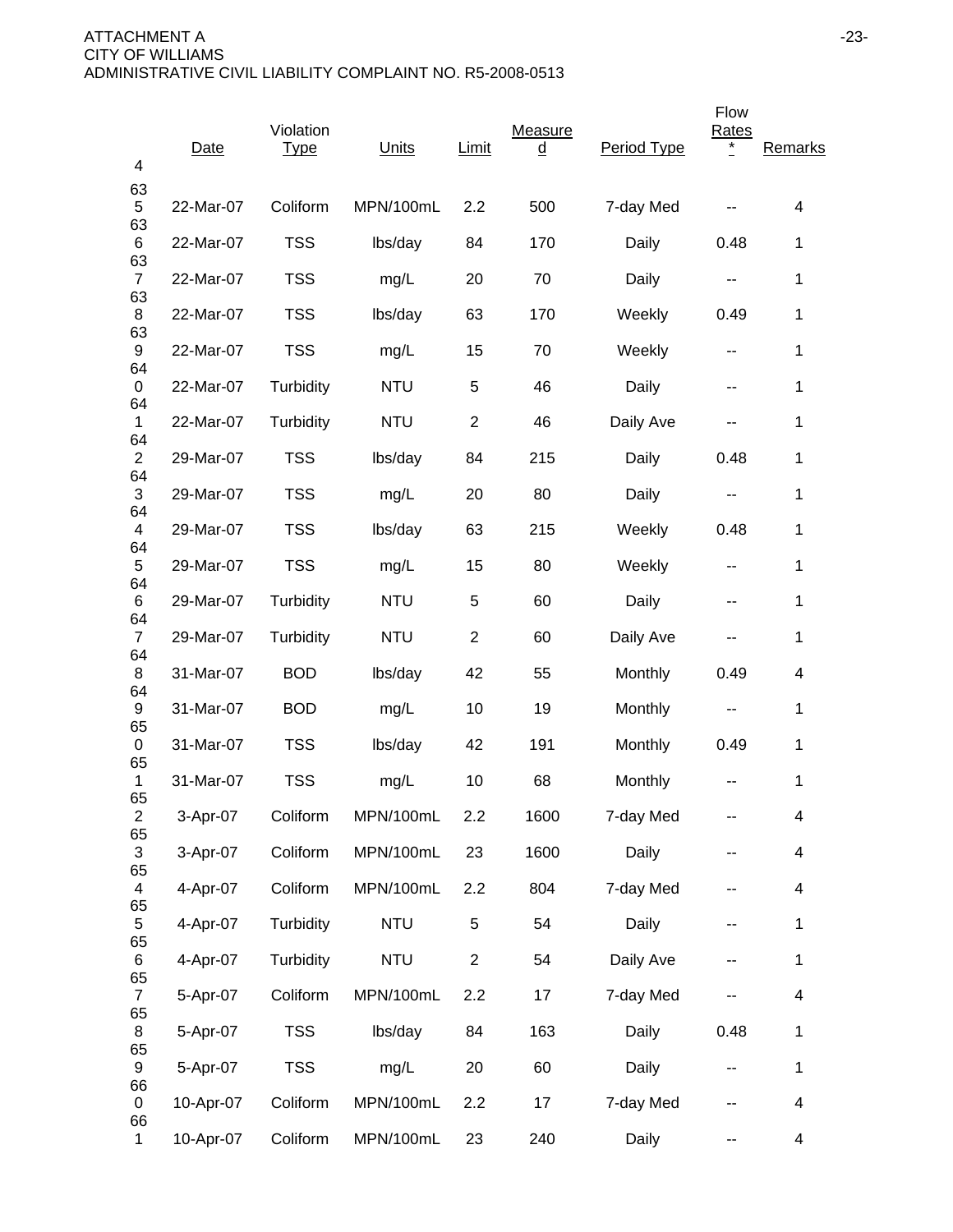|                               |           |                          |            |                |                     |             | Flow                       |                          |
|-------------------------------|-----------|--------------------------|------------|----------------|---------------------|-------------|----------------------------|--------------------------|
| 66                            | Date      | Violation<br><b>Type</b> | Units      | Limit          | Measure<br><u>d</u> | Period Type | <b>Rates</b><br>$^{\star}$ | Remarks                  |
| $\overline{c}$<br>66          | 11-Apr-07 | Coliform                 | MPN/100mL  | 2.2            | 17                  | 7-day Med   |                            | 4                        |
| 3<br>66                       | 12-Apr-07 | <b>TSS</b>               | lbs/day    | 84             | 900                 | Daily       | 0.47                       | 1                        |
| $\overline{\mathbf{4}}$<br>66 | 12-Apr-07 | <b>TSS</b>               | mg/L       | 20             | 280                 | Daily       | --                         | 1                        |
| 5                             | 12-Apr-07 | Turbidity                | <b>NTU</b> | 5              | 56                  | Daily       | --                         | 1                        |
| 66<br>6                       | 12-Apr-07 | Turbidity                | <b>NTU</b> | $\overline{2}$ | 56                  | Daily Ave   | --                         | $\overline{\mathcal{A}}$ |
| 66<br>$\overline{7}$          | 18-Apr-07 | Ammonia                  | mg/L       | 4.2            | 5.2                 | Daily       | --                         | 4                        |
| 66<br>8                       | 19-Apr-07 | <b>TSS</b>               | lbs/day    | 84             | 143                 | Daily       | 0.45                       | 1                        |
| 66<br>9<br>67                 | 19-Apr-07 | <b>TSS</b>               | mg/L       | 20             | 60                  | Daily       | $\sim$ $\sim$              | 1                        |
| 0                             | 19-Apr-07 | Turbidity                | <b>NTU</b> | 5              | 62                  | Daily       | $\overline{\phantom{a}}$   | 1                        |
| 67<br>$\mathbf{1}$            | 19-Apr-07 | Turbidity                | <b>NTU</b> | $\overline{2}$ | 62                  | Daily Ave   | --                         | 4                        |
| 67<br>$\overline{c}$          | 25-Apr-07 | Coliform                 | MPN/100mL  | 2.2            | 13                  | 7-day Med   | --                         | $\overline{\mathcal{A}}$ |
| 67<br>3<br>67                 | 25-Apr-07 | Turbidity                | <b>NTU</b> | $\overline{5}$ | 45                  | Daily       | $\overline{\phantom{a}}$   | 1                        |
| 4                             | 25-Apr-07 | Turbidity                | <b>NTU</b> | $\overline{2}$ | 45                  | Daily Ave   | $\overline{\phantom{a}}$   | 4                        |
| 67<br>5                       | 26-Apr-07 | Coliform                 | MPN/100mL  | 2.2            | 23                  | 7-day Med   | --                         | 4                        |
| 67<br>6                       | 26-Apr-07 | Coliform                 | MPN/100mL  | 23             | 240                 | Daily       | --                         | 4                        |
| 67<br>$\overline{7}$<br>67    | 26-Apr-07 | <b>TSS</b>               | lbs/day    | 84             | 337                 | Daily       | 0.47                       | 1                        |
| 8<br>67                       | 26-Apr-07 | <b>TSS</b>               | mg/L       | 20             | 140                 | Daily       | --                         | 1                        |
| 9                             | 30-Apr-07 | <b>TSS</b>               | lbs/day    | 42             | 386                 | Monthly     | 0.47                       | 1                        |
| 68<br>$\mathbf 0$             | 30-Apr-07 | <b>TSS</b>               | mg/L       | 10             | 135                 | Monthly     |                            | $\mathbf 1$              |
| 68<br>1                       | 3-May-07  | <b>TSS</b>               | lbs/day    | 84             | 103                 | Daily       | 0.45                       | 4                        |
| 68<br>$\overline{c}$          | 3-May-07  | <b>TSS</b>               | mg/L       | 20             | 54                  | Daily       | --                         | 1                        |
| 68<br>3                       | 3-May-07  | <b>TSS</b>               | lbs/day    | 63             | 103                 | Weekly      | 0.46                       | 1                        |
| 68<br>4                       | 3-May-07  | <b>TSS</b>               | mg/L       | 15             | 54                  | Weekly      | --                         | 1                        |
| 68<br>5                       | 3-May-07  | Turbidity                | <b>NTU</b> | 5              | 55                  | Daily       | --                         | $\overline{\mathcal{A}}$ |
| 68<br>6                       | 3-May-07  | Turbidity                | <b>NTU</b> | $\overline{c}$ | 55                  | Daily Ave   | --                         | 1                        |
| 68<br>$\overline{7}$          | 8-May-07  | Coliform                 | MPN/100mL  | 2.2            | 17                  | 7-day Med   |                            | $\overline{\mathcal{A}}$ |
| 68<br>8                       | 9-May-07  | Coliform                 | MPN/100mL  | 2.2            | 8                   | 7-day Med   |                            | 4                        |
| 68                            | 10-May-07 | Coliform                 | MPN/100mL  | 2.2            | 13                  | 7-day Med   | --                         | 4                        |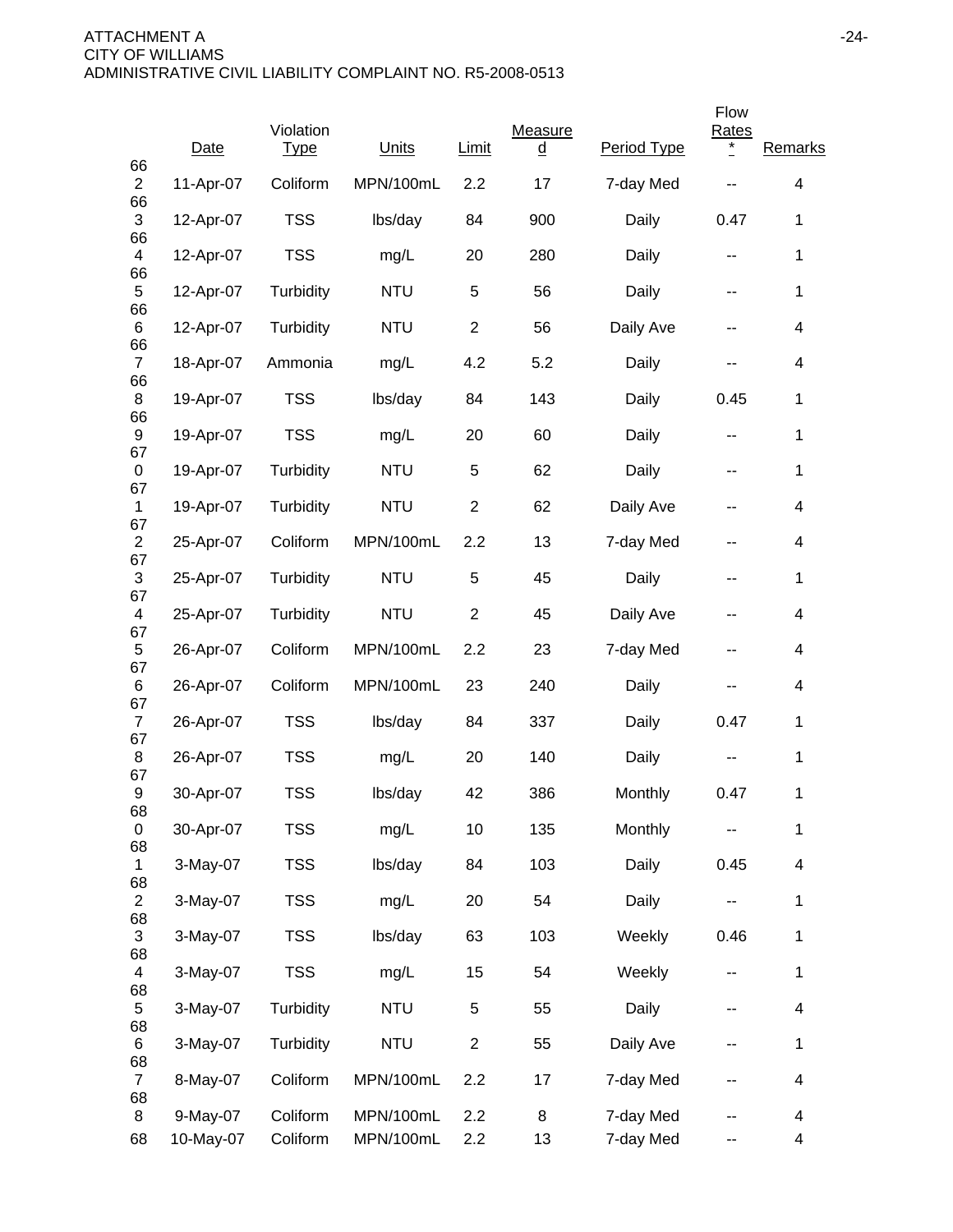| 9                    | Date      | Violation<br><b>Type</b> | Units      | Limit          | Measure<br><u>d</u> | Period Type | Flow<br><b>Rates</b>     | Remarks                  |
|----------------------|-----------|--------------------------|------------|----------------|---------------------|-------------|--------------------------|--------------------------|
| 69<br>0              | 10-May-07 | <b>TSS</b>               | lbs/day    | 84             | 197                 | Daily       | 0.45                     | $\mathbf{1}$             |
| 69<br>$\mathbf{1}$   | 10-May-07 | <b>TSS</b>               | mg/L       | 20             | 120                 | Daily       | --                       | 1                        |
| 69<br>$\overline{c}$ | 10-May-07 | <b>TSS</b>               | lbs/day    | 63             | 197                 | Weekly      | 0.44                     | $\mathbf{1}$             |
| 69<br>3              | 10-May-07 | <b>TSS</b>               | mg/L       | 15             | 120                 | Weekly      | $\overline{\phantom{a}}$ | 1                        |
| 69<br>4              | 10-May-07 | Turbidity                | <b>NTU</b> | 5              | 71                  | Daily       | --                       | 4                        |
| 69<br>5              | 10-May-07 | Turbidity                | <b>NTU</b> | $\overline{c}$ | 71                  | Daily Ave   | --                       | $\mathbf{1}$             |
| 69<br>6              | 15-May-07 | Coliform                 | MPN/100mL  | 2.2            | 13                  | 7-day Med   |                          | 4                        |
| 69<br>$\overline{7}$ | 16-May-07 | Coliform                 | MPN/100mL  | 2.2            | 23                  | 7-day Med   | --                       | 4                        |
| 69<br>8              | 17-May-07 | Coliform                 | MPN/100mL  | 2.2            | 30                  | 7-day Med   | --                       | 4                        |
| 69<br>9              | 22-May-07 | Coliform                 | MPN/100mL  | 2.2            | 30                  | 7-day Med   | $\overline{\phantom{a}}$ | 4                        |
| 70<br>0              | 23-May-07 | Coliform                 | MPN/100mL  | 2.2            | 17                  | 7-day Med   | --                       | 4                        |
| 70<br>1              | 24-May-07 | Coliform                 | MPN/100mL  | 2.2            | 8                   | 7-day Med   | --                       | 4                        |
| 70<br>$\overline{2}$ | 24-May-07 | <b>TSS</b>               | lbs/day    | 84             | 156                 | Daily       | 0.43                     | $\mathbf{1}$             |
| 70<br>3              | 24-May-07 | <b>TSS</b>               | mg/L       | 20             | 120                 | Daily       | --                       | 1                        |
| 70<br>4              | 24-May-07 | <b>TSS</b>               | lbs/day    | 63             | 156                 | Weekly      | 0.45                     | $\mathbf{1}$             |
| 70<br>5              | 24-May-07 | <b>TSS</b>               | mg/L       | 15             | 120                 | Weekly      | $\overline{\phantom{a}}$ | 1                        |
| 70<br>6              | 24-May-07 | Turbidity                | <b>NTU</b> | 5              | 93                  | Daily       |                          | 4                        |
| 70<br>$\overline{7}$ | 24-May-07 | Turbidity                | <b>NTU</b> | $\overline{2}$ | 93                  | Daily Ave   |                          | $\mathbf 1$              |
| 70<br>8              | 29-May-07 | Coliform                 | MPN/100mL  | 2.2            | 8                   | 7-day Med   | --                       | $\overline{\mathbf{4}}$  |
| 70<br>9              | 30-May-07 | <b>BOD</b>               | mg/L       | 10             | 15                  | Monthly     |                          | $\mathbf{1}$             |
| 71<br>0              | 30-May-07 | Coliform                 | MPN/100mL  | 2.2            | 8                   | 7-day Med   |                          | $\overline{\mathcal{A}}$ |
| 71<br>$\mathbf{1}$   | 30-May-07 | <b>TSS</b>               | lbs/day    | 42             | 153                 | Monthly     | 0.45                     | $\mathbf{1}$             |
| 71<br>$\overline{c}$ | 30-May-07 | <b>TSS</b>               | mg/L       | 10             | 80                  | Monthly     | --                       | $\mathbf 1$              |
| 71<br>$\sqrt{3}$     | 31-May-07 | Coliform                 | MPN/100mL  | 2.2            | 13                  | 7-day Med   |                          | $\overline{\mathcal{A}}$ |
| 71<br>4              | 31-May-07 | <b>TSS</b>               | lbs/day    | 84             | 156                 | Daily       | 0.46                     | 1                        |
| 71<br>5              | 31-May-07 | <b>TSS</b>               | mg/L       | 20             | 110                 | Daily       | --                       | $\mathbf{1}$             |
| 71<br>6              | 31-May-07 | <b>TSS</b>               | lbs/day    | 63             | 156                 | Weekly      | 0.44                     | $\mathbf{1}$             |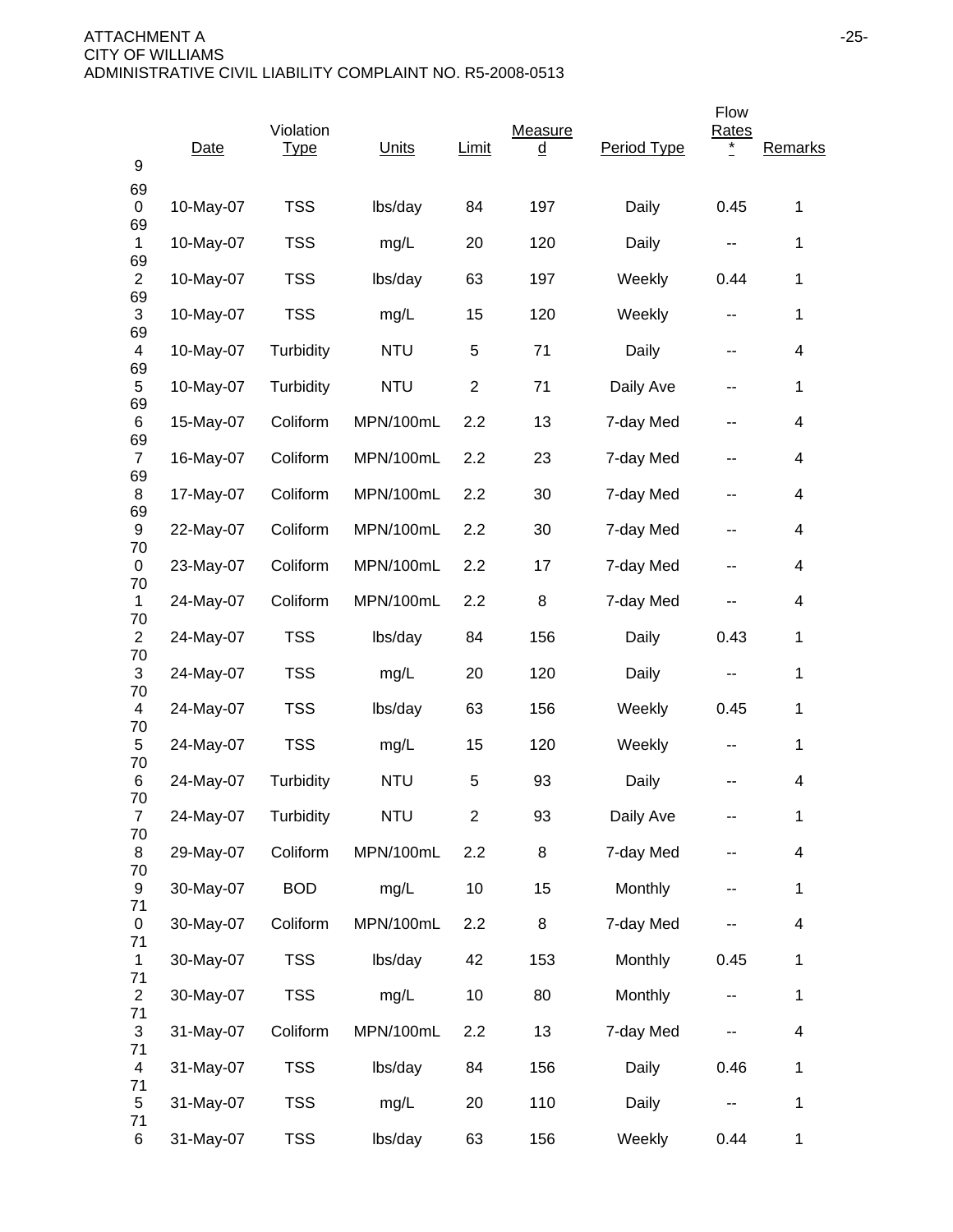|                            | Date                   | Violation<br><b>Type</b> | Units              | Limit                | Measure<br>$\overline{\mathsf{q}}$ | Period Type     | Flow<br>Rates<br>$\ast$ | Remarks           |
|----------------------------|------------------------|--------------------------|--------------------|----------------------|------------------------------------|-----------------|-------------------------|-------------------|
| 71<br>$\overline{7}$       | 31-May-07              | <b>TSS</b>               | mg/L               | 15                   | 110                                | Weekly          |                         | 1                 |
| 71<br>8                    | 31-May-07              | Turbidity                | <b>NTU</b>         | 5                    | 94                                 | Daily           | --                      | 1                 |
| 71<br>9                    | 31-May-07              | Turbidity                | <b>NTU</b>         | $\overline{2}$       | 94                                 | Daily Ave       | --                      | 1                 |
| 72<br>0                    | 5-Jun-07               | Coliform                 | MPN/100mL          | 2.2                  | 11                                 | 7-day Med       | --                      | 4                 |
| 72<br>1                    | 6-Jun-07               | Coliform                 | MPN/100mL          | 2.2                  | 11                                 | 7-day Med       | --                      | 4                 |
| 72<br>$\overline{2}$       | 7-Jun-07               | <b>BOD</b>               | mg/L               | 15                   | 17                                 | Weekly          | --                      | 4                 |
| 72<br>$\sqrt{3}$           | 7-Jun-07               | <b>TSS</b>               | lbs/day            | 84                   | 128                                | Daily           | 0.44                    | 1                 |
| 72<br>$\overline{4}$<br>72 | 7-Jun-07               | <b>TSS</b>               | mg/L               | 20                   | 100                                | Daily           | --                      | 1                 |
| 5<br>72                    | 7-Jun-07               | <b>TSS</b>               | lbs/day            | 63                   | 128                                | Weekly          | 0.45                    | 1                 |
| 6<br>72                    | 7-Jun-07               | <b>TSS</b>               | mg/L               | 15                   | 100                                | Weekly          | $\sim$ $\sim$           | 1                 |
| $\overline{7}$<br>72       | 7-Jun-07               | Turbidity                | <b>NTU</b>         | 5                    | 83                                 | Daily           | --                      | 1                 |
| 8<br>72                    | 7-Jun-07               | Turbidity                | <b>NTU</b>         | $\overline{2}$       | 83                                 | Daily Ave       | --                      | 1                 |
| 9<br>73                    | 14-Jun-07              | <b>BOD</b>               | mg/L               | 15                   | 16                                 | Weekly          |                         | 4                 |
| 0<br>73                    | 14-Jun-07              | <b>TSS</b>               | lbs/day            | 84                   | 127                                | Daily           | 0.44                    | 1                 |
| 1<br>73                    | 14-Jun-07              | <b>TSS</b>               | mg/L               | 20                   | 80                                 | Daily           | ۰.                      | 1                 |
| $\overline{2}$<br>73       | 14-Jun-07              | <b>TSS</b>               | lbs/day            | 63                   | 127                                | Weekly          | 0.44                    | 1                 |
| 3<br>73                    | 14-Jun-07              | <b>TSS</b>               | mg/L               | 15                   | 80                                 | Weekly          | --                      | 1                 |
| 4<br>73                    | 14-Jun-07              | Turbidity                | <b>NTU</b>         | 5                    | 68                                 | Daily           |                         | 1                 |
| $\sqrt{5}$<br>73           | 14-Jun-07              | Turbidity                | <b>NTU</b>         | $\overline{2}$       | 68                                 | Daily Ave       |                         | 1                 |
| 6<br>73                    | 21-Jun-07              | <b>TSS</b>               | lbs/day            | 84                   | 140                                | Daily           | 0.43                    | 1                 |
| $\overline{7}$<br>73       | 21-Jun-07              | <b>TSS</b>               | mg/L               | 20                   | 80                                 | Daily           | ۰.                      | 1                 |
| 8<br>73                    | 21-Jun-07              | <b>TSS</b>               | lbs/day            | 63                   | 140                                | Weekly          | 0.45                    | 1                 |
| 9<br>74                    | 21-Jun-07              | <b>TSS</b>               | mg/L               | 15                   | 80                                 | Weekly          | ۰.                      | 1                 |
| 0<br>74                    | 21-Jun-07              | Turbidity                | <b>NTU</b>         | 5                    | 64                                 | Daily           | --                      | 1                 |
| $\mathbf{1}$<br>74         | 21-Jun-07              | Turbidity                | <b>NTU</b>         | $\overline{2}$       | 64                                 | Daily Ave       | --                      | 1                 |
| $\overline{2}$<br>74       | 28-Jun-07              | <b>TSS</b>               | mg/L               | 20                   | 80                                 | Daily           | --                      | 1                 |
| 3<br>74                    | 28-Jun-07<br>28-Jun-07 | <b>TSS</b><br>Turbidity  | mg/L<br><b>NTU</b> | 15<br>$\overline{c}$ | 80<br>75                           | Weekly<br>Daily | --                      | 1<br>$\mathbf{1}$ |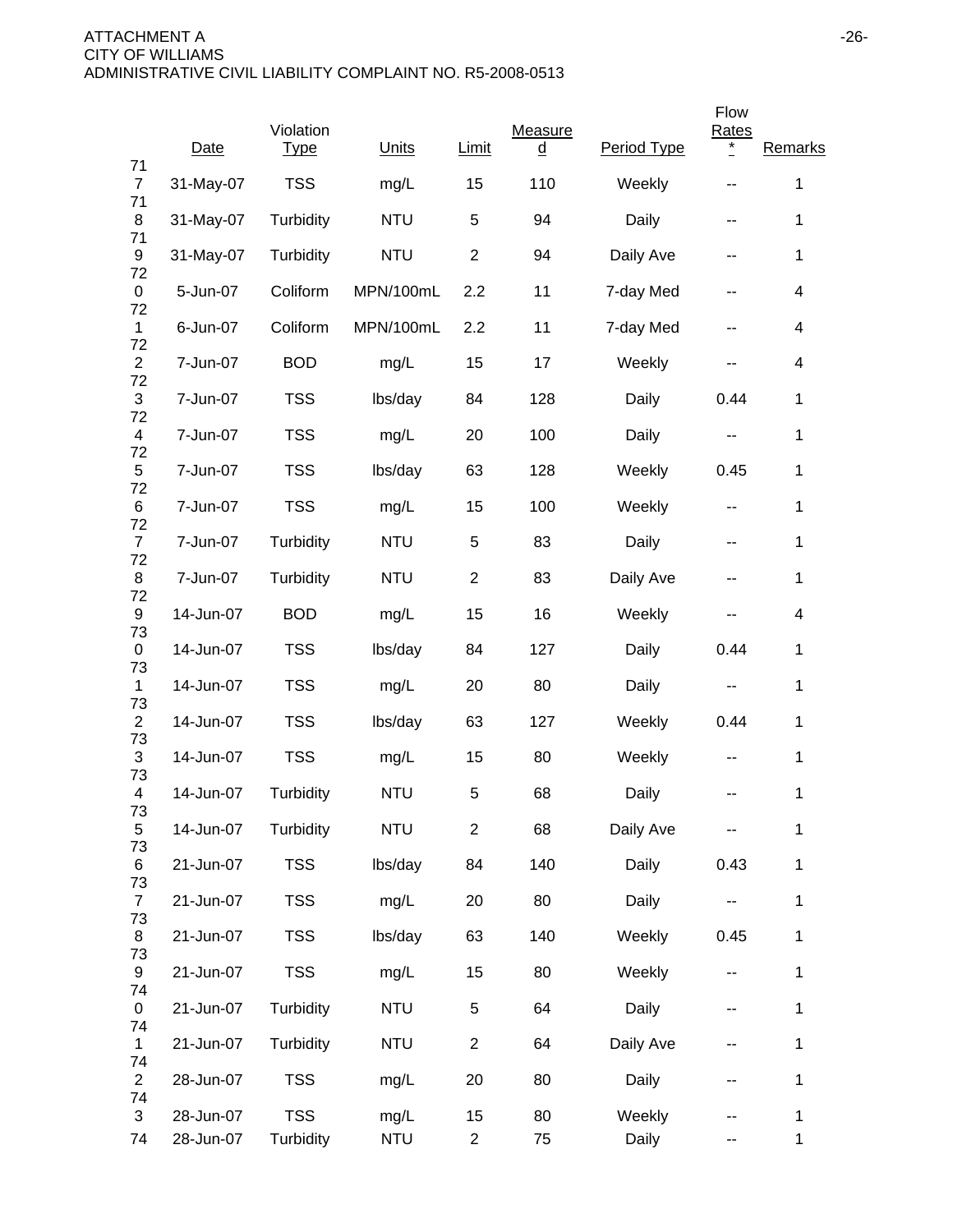| 4                             | Date      | Violation<br><b>Type</b> | Units      | Limit          | Measure<br><u>d</u> | Period Type | Flow<br>Rates<br>$^{\star}$ | Remarks      |
|-------------------------------|-----------|--------------------------|------------|----------------|---------------------|-------------|-----------------------------|--------------|
| 74<br>5                       | 28-Jun-07 | Turbidity                | <b>NTU</b> | $\,$ 5 $\,$    | 75                  | Daily       |                             | 1            |
| 74<br>6                       | 30-Jun-07 | <b>BOD</b>               | mg/L       | 10             | 15                  | Monthly     | --                          | 1            |
| 74<br>$\overline{7}$          | 30-Jun-07 | <b>TSS</b>               | lbs/day    | 42             | 132                 | Monthly     | 0.44                        | 1            |
| 74<br>8                       | 30-Jun-07 | <b>TSS</b>               | mg/L       | 10             | 85                  | Monthly     | $\overline{\phantom{m}}$    | 1            |
| 74<br>9                       | 5-Jul-07  | <b>TSS</b>               | lbs/day    | 84             | 100                 | Daily       | 0.43                        | 1            |
| 75<br>0                       | 5-Jul-07  | <b>TSS</b>               | mg/L       | 20             | 62                  | Daily       | --                          | 1            |
| 75<br>1                       | 5-Jul-07  | <b>TSS</b>               | lbs/day    | 63             | 100                 | Weekly      | 0.41                        | 1            |
| 75<br>$\overline{2}$          | 5-Jul-07  | <b>TSS</b>               | mg/L       | 15             | 62                  | Weekly      | --                          | 1            |
| 75<br>$\sqrt{3}$              | 5-Jul-07  | Turbidity                | <b>NTU</b> | $\overline{c}$ | 94                  | Daily       | --                          | 1            |
| 75<br>$\overline{\mathbf{4}}$ | 5-Jul-07  | Turbidity                | <b>NTU</b> | 5              | 94                  | Daily       | --                          | 1            |
| 75<br>$\mathbf 5$             | 12-Jul-07 | <b>BOD</b>               | mg/L       | 15             | 16                  | Weekly      | --                          | 1            |
| 75<br>6                       | 12-Jul-07 | <b>TSS</b>               | lbs/day    | 84             | 124                 | Daily       | 0.42                        | 1            |
| 75<br>$\overline{7}$          | 12-Jul-07 | <b>TSS</b>               | mg/L       | 20             | 63                  | Daily       |                             | 1            |
| 75<br>8                       | 12-Jul-07 | <b>TSS</b>               | lbs/day    | 63             | 124                 | Weekly      | 0.44                        | 1            |
| 75<br>9                       | 12-Jul-07 | <b>TSS</b>               | mg/L       | 15             | 63                  | Weekly      | --                          | 1            |
| 76<br>0                       | 12-Jul-07 | Turbidity                | <b>NTU</b> | $\overline{2}$ | 48                  | Daily       | --                          | 1            |
| 76<br>1                       | 12-Jul-07 | Turbidity                | <b>NTU</b> | 5              | 48                  | Daily       |                             | 1            |
| 76<br>$\boldsymbol{2}$        | 19-Jul-07 | <b>TSS</b>               | mg/L       | 20             | 44                  | Daily       |                             | 1            |
| 76<br>3                       | 19-Jul-07 | <b>TSS</b>               | lbs/day    | 63             | 84                  | Weekly      | 0.42                        | 1            |
| 76<br>$\overline{4}$          | 19-Jul-07 | <b>TSS</b>               | mg/L       | 15             | 44                  | Weekly      |                             | 1            |
| 76<br>5                       | 19-Jul-07 | Turbidity                | <b>NTU</b> | $\overline{2}$ | 34                  | Daily       | ۰.                          | 1            |
| 76<br>6                       | 19-Jul-07 | Turbidity                | <b>NTU</b> | 5              | 34                  | Daily       | --                          | $\mathbf 1$  |
| 76<br>$\overline{7}$          | 26-Jul-07 | <b>TSS</b>               | lbs/day    | 84             | 70                  | Daily       | 0.43                        | 1            |
| 76<br>8                       | 26-Jul-07 | <b>TSS</b>               | mg/L       | 20             | 37                  | Daily       | ۰.                          | 1            |
| 76<br>9<br>77                 | 26-Jul-07 | <b>TSS</b>               | lbs/day    | 63             | 70                  | Weekly      | 0.43                        | 1            |
| 0<br>77                       | 26-Jul-07 | <b>TSS</b>               | mg/L       | 15             | 37                  | Weekly      | ۰.                          | 1            |
| $\mathbf{1}$                  | 26-Jul-07 | Turbidity                | <b>NTU</b> | $\overline{2}$ | 31                  | Daily       | --                          | $\mathbf{1}$ |